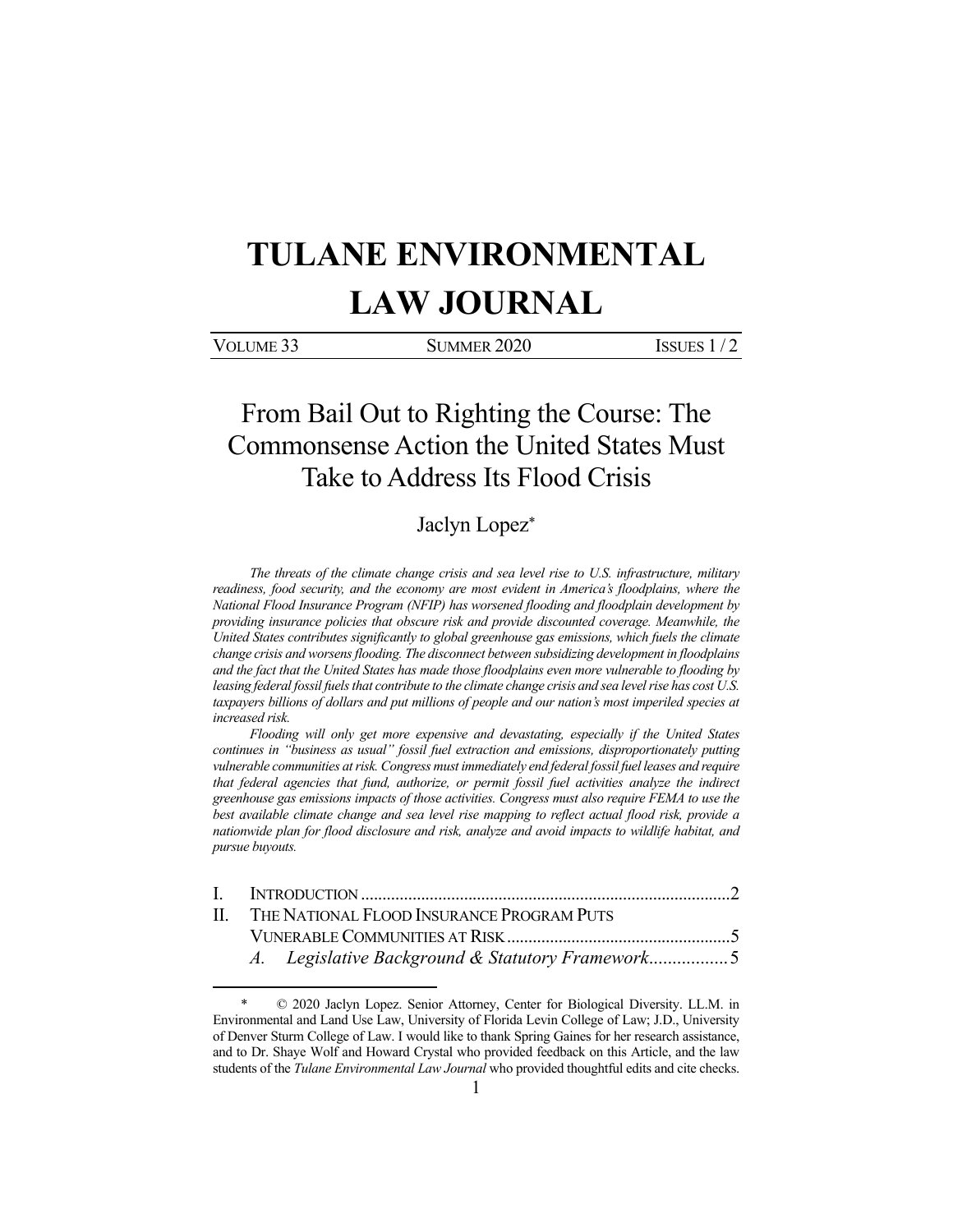| $\overline{2}$ |                       | TULANE ENVIRONMENTAL LAW JOURNAL                     | [Vol. 33:1] |
|----------------|-----------------------|------------------------------------------------------|-------------|
|                | $B_{\cdot}$           |                                                      |             |
|                | $C_{\cdot}$           | FEMA is Putting Vulnerable Communities at Risk.  14  |             |
|                |                       | FEMA Is Dangerously Ignoring Climate Science17<br>1. |             |
|                |                       | FEMA Is Unlawfully Ignoring the Effect of the<br>2.  |             |
|                |                       |                                                      |             |
|                | D.                    |                                                      |             |
| Ш.             |                       | U.S. FOSSIL FUEL LEASING INCREASES CLIMATE CHANGE-   |             |
|                |                       |                                                      | .31         |
|                | A.                    | Current and Projected Federal Leasing of Fossil      |             |
|                |                       |                                                      |             |
|                | $B_{\cdot}$           | U.S. Federal Agencies Routinely Ignore the           |             |
|                |                       | Greenhouse Gas Impacts of Major Federal Actions36    |             |
| IV.            |                       | COMMON SENSE SOLUTIONS TO ADDRESS AMERICA'S FLOOD    |             |
|                |                       | 40                                                   |             |
|                | $\mathcal{A}_{\cdot}$ | Direct BOEM and BLM to Immediately End Fossil        |             |
|                |                       |                                                      |             |
|                | $B_{\cdot}$           | Require Federal Agencies to Analyze the              |             |
|                |                       | Greenhouse Gas Emissions Impacts of Their Actions 44 |             |
|                | $C_{\cdot}$           | Mandate that FEMA Provide Sea Level Rise             |             |
|                |                       |                                                      |             |
|                | D.                    | Force FEMA to Consult with the U.S. Fish and         |             |
|                |                       | Wildlife Service and National Marine Fisheries       |             |
|                |                       | Service on the Impacts to Endangered Species Act-    |             |
|                |                       |                                                      | 48          |
|                | E.                    | Mandate FEMA Carryout Buyouts and Fully Fund         |             |
|                |                       |                                                      | 49          |
| V.             |                       |                                                      | .52         |
|                |                       |                                                      |             |

### I. INTRODUCTION

 The threats of the climate crisis and sea level rise to U.S. infrastructure, military readiness, food security, and the economy are most evident in America's floodplains where, despite ambitions to the contrary, the National Flood Insurance Program (NFIP) has encouraged floodplain development by providing insurance policies that obscure risk and provide discounted coverage.<sup>1</sup> At the same time, the United States annually

 <sup>1.</sup> R.J. Lehman, *Preparing for the Storm: Reauthorization of the National Flood Insurance Program, Testimony Before the U.S. H. Comm. on Financial Servs.*, 116th Cong. (2019) [hereinafter *Preparing for the Storm*]; *see also* J.S.HOLLADAY &J.A.SCHWARTZ,INST. FOR POLICY INTEGRITY, POLICY BRIEF NO. 7, FLOODING THE MARKET: THE DISTRIBUTIONAL CONSEQUENCES OF THE NFIP (Apr. 2010), https://policyintegrity.org/documents/FloodingtheMarket.pdf; PEW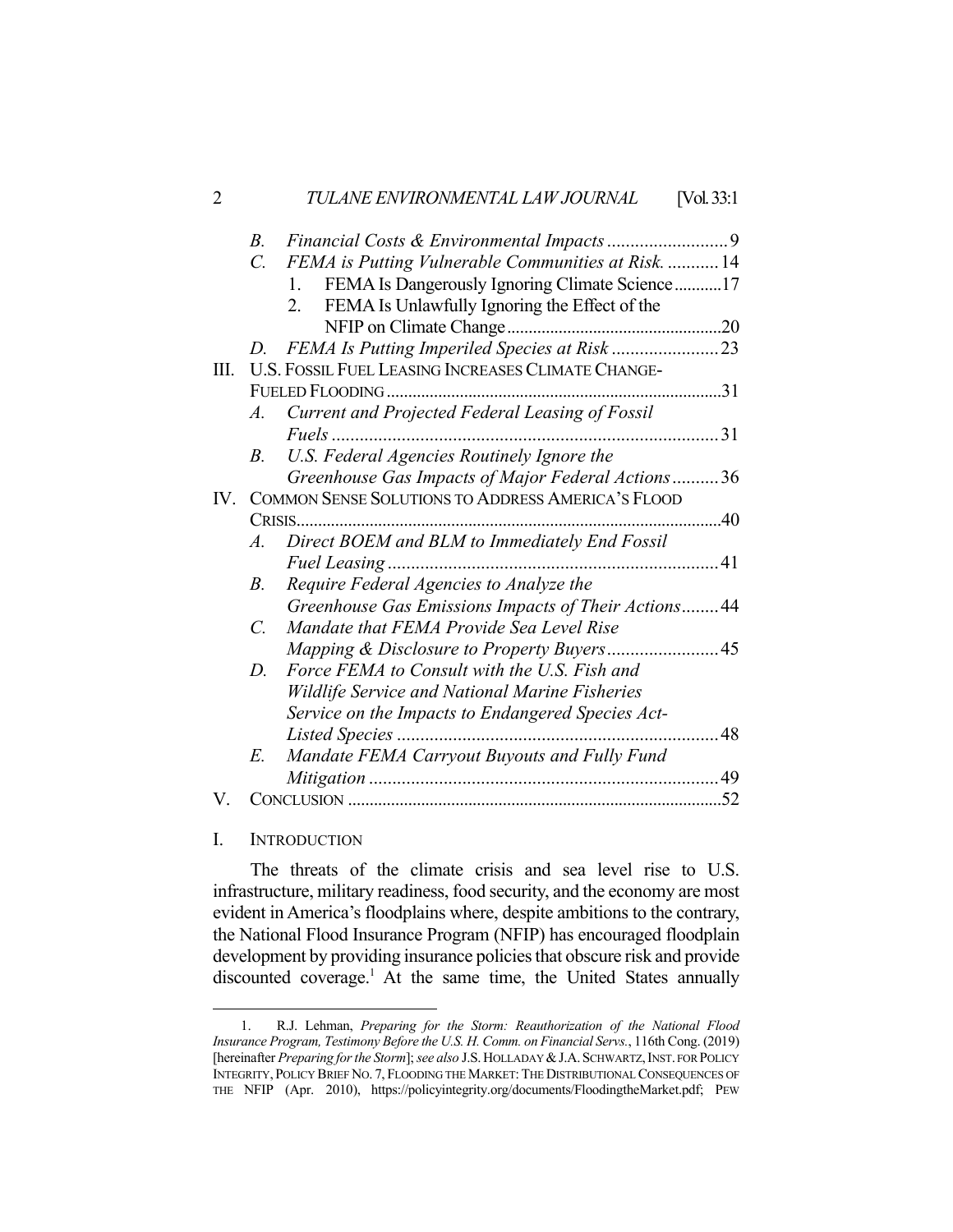contributes 15% of global greenhouse gas emissions, fueling the climate crisis and worsening flooding, and has recently accelerated efforts to make federal fossil fuels even more accessible to the energy industry.<sup>2</sup> The disconnect between subsidizing development in floodplains and the fact that the United States has made those floodplains even more vulnerable to flooding by leasing federal fossil fuels that contribute to the climate crisis and sea level rise has cost U.S. taxpayers billions of dollars and put millions of people and our nation's most imperiled species at increased risk of harm.

 Congress has tasked the Federal Emergency Management Agency (FEMA) with developing comprehensive criteria for land use and management to limit development of land exposed to flood risk, guiding development away from lands threatened by flood hazards, assisting in reducing damage caused by floods, and improving the long-range land management and use of flood prone areas.<sup>3</sup> Communities that voluntarily participate in the NFIP and adopt land use and control measures get their homeowners lower-cost flood insurance.<sup>4</sup> Thus, while an overarching purpose of the NFIP was to keep development out of flood prone areas, it has wildly missed its mark.<sup>5</sup>

 In 2018, FEMA updated the NFIP to implement the legislative requirements of the Biggert-Waters Flood Insurance Reform Act of 2012 (BW-12) and the Homeowner Flood Insurance Affordability Act of 2014 (HFIAA) and to come into compliance with the Endangered Species Act (ESA). The reforms were intended to allow the NFIP to function fiscally by creating a new structure to reflect the actual threats and effects of flooding, both monetarily and environmentally.<sup>6</sup> Unfortunately, the 2018 update failed on multiple fronts, most importantly by ignoring climate change and sea level rise science in mapping flood areas, and in foisting FEMA's ESA responsibilities upon local communities.

OCEANS, AMERICA'S LIVING OCEANS 53 (May 2003), https://www.pewtrusts.org/-/media/assets/ 2003/06/02/full\_report.pdf; A.B. Lemann, *Assumption of Flood Risk*, 51 ARIZ. ST. L.J. 163, 165- 66 (2019); J.D. Shilling et al, *Flood Insurance, Wealth Redistribution, and Urban Property Values*. J. URB. ECON. 26, 43-53 (1989).

 <sup>2.</sup> *Energy & Environment*, WHITE HOUSE, https://www.whitehouse.gov/issues/energyenvironment/.

 <sup>3.</sup> FEMA, NATIONAL FLOOD INSURANCE PROGRAM: FINAL NATIONAL PROGRAMMATIC ENVIRONMENTAL IMPACT STATEMENT 1-2 to 1-3 (Sept. 2017) [hereinafter FINAL PEIS], https:// www.fema.gov/media-library-data/1507908193592-653fa352f5084b01dfdc57f7a81a82dd/NFIP FinalNPEISChapters1-6\_508.pdf.

<sup>4. 42</sup> U.S.C. § 4012(c)(2) (2012).<br>5. See FINAL PEIS. *supra* note 3,

 <sup>5.</sup> *See* FINAL PEIS,*supra* note 3, at 1-3.

 <sup>6.</sup> *See id.* at 1-6.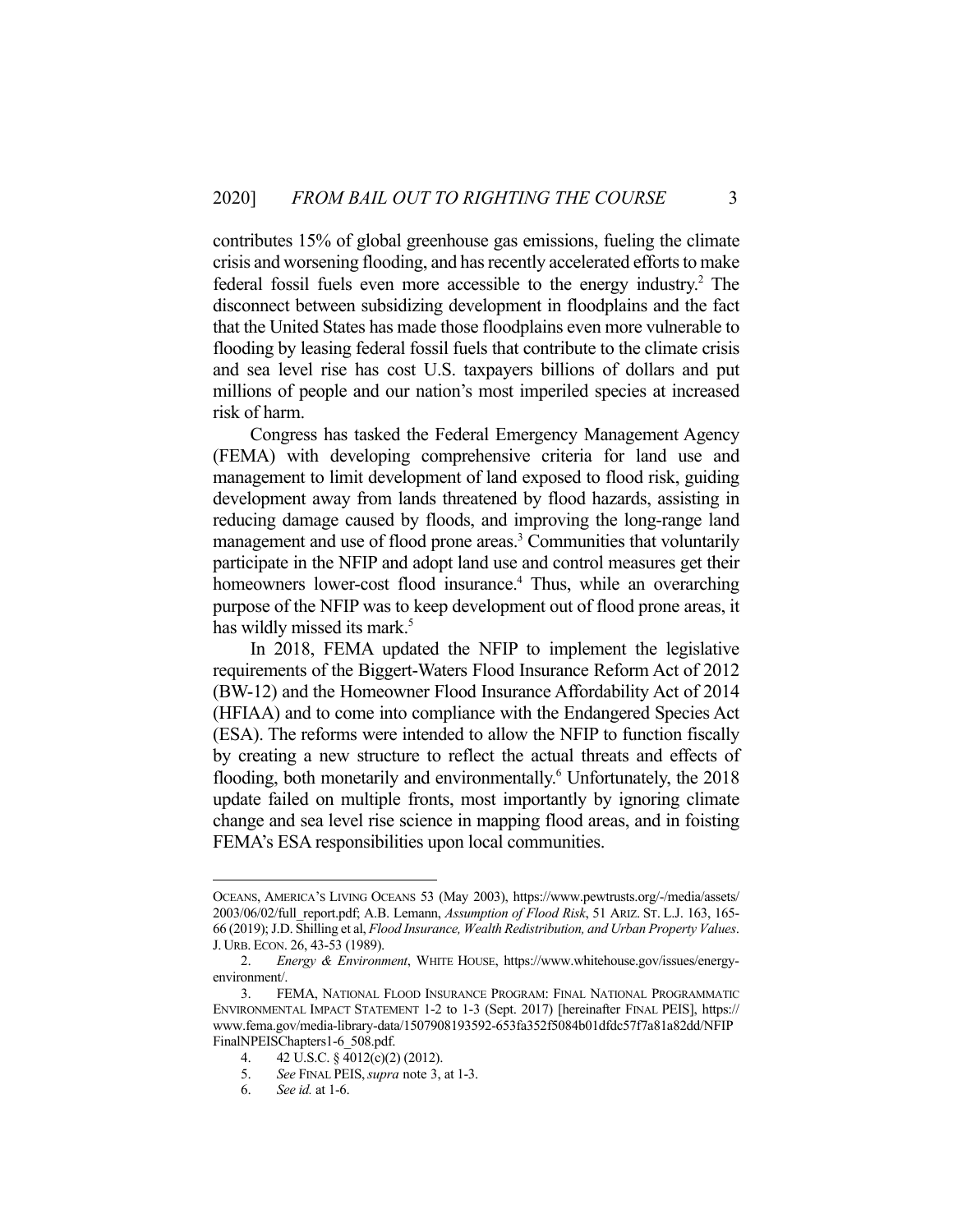Meanwhile, U.S. federal fossil fuel leasing is reaching all-time highs with little-to-no analysis from the federal government as to how the fossil fuels will result in greenhouse gas emissions and worsen the climate crisis and sea level rise, much less any analysis as to how such federal leasing and attendant greenhouse gas emissions will contribute to flood impacts in NFIP flood-prone areas. Greenhouse gas emissions from U.S. federal fossil fuel leases make up about a quarter of all domestic emissions, and despite Congress's clear mandate requiring that all federal agencies analyze the indirect effects of their major federal actions under the National Environmental Policy Act (NEPA), the U.S. Supreme Court, in *Department of Transportation v. Public Citizen*, created uncertainty regarding federal agencies' obligations to analyze the indirect greenhouse gas effects of the projects they fund or authorize.<sup>7</sup> The Supreme Court held that because the Department of Transportation was not the proximate cause of and had no statutory authority to address transboundary air pollution resulting from cross-border traffic enabled by its regulations, it was not required to analyze that effect under NEPA. The holding in *Public Citizen* undermines the underlying purpose of NEPA—informed agency decision-making—and enables agencies to blindly authorize federal activities that are likely to worsen climate change-fueled flooding.

 This Article argues that for the United States to bail the NFIP out of insolvency and actually minimize flood hazard risk, especially in the wake of climate change and sea level rise, it must immediately implement commonsense measures across multiple agencies. Congress must end federal fossil fuel leases and require federal agencies that fund, authorize, or permit fossil fuel activities to analyze the indirect greenhouse gas emissions impacts of those activities. Congress must also require FEMA to use the best available climate change and sea level rise mapping to reflect actual flood risk, provide a nationwide plan for flood disclosure and risk, analyze and avoid impacts to wildlife habitat, and pursue buyouts. Flooding will only get more expensive and devastating, especially if the United States engages in "business as usual" fossil fuel extraction and emissions, disproportionately putting vulnerable communities at risk. Eliminating those emissions could reduce the devastating impacts of climate change-related flooding, including sparing millions of people exposed to sea level rise risk, giving coastal species a fighting chance at survival, and saving the United States economy billions of dollars. A national program for addressing flooding in the era of climate change is

 <sup>7. 541</sup> U.S. 752, 773 (2004).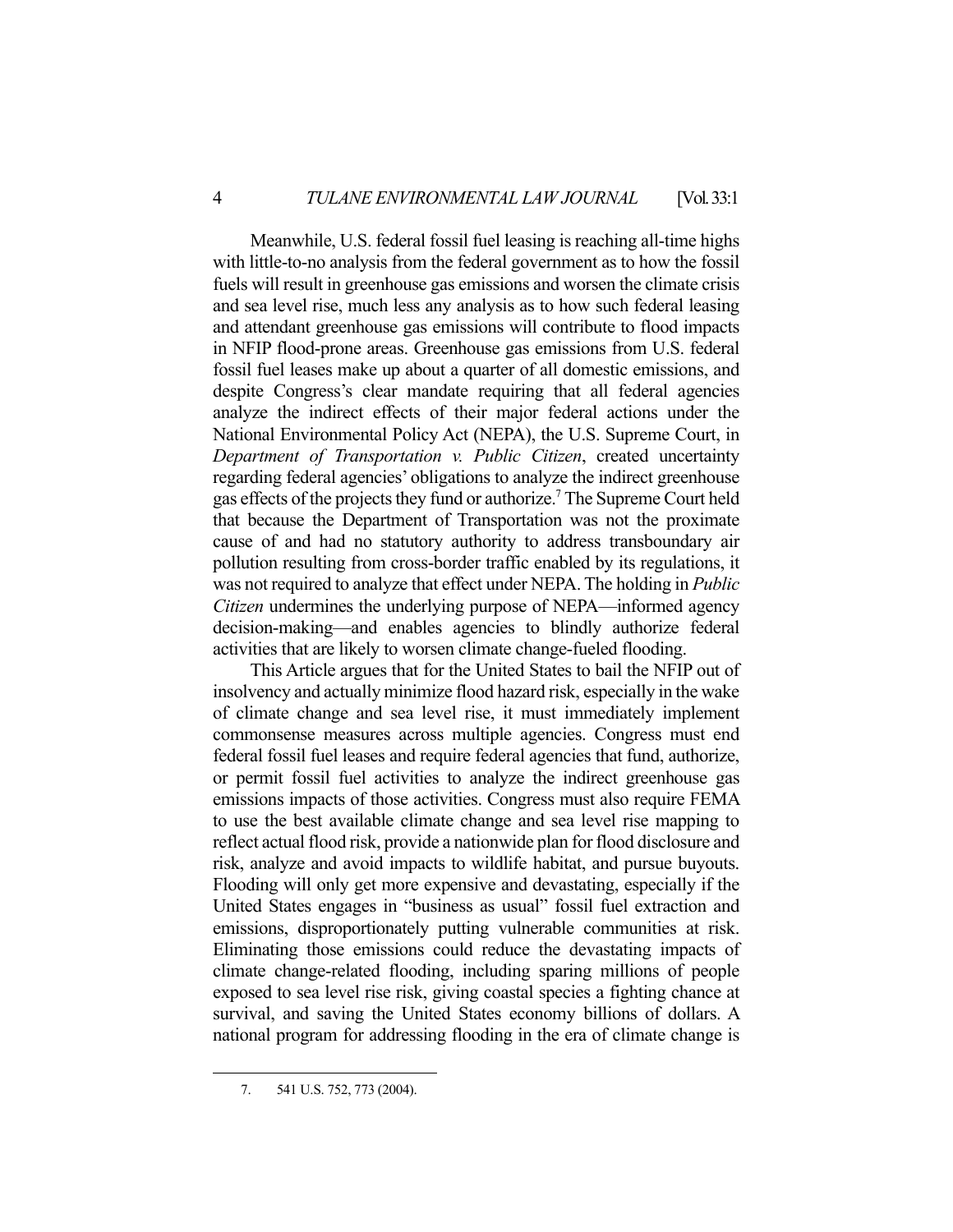destined for failure without significant reductions in U.S. fossil fuels and aggressive action curbing floodplain development.

### II. THE NATIONAL FLOOD INSURANCE PROGRAM PUTS VULNERABLE COMMUNITIES AT RISK

 The NFIP is \$21 billion in debt and has facilitated development in flood-prone areas of the United States for decades. It has also increased flooding in floodplains, as development of natural landscapes increases flooding.<sup>8</sup> The climate crisis and sea level rise increase the risk of flooding in these areas, disproportionately impacting already vulnerable communities and the United States' most imperiled species. Congress has amended the NFIP several times, but the program has never achieved its original intent and instead continues to facilitate floodplain development placing communities at risk and driving species toward extinction.

#### *A. Legislative Background & Statutory Framework*

 The United States' history of insuring properties in flood areas spans over fifty years. The purpose of the National Flood Insurance Act of 1968 was to provide affordable flood insurance and encourage sensible land use that minimizes the exposure of built structures to flood damage.<sup>9</sup> The 1973 Flood Disaster Protection Act made flood insurance mandatory for property owners with property in vulnerable areas with mortgages from federally regulated lenders.<sup>10</sup> The 1994 National Flood Insurance Reform Act sought to strengthen mandatory purchase requirements in Special Flood Hazard Areas (SFHA). Meanwhile, the 2004 Bunning-Bereuter-Blumenauer Flood Insurance Program attempted to require mitigation for

 <sup>8.</sup> *See* Samuel D. Brody, Sammy Zahran, Praveen Maghelai, Himanshu Grover & Wesley E. Highfield, *The Rising Costs of Floods: Examining the Impact of Planning and Development Decisions on Property Damage in Florida*, 73 J. AM. PLANNING ASS'N 330, 330 (2007); Bülent Cengiz, *Urban River Landscapes, in* 21 ADVANCES IN LANDSCAPE ARCHITECTURE (Murat Ozyavuz ed., 2013); James M. Holway & Raymond J. Burby, *The Effects of Floodplain Development Controls on Residential Land Values*, 66 LAND ECON. 3, 259 (1990); C.P. Konrad, *Effects of Urban Development on Floods*, U.S. GEOLOGICAL SURV. (Nov. 29, 2016), https://pubs.usgs.gov/fs/fs07 603; *see also* James Schilling, C.F. Sirmans & John D. Benjamin, *Flood Insurance, Wealth Distribution, and Urban Property Values*, 26 J. URB. ECON. 43, 45 (1989); Raghav Tripathi et al., *Climate Change, Urban Development, and Community Perception of an Extreme Flood: A Case Study of Vernonia, Oregon, USA*, 46 APPLIED GEOGRAPHY 137, 137-46 (2014).

 <sup>9. 42</sup> U.S.C. § 4001(a)-(e) (2018).

 <sup>10.</sup> *Why You Need Flood Insurance*, FEMA: NAT'L FLOOD INSURANCE PROGRAM, https:// www.floodsmart.gov/faqs (last visited Apr. 8, 2020).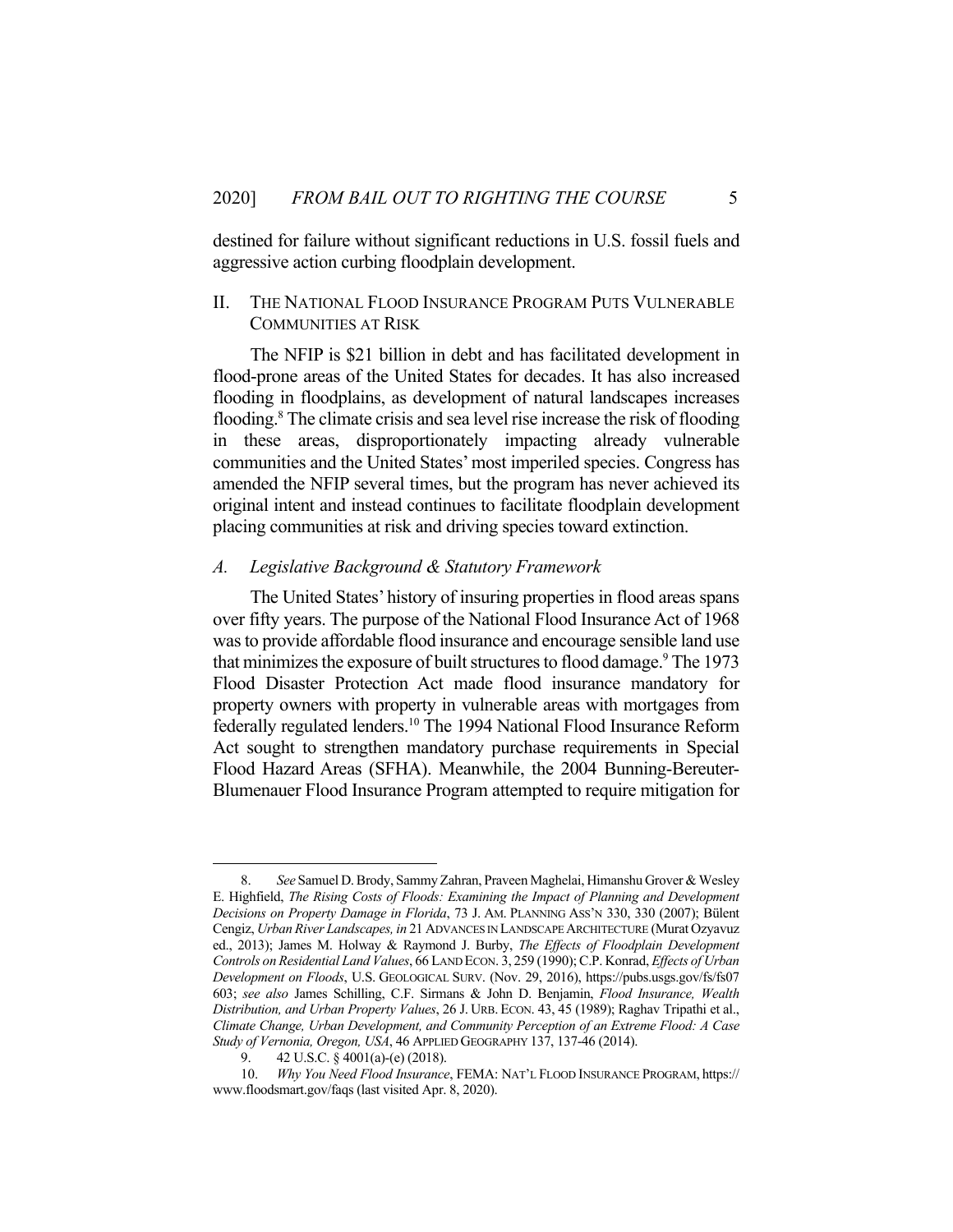properties that suffer repetitive flood loss by requiring higher premiums for those who opt to not mitigate. $<sup>11</sup>$ </sup>

 Under the current NFIP, the federal government underwrites flood insurance in participating communities to cover flood-related losses and damages sustained by residential and commercial structures.<sup>12</sup> FEMA dictates minimum floodplain management standards and identifies flood hazards by providing Flood Insurance Rate Maps (FIRMs). FEMA is charged with developing comprehensive criteria for land use and management that constricts development of land exposed to flood risk, guides development away from lands threatened by flood hazards, assists in reducing damage caused by floods, and otherwise improves the longrange land management and use of flood-prone areas.<sup>13</sup> Communities can then volunteer to participate in the NFIP, and in doing so, adopt land use and control measures to obtain lower cost flood insurance.<sup>14</sup> To date more than 22,000 communities throughout the United States participate in this program allowing property owners to purchase flood insurance as a condition of receiving federally related financial assistance to acquire or improve land.<sup>15</sup>

 The National Flood Insurance Act requires that FEMA "identify and publish information with respect to all flood plain areas, including coastal areas located in the United States, which has special flood hazards,"16 and that at least once every five years the Administrator assess the need to revise and update the flood maps "based on an analysis of all natural hazards affecting flood risks."<sup>17</sup> A SFHA is defined as "the land in the flood plain within a community subject to a 1 percent or greater chance of flooding in a given year."<sup>18</sup> FEMA puts data regarding the locations of SFHA and regulatory floodways on FIRMs.<sup>19</sup> The FIRMs then provide the basis both for the requirement that a developer obtain flood insurance as well as the calculation of the actual flood insurance rate for any new construction.20 Through BW-12, Congress required that FEMA phase out

 <sup>11.</sup> *See* Bunning-Bereuter-Blumenauer Flood Insurance Reform Act, Pub. L. No. 108-264, § 102(h), 118 Stat. 713 (2004) (codified as 42 U.S.C. § 4001).

 <sup>12.</sup> FEMA, F-084, ANSWERS TO QUESTIONS ABOUT THE NFIP 1 (Mar. 2011), https://www. fema.gov/media-library-data/20130726-1438-20490-1905/f084\_atq\_11aug11.pdf.

 <sup>13.</sup> *Id.* at 2.

 <sup>14. 42</sup> U.S.C. § 4012(c) (2016).

 <sup>15.</sup> *Id*. § 4012(b); *Why You Need Flood Insurance*, *supra* note 10.

 <sup>16. 42</sup> U.S.C. § 4101(a)(1).

 <sup>17.</sup> *Id.* § 4101(e).

 <sup>18. 44</sup> C.F.R. § 59.1 (2019).

 <sup>19.</sup> *Why You Need Flood Insurance*, *supra* note 10.

 <sup>20.</sup> FEMA, *supra* note 12.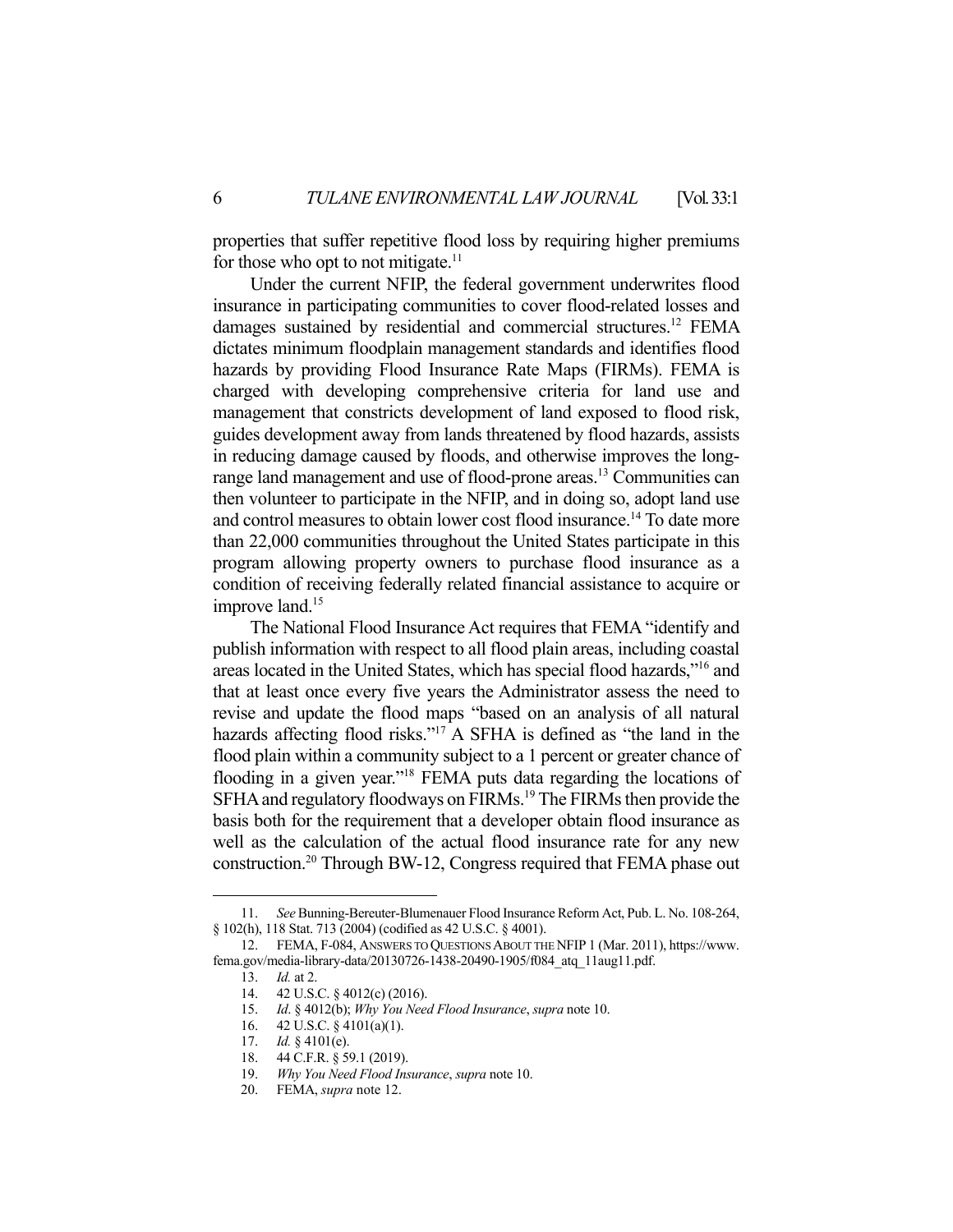subsidies for certain pre-FIRM properties, establish a Reserve Fund, and create a Technical Mapping Advisory Council (TMAC) to develop recommendations for FEMA's flood mapping program.<sup>21</sup> The phase out of subsidies requirement was to be applicable to properties that are a nonprimary residence, business, substantially improved or damaged, or those in which the payout exceeds the fair market value. Congress required that premium rates be increased by 25% each year until the risk rate is met.<sup>22</sup>

 Those reforms proved too controversial, and two years later, Congress repealed and modified certain provisions of BW-12 with HFIAA.23 HFIAA removed some of BW-12's provisions that required a phase out of subsidies on pre-FIRM properties; required the application of full risk rates to policies renewed after a lapse; required a phase out of subsidies on all pre-FIRM properties at a rate of no less than 5% but not more than 15% per year, subject to exceptions established by statutes, including BW-12; and set a quicker phase out for certain pre-FIRM properties, to all be phased out within fifteen to twenty years.<sup>24</sup> HFIAA implemented a surcharge for all new and renewed policies to be assessed at \$25 for primary residences and \$250 for all other policies, with all funds from the surcharge being deposited into the Reserve Fund established by BW-12.<sup>25</sup> Under HFIAA, FEMA was to set premium rates for newly mapped SFHA properties at the same rate as Preferred Risk Policies.<sup>26</sup>

 HFIAA directed the TMAC to make recommendations concerning (1) the "accuracy [and] general quality . . . of flood insurance rate maps and risk data"; (2) "performance metrics and milestones required to effectively and efficiently map flood risk areas in the United States"; and (3) "guidelines for (A) flood insurance rate maps; and (B) data accuracy, data quality, data currency, and data eligibility."27 Congress also directed the TMAC to

(A) develop recommendations on how to (i) ensure that flood insurance rate maps incorporate the best available climate science to assess flood risks; and (ii) ensure that FEMA uses the best available methodology to consider the impact of (I) the rise in the sea level; and (II) future development on flood risk.28

 <sup>21.</sup> FINAL PEIS,*supra* note 3, at 2-1 to 2-2.

 <sup>22.</sup> *Id.* at 2-2.

 <sup>23.</sup> *Id*. at 1-5.

 <sup>24.</sup> *Id.* at 1-6.

 <sup>25.</sup> *Id.*

 <sup>26.</sup> *Id.* at 1-4.

 <sup>27. 42</sup> U.S.C. § 4101a(c) (2016).

 <sup>28.</sup> *Id.* § 4101a(d)(1)(A).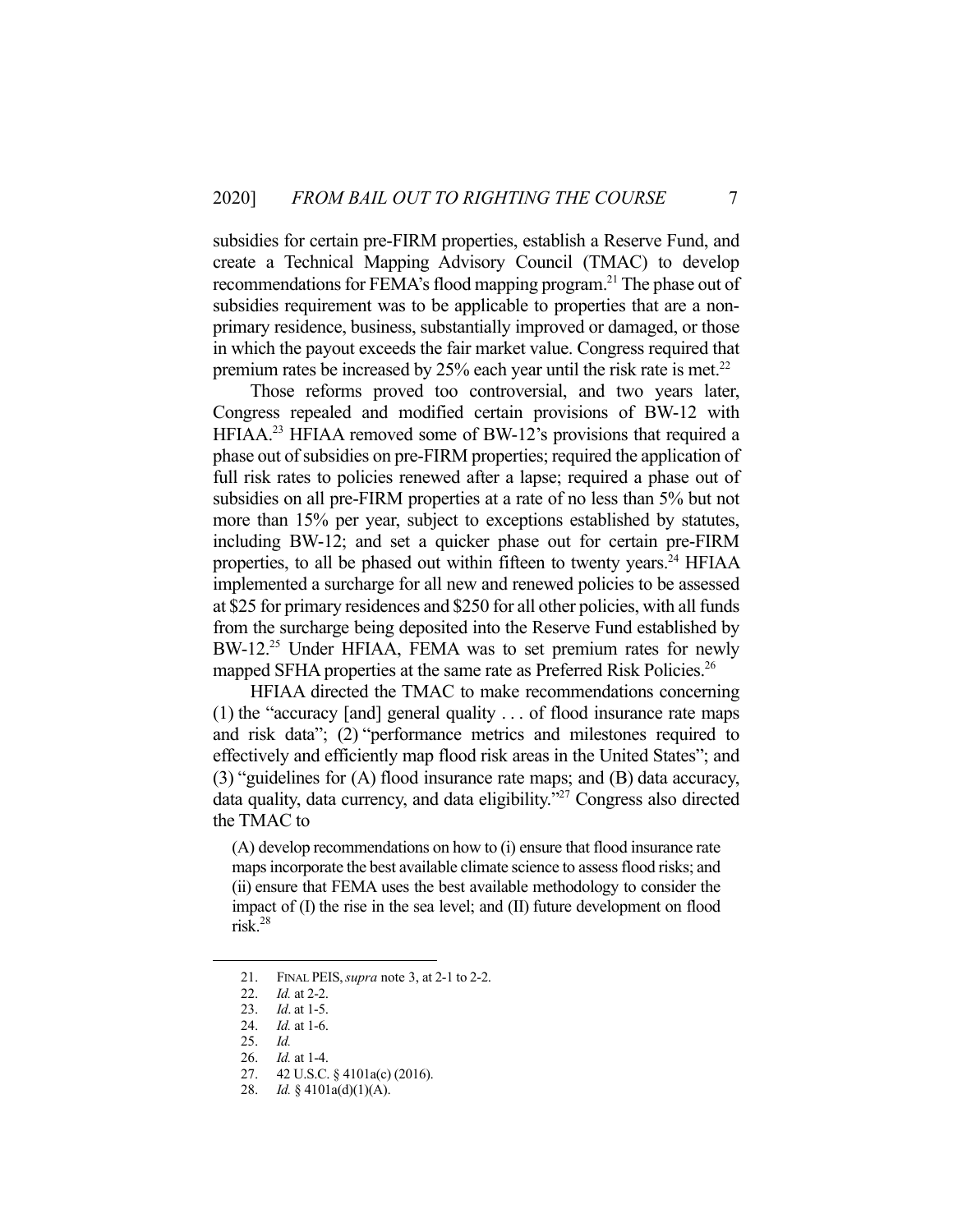Congress required that FEMA incorporate these recommendations into its update and revisions of the NFIP29 and report annually to Congress on its recommendations and actions to address those recommendations.<sup>30</sup> It also directed FEMA to "identify, review, update, maintain, and publish" its rate maps by including "any relevant information or data of the National Oceanic and Atmospheric Administration and the United States Geological Survey relating to the best available science regarding future changes in sea levels, precipitation, and intensity of hurricanes."31

 As a result of these new laws, FEMA embarked on a seven-year journey through NEPA to reform the NFIP. In April 2019, FEMA released its record of decision (ROD) on the NFIP, approving its preferred alternative that would phase out certain pre-FIRM subsidies at annual 25% premium increases for nonprimary residences, business properties, severe repetitive loss, substantially damaged or improved properties, and properties for which cumulative claims payments exceed fair market value.<sup>32</sup> The ROD also noted that FEMA planned to phase out all other pre-FIRM subsidies with annual premium rate increases of 5%-15%33 and in lieu of FEMA consulting with federal wildlife management agencies, require that communities comply with the ESA, as a condition of issuing floodplain development permits or issuing a letter of map changes. Notably, and despite congressional and TMAC mandates, FEMA still refuses to use climate change and sea level rise science in mapping.<sup>34</sup>

 No court has yet determined the lawfulness of the ROD, but one court has found FEMA's biological evaluation, which the ROD in-part relied upon, to be unlawful.<sup>35</sup> On May 15, 2019, Northern District of California Judge James Donato held FEMA's biological evaluation was "arbitrary, capricious, an abuse of discretion or otherwise not in accordance with law."36 The biological evaluation was based on FEMA's finding that (1) floodplain development should not be included in the scope of the evaluation because state and local governments, not FEMA, control and authorize development permits; and (2) the NFIP does not directly or

 <sup>29.</sup> *Id.* § 4101a(d)(1)(B).

 <sup>30.</sup> *Id.* § 4101a(l).

 <sup>31.</sup> *Id.* §§ 4101b(1), (3).

 <sup>32.</sup> FEMA, NATIONAL FLOOD INSURANCE PROGRAM: RECORD OF DECISION 1 (Apr. 2018), https://www.fema.gov/media-library-data/1525199455110-5d24bdbd352e2792f6cd196b3dd779e 2/NFIP\_NPEIS\_ROD.pdf.

 <sup>33.</sup> *Id*.

 <sup>34.</sup> *Id.* at 9-10.

 <sup>35.</sup> *See* Ecological Rights Found. v. FEMA, 384 F. Supp. 3d 1111, 1111, 1124 (N.D. Cal. 2019).

 <sup>36.</sup> *Id.* at 1124.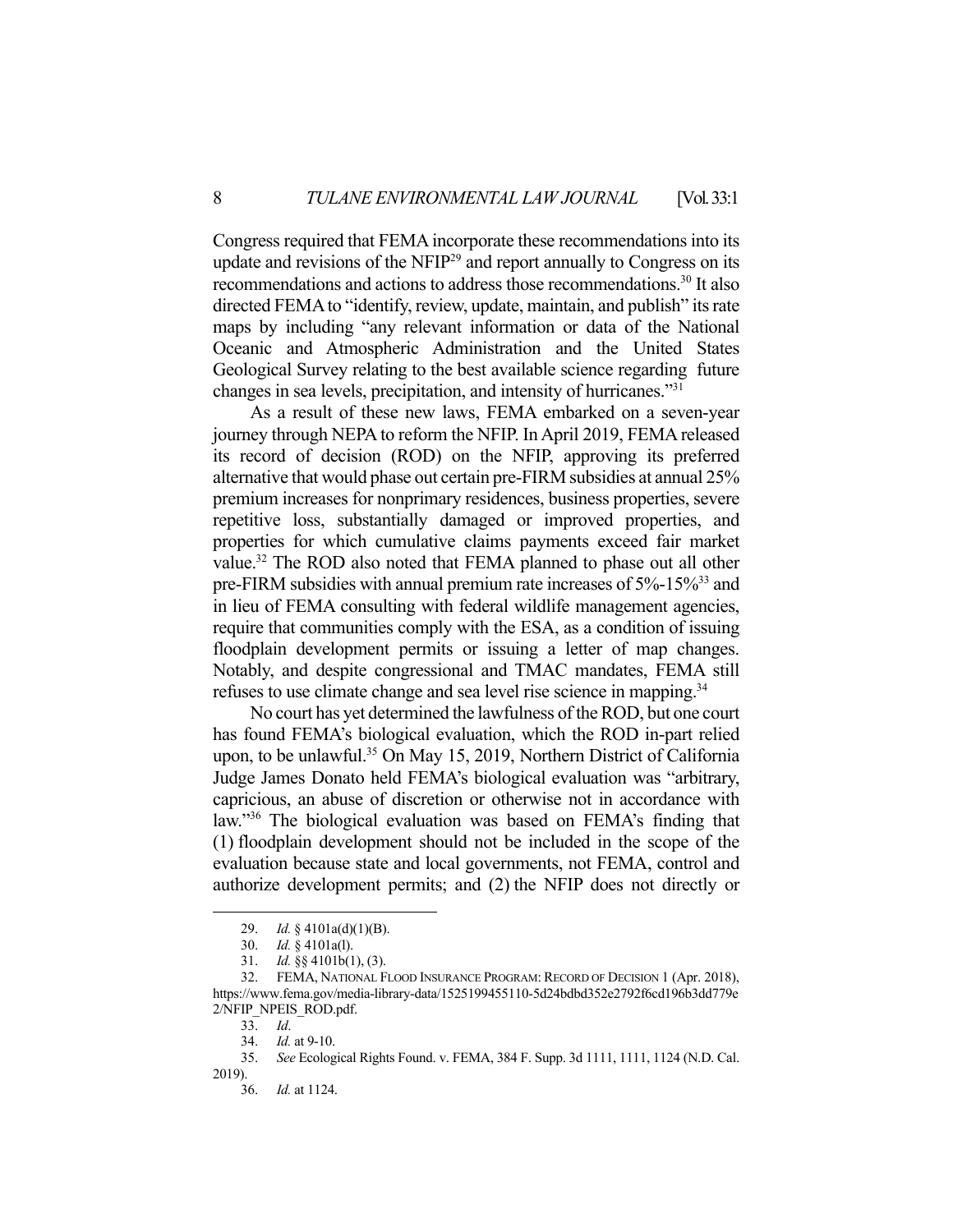indirectly cause or encourage floodplain development.<sup>37</sup> The court found that FEMA "simply turned an intentionally blind eye toward the broad scope of FEMA's floodplain management authority,"<sup>38</sup> and that FEMA's "denial of any meaningful involvement flies in the face of the record and artificially truncates the scope of its actions" in the context of the Endangered Species Act.39 The court did not order an injunction but did require FEMA to redo its biological evaluation in compliance with the ESA.40 It is unclear how that process might ultimately impact the NFIP.

#### *B. Financial Costs & Environmental Impacts*

 The NFIP is both desperately in debt and the catalyst for disastrous land use decisions in America's floodplains. As of August 2019, the NFIP is in debt to the amount of just under \$21 billion.<sup>41</sup> NFIP has provided more than \$68 billion in payouts for damages caused by flooding, by providing 5.1 million flood insurance policies with \$1.3 trillion in coverage.42 Eighty-five percent of those properties pay less than the full risk-based cost.<sup>43</sup> More than 300,000 coastal homes with thirty-year mortgages are at risk of chronic, disruptive flooding of at least twenty-six times a year, putting \$136 billion at risk by 2045.<sup>44</sup> Nearly 2.5 million properties valued at \$1.07 trillion will be at risk of chronic flooding by 2100.45 Annual coastal property damage from sea level rise and climate fueled storms are expected to cost  $$4-$6$  billion a year.<sup>46</sup> It is estimated

 42. *NFIP Loss Statistics Countrywide*, FEMA, https://bsa.nfipstat.fema.gov/reports/1040. htm; see also CONG. BUDGET OFFICE, BASELINE FOR USDA'S MANDATORY FARM PROGRAMS (May 2, 2019). The Congressional Budget Office has estimated federal crop insurance will cost tax payers an additional \$8 billion a year through 2029. *Id*.; *Policy Statistics*, FEMA (Sept. 30, 2018), https://bsa.nfipstat.fema.gov/reports/1011.htm.

 43. CONG. BUDGET OFFICE, THE NATIONAL FLOOD INSURANCE PROGRAM: FINANCIAL SOUNDNESS AND AFFORDABILITY CONGRESSIONAL BUDGET OFFICE 16 (2017), https://www.cbo. gov/system/files/115th-congress-2017-2018/reports/53028-nfipreport.pdf.

44. UNION OF CONCERNED SCIENTISTS, UNDERWATER: RISING SEAS, CHRONIC FLOODS, AND THE IMPLICATIONS FOR U.S. COASTAL REAL ESTATE 2 (June 2018), https://www.ucsusa.org/sites/ default/files/attach/2018/06/underwater-analysis-full-report.pdf.

 <sup>37.</sup> *Id.* at 1118.

 <sup>38.</sup> *Id*. at 1121.

 <sup>39.</sup> *Id.* 

 <sup>40.</sup> *Id.* at 1124; *see also* FINAL PEIS,*supra* note 3, at 2-2 to 2-3.

 <sup>41.</sup> U.S. DEP'T OF THE TREASURY, BUREAU OF THE FISCAL SERV., MONTHLY TREASURY STATEMENT 15, tbl.6, sched. C (Aug. 2019), https://fiscal.treasury.gov/files/reports-statements/mts/ mts0819.pdf.

 <sup>45.</sup> *Id.*

 <sup>46.</sup> KATE LARSEN ET AL., THE RHODIUM GRP., AMERICAN CLIMATE PROSPECTUS: ECONOMIC RISKS IN THE UNITED STATES 91-95 (2014), https://rhg.com/wp-content/uploads/2014/ 10/AmericanClimateProspectus\_v1.2.pdf.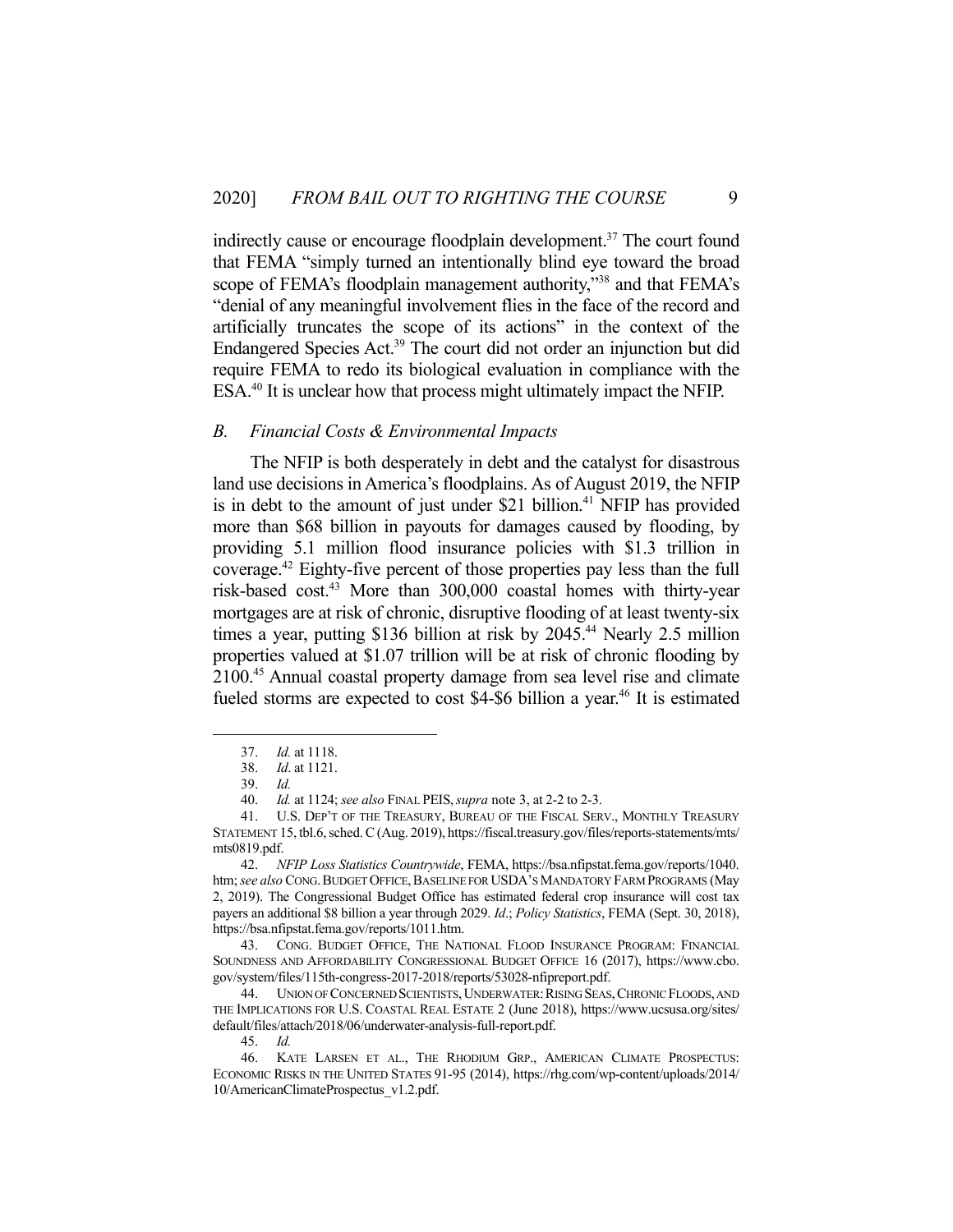that NFIP policies may increase by 100% by 2100 due to climate change and larger SFHAs.47

 The cost of unmitigated flood damage is felt across the nation. Over 650 million acres of federally managed lands are vulnerable to climate change and sea level rise.<sup>48</sup> Hurricane Florence damaged Marine Corps facilities in North Carolina in 2018, costing taxpayers \$3.6 billion; Hurricane Michael caused taxpayers an additional \$3 billion in damage to an Air Force base in Florida.49 It is estimated it will cost more than \$400 billion in the next twenty years to provide coastal armoring of areas of coast with public infrastructure to protect against sea level rise, and that only accounts for 10%-15% of the total measures needed to survive sea level rise.<sup>50</sup> There were \$14 billion weather and climate disaster events in 2018, totaling \$91 billion in damage,<sup>51</sup> and these disaster costs are expected to increase due to climate change.

 The Fourth National Climate Assessment summarizes scientific research on observed and projected regional changes in precipitation, drought, storms, and flooding, with key findings as follows:

- How much the climate changes will depend primarily on global emissions of greenhouse gases and on the response of Earth's climate system to human-induced warming.
- Global average sea level has risen by about seven to eight inches (about sixteen to twenty-one cm) since 1900, with almost half this rise occurring since 1993 as oceans have warmed and land-based ice has melted. Relative to the year 2000, sea level is very likely to rise one to four feet (0.3-1.3 m) by the end of the century.

 <sup>47.</sup> SCOTT EDELMAN ET AL*.*,AECOM, THE IMPACT OF CLIMATE CHANGE AND POPULATION GROWTH ON THE NATIONAL FLOOD INSURANCE PROGRAM THROUGH 2100, at ES-7 to ES-8 (June 2013), https://www.aecom.com/content/wp-content/uploads/2016/06/Climate\_Change\_Report\_ AECOM\_2013-06-11.pdf.

 <sup>48.</sup> U.S. GOV'T ACCOUNTABILITY OFFICE, GAO-13-253, CLIMATE CHANGE: VARIOUS ADAPTATION EFFORTS ARE UNDER WAY AT KEY NATURAL RESOURCE MANAGEMENT AGENCIES 2 (2013), https://www.gao.gov/assets/660/654991.pdf.

 <sup>49.</sup> U.S. GOV'T ACCOUNTABILITY OFFICE, GAO-19-157SP, HIGH RISK SERIES: SUBSTANTIAL EFFORTS NEEDED TO ACHIEVE GREATER PROGRESS ON HIGH-RISK AREAS, 116, (2019), https://www.gao.gov/assets/700/697245.pdf.

<sup>50.</sup> SVERRE LEROY & RICHARD WILES, CTR. FOR CLIMATE INTEGRITY, HIGH TIDE TAX: THE PRICE TO PROTECT COASTAL COMMUNITIES FROM RISING SEAS 1 (June 2019), https://www.climate costs2040.org/files/ClimateCosts2040\_Report.pdf.

 <sup>51.</sup> *Climate Change Opportunities to Reduce Federal Fiscal Exposure: Hearing Before the H. Comm. on the Budget*, 116th Cong. (June 11, 2019) (testimony of J. Alfredo Gomez, Director of Natural Resources and Environment).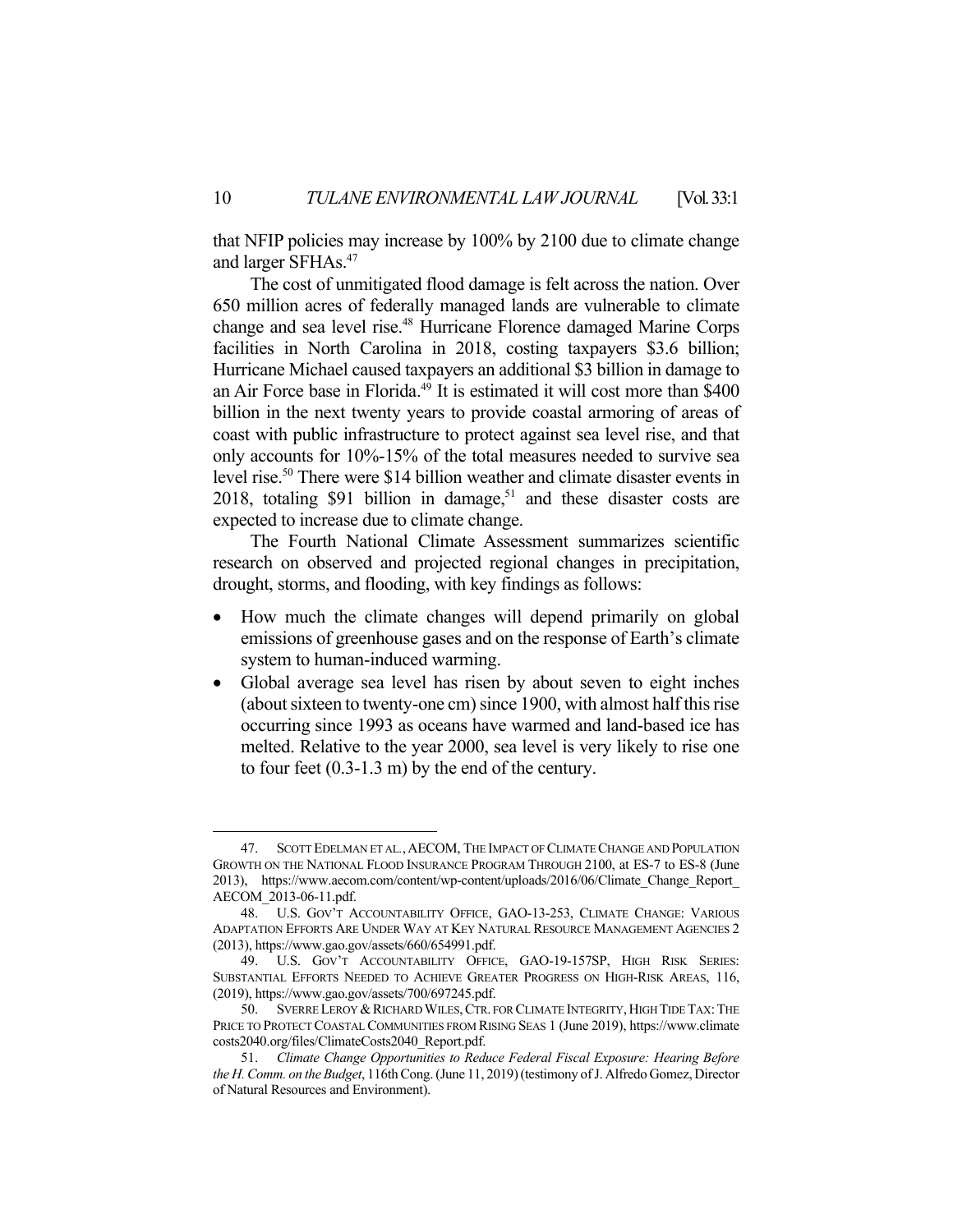- Annual precipitation since the beginning of the last century has increased across most of the northern and eastern United States and decreased across much of the southern and western United States. Observed increases in the frequency and intensity of heavy precipitation events in most parts of the United States are projected to continue.
- Increases in greenhouse gases and decreases in air pollution have contributed to increases in Atlantic hurricane activity since 1970. In the future, Atlantic and eastern North Pacific hurricane rainfall and intensity are projected to increase.
- Regional changes in sea level rise and coastal flooding are not evenly distributed across the United States; ocean circulation changes, sinking land, and Antarctic ice melt will result in greater-than-average sea level rise for the Northeast and western Gulf of Mexico under lower scenarios and most of the U.S. coastline other than Alaska under higher scenarios.
- The frequency, depth, and extent of tidal flooding are expected to continue to increase in the future, as is the more severe flooding associated with coastal storms, such as hurricanes and nor'easters.<sup>52</sup>

The frequency of high-severity Atlantic hurricanes is also increasing,<sup>53</sup> which will result in more frequent and severe storm-generated surge events and wave heights.<sup>54</sup> The speed at which North Atlantic hurricanes

 <sup>52.</sup> U.S. GLOB. CHANGE RESEARCH PROGRAM, FOURTH NATIONAL CLIMATE ASSESSMENT II, IMPACTS, RISKS, AND ADAPTATION IN THE UNITED STATES (REPORT-IN-BRIEF) 64-66 (D.R. Reidmiller et al. eds., 2018), https://nca2018.globalchange.gov/downloads/NCA4\_Report-in-Brief.pdf.

 <sup>53.</sup> U.S. GLOB. CHANGE RESEARCH PROGRAM, CLIMATE CHANGE IMPACTS IN THE UNITED STATES: THE THIRD NATIONAL CLIMATE ASSESSMENT 41 (D.R. Reidmiller et al. eds., 2014), http://s3.amazonaws.com/nca2014/low/NCA3\_Climate\_Change\_Impacts\_in\_the\_United%20Stat es\_LowRes.pdf?download=1; *see also* C.M. Kishtawal et al.. *Tropical Cyclone Intensification Trends During Satellite Era (1986-2010*)*,* 39 GEOPHYSICAL RES. LETTERS L10810, 5-6 (2012); Morris A. Bender et al*.*, *Modeled Impact of Anthropogenic Warming on the Frequency of Intense Atlantic Hurricanes*, 327 SCIENCE 454, 454 (2010), https://science.sciencemag.org/content/327/ 5964/454; James B. Elsner, James P. Kossin & Thomas H. Jagger, *The Increasing Intensity of the Strongest Tropical Cyclones*, 455 NATURE 92, 92-95 (2008), https://www.nature.com/articles/ nature07234; Laura Tenenbaum, *Global Warming Causes More Intense Hurricanes*, FORBES (Sept. 1, 2019), https://www.forbes.com/sites/lauratenenbaum/2019/09/01/global-warming-causes-moreintense-hurricanes/#44c2930455a1.

 <sup>54.</sup> *See* Aslak Grinsted, John C. Moore, & Svetlana Jevrejeva, *Homogeneous Record of Atlantic Hurricane Surge Threat Since 1923*, 109 PROC. NAT'L ACAD. SCI. U.S. 19,601, 19,601 (2012); *see also* Paul D. Komar & Jonathan C. Allan, *Increasing Hurricane-Generated Wave Heights Along the U.S. East Coast and Their Climate Controls*, 24 J. COASTAL RES. 479, 479-88 (2007), https://www.jcronline.org/doi/pdf/10.2112/07-0894.1.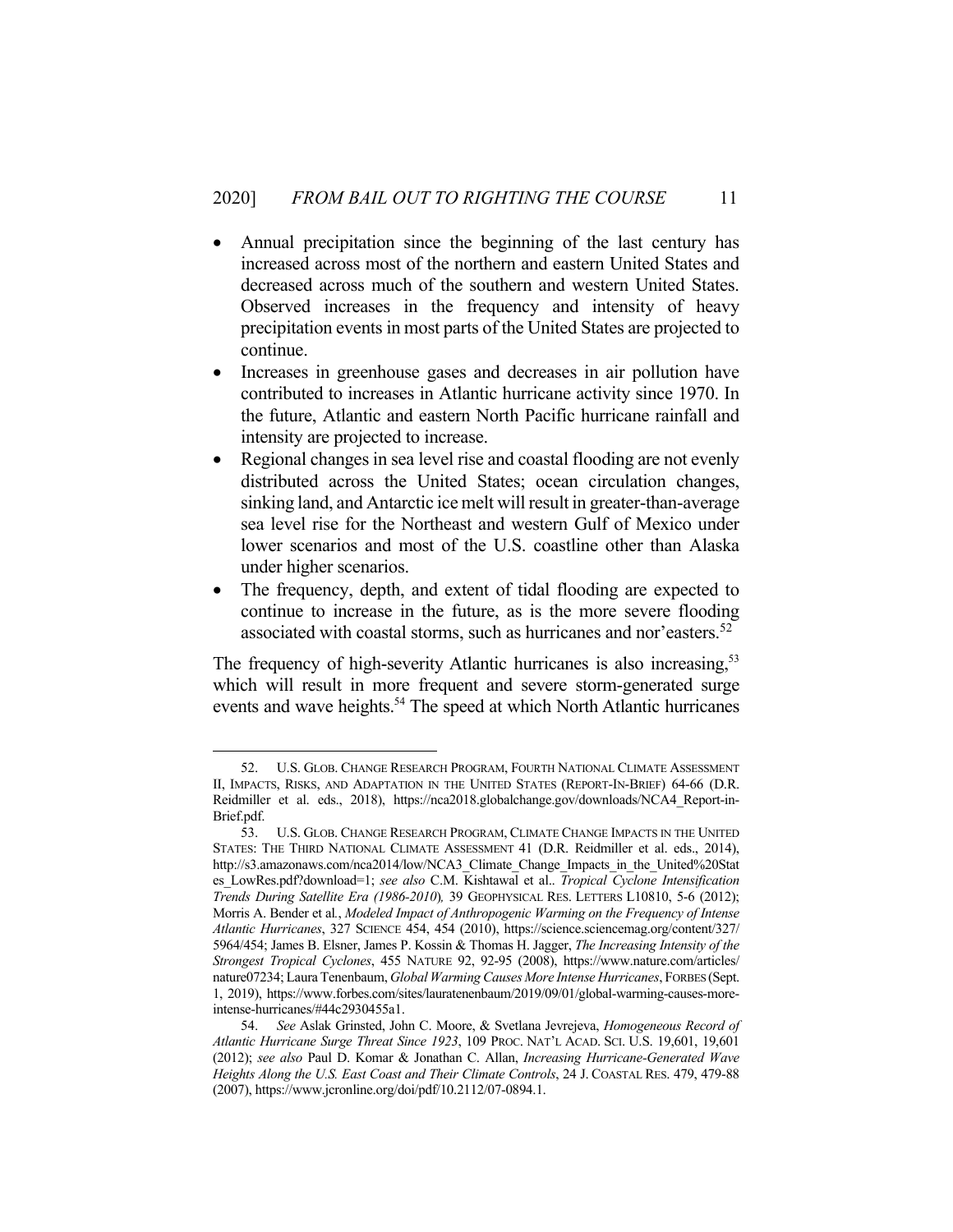travel has slowed  $17\%$  from 1944 to  $2017$ ,<sup>55</sup> and tropical cyclones are stalling worldwide.<sup>56</sup> Large storm surge events of Hurricane Katrinamagnitude have already doubled in response to warming during the twentieth century.<sup>57</sup> A recent study projected a twofold to sevenfold increase in the frequency of Atlantic hurricane surge events for each 1°C in temperature rise.<sup>58</sup> Another study projected that, under the RCP 4.5 emissions scenario (which the world is exceeding),<sup>59</sup> the intensity of Atlantic hurricanes will increase, accompanied by a median increase in storm surge of  $25\%$  to  $47\%$ .<sup>60</sup> The study highlighted that the risks to coastal populations are highly nonlinear, with the population at risk from storm surge flooding increasing by a median of 30% to 154%, and up to 434%. A study that accounted for the combined effects of sea level rise and changes in storm intensity projected substantial increases in flooding risk along the East Coast.<sup>61</sup> Hurricane Dorian, a stunning example of climate injustice, $62$  devastated the Bahamas in September 2019, was the

 <sup>55.</sup> Timothy M. Hall & James P. Kossin, *Hurricane Stalling Along the North American Coast & Implications for Rainfall*, 2 CLIMATE CHANGE & ATMOSPHERIC SCI*.* 1, 2 (2019), https:// www.nature.com/articles/s41612-019-0074-8.pdf.

 <sup>56.</sup> James P. Kossin, *A Global Slowdown of Tropical-Cyclone Translation Speed*, 558 NATURE 104, 104 (2018).

 <sup>57.</sup> Aslak Grinsted, John C. Moore & Svetlana Jevrejeva, *Projected Atlantic Hurricane Surge Threat from Rising Temperatures*, 110 PROC. NAT'L ACAD. SCI*.* 5369, 5369 (2013). 58. *Id.*

 <sup>59.</sup> The IPCC RPC or representative concentration pathways to aid in climate modeling. IPCC 4.5 reflects an assumption that global greenhouse gases will peak in 2040 and then decline. Detlef P. van Vuuren et al, *The Representative Concentration Pathways: An Overview*, 109 CLIMATE CHANGE 5, 12, 21 (2011).

 <sup>60.</sup> Karthik Balaguru & David R. Judi, *Future Hurricane Storm Surge Risk for the U.S. Gulf & Florida Coasts Based on Projections of Thermodynamic Potential Intensity*, 138 CLIMATIC CHANGE 99, 99 (2016).

 <sup>61.</sup> Christopher M. Little et al., *Joint Projections of U.S. East Coast Sea Level & Storm Surge*, 5 NATURE CLIMATE CHANGE 1114, 1120 (2015).

 <sup>62.</sup> *See* Bernard Ferguson, *Hurricane Dorian Was a Climate Injustice*, NEW YORKER (Sept. 12, 2019), https://www.newyorker.com/news/news-desk/hurricane-dorian-was-a-climateinjustice?fbclid=IwAR0O4nl-SUTvk6EwRhQ5m0SlNKJkjVT1eisKTlLDS7qCEQd35\_zL-WL W72s. Despite the Bahama's small carbon footprint, it gets hit with much of the consequences of climate change. *Id.*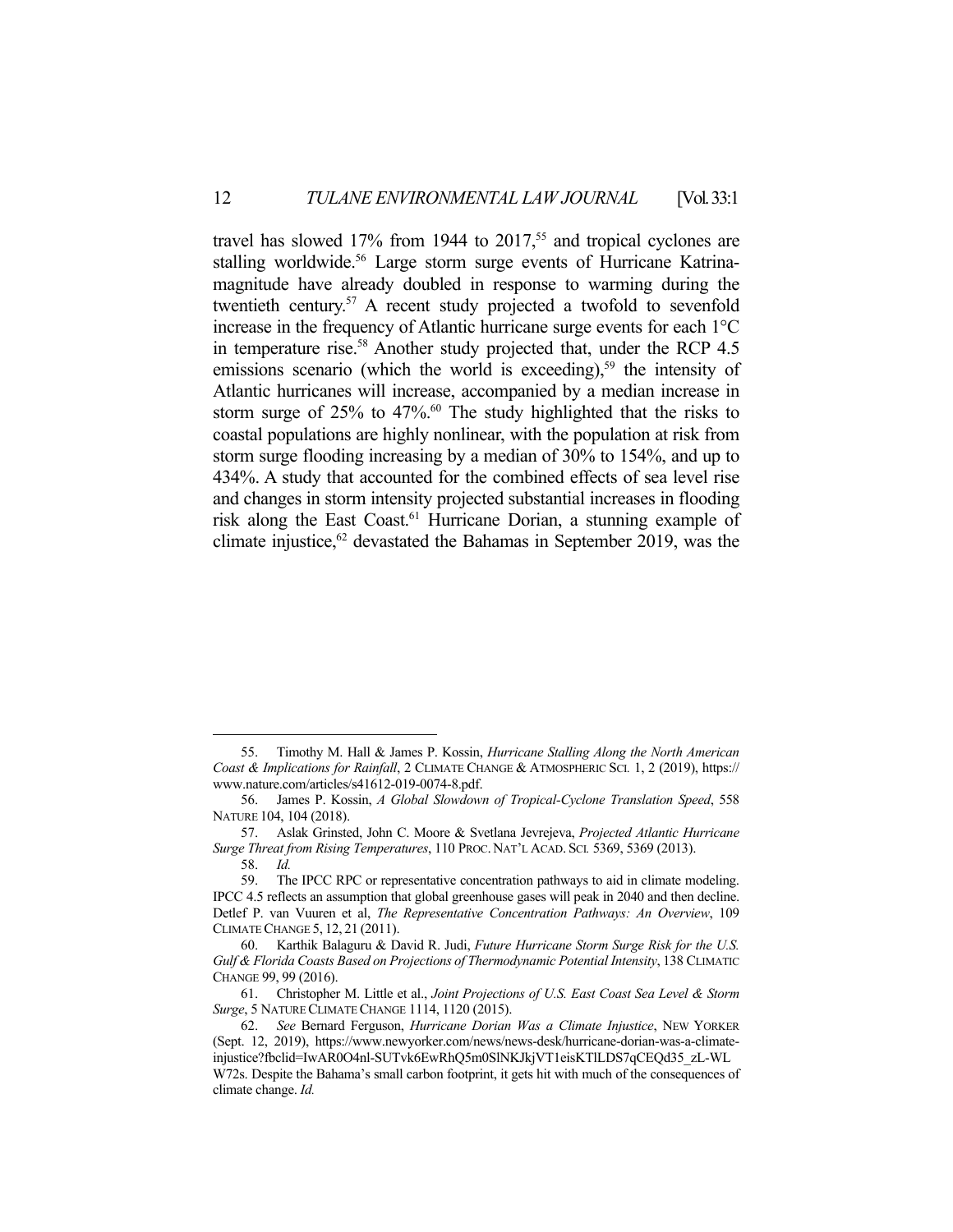second-strongest Atlantic storm on record, and could cause insurance industry losses of up to \$25 billion, $63$  and the retail industry \$1.5 billion. $64$ 

 Flooding due to climate change-induced heavy rains is another threat to flood areas. A study that examined coastal flooding risk when storm surge and heavy precipitation co-occur found that the "number of compound events has increased significantly over the past century at many of the major coastal cities."65 Heavy rains have increased since the 1950s and are expected to continue to increase.<sup>66</sup> In 2017, Hurricane Harvey levied the largest amount of rainfall ever recorded in United States history at more than sixty inches in just four days, $67$  killing at least sixty-eight people and amassing \$125 billion in estimated damages.<sup>68</sup>

 Nuisance flooding, also called tidal or "sunny day" flooding, is another flood risk and occurs when high tide conditions are exacerbated by sea level rise by overtopping seawalls or shorelines and overwhelming gravity-based drainage systems. It erodes infrastructure, disrupts day-today activities, and poses a public health and safety risk by jeopardizing septic and sewage systems.<sup>69</sup> Nuisance flooding has increased substantially on the East, Gulf, and West coasts by 300% to 925% since the 1960s, primarily due to sea level rise.<sup>70</sup> In Florida and Virginia, the

 <sup>63.</sup> *Hurricane Dorian Could Cost Insurers \$25 Billion, UBS Says*, CNBC (Sept. 2, 2019), https://www.cnbc.com/2019/09/02/hurricane-dorian-could-cost-insurers-25-billion-ubs-says.html; *see also* Jessica Kwong*, As Tropical Storm Dorian Heads for U.S., Trump Drains Millions from FEMA's Disaster Relief Fund*, NEWSWEEK (Aug. 27, 2019), https://www.newsweek.com/tropicalstorm-dorian-trump-drains-fema-1456432 (explaining that, just moments before Hurricane Dorian made landfall in Puerto Rico in 2019, the Trump administration funneled \$155 million from FEMA's disaster relief fund to fund migrant detention centers).

 <sup>64.</sup> Jasmine Wu, *Hurricane Dorian to Cost Retailers \$1.5 Billion & Threaten Back to School Sales*, CNBC (Sept. 4, 2019), https://www.cnbc.com/2019/09/04/hurricane-dorian-to-costretailers-1point5-billion-threaten-back-to-school-sales.html.

 <sup>65.</sup> Thomas Wahl et al., *Increasing Risk of Compound Flooding from Storm Surge & Rainfall for Major U.S. Cities*, 5 NATURE CLIMATE CHANGE 1093, 1093 (2015).

 <sup>66.</sup> JOHN WALSH & DONALD WUEBBLES ET AL.,CLIMATE CHANGE IMPACTS IN THE UNITED STATES: THE THIRD NAT'L CLIMATE ASSESSMENT 19, 36 (2014), http://s3.amazonaws.com/nca 2014/low/NCA3\_Full\_Report\_02\_Our\_Changing\_Climate\_LowRes.pdf?download=1.

 <sup>67.</sup> ERIC S. BLAKE & DAVID A. ZELINSKY, NOAA & NAT'L WEATHER SERV., NATIONAL HURRICANE CENTER TROPICAL CYCLONE REPORT 1, 6 (2017), https://www.nhc.noaa.gov/data/tcr/ AL092017\_Harvey.pdf.

 <sup>68.</sup> *Id.* at 8-9.

 <sup>69.</sup> WILLIAM SWEET ET AL.,NOAA, 2018STATE OF U.S.HIGH TIDE FLOODING WITH A 2019 OUTLOOK 14 (2019), https://tidesandcurrents.noaa.gov/publications/Techrpt 090 2018 State of US\_HighTideFlooding\_with\_a\_2019\_Outlook\_Final.pdf; Hamed R. Moftakhari et al., *What Is Nuisance Flooding? Defining and Monitoring an Emerging Challenge*, 54 WATER RESOURCES RESEARCH 4218, 4218 (2018); *Nuisance Flooding*, NAT'L OCEAN SERV. (Oct. 22, 2015), https://oceanservice.noaa.gov/podcast/oct15/dd63-nuisance-flooding.html.

 <sup>70.</sup> WILLIAM SWEET ET AL., NOAA & NAT'L WEATHER SERV., SEA LEVEL RISE & NUISANCE FLOOD FREQUENCY CHANGES AROUND THE UNITED STATES 1 (2014), https://tidesand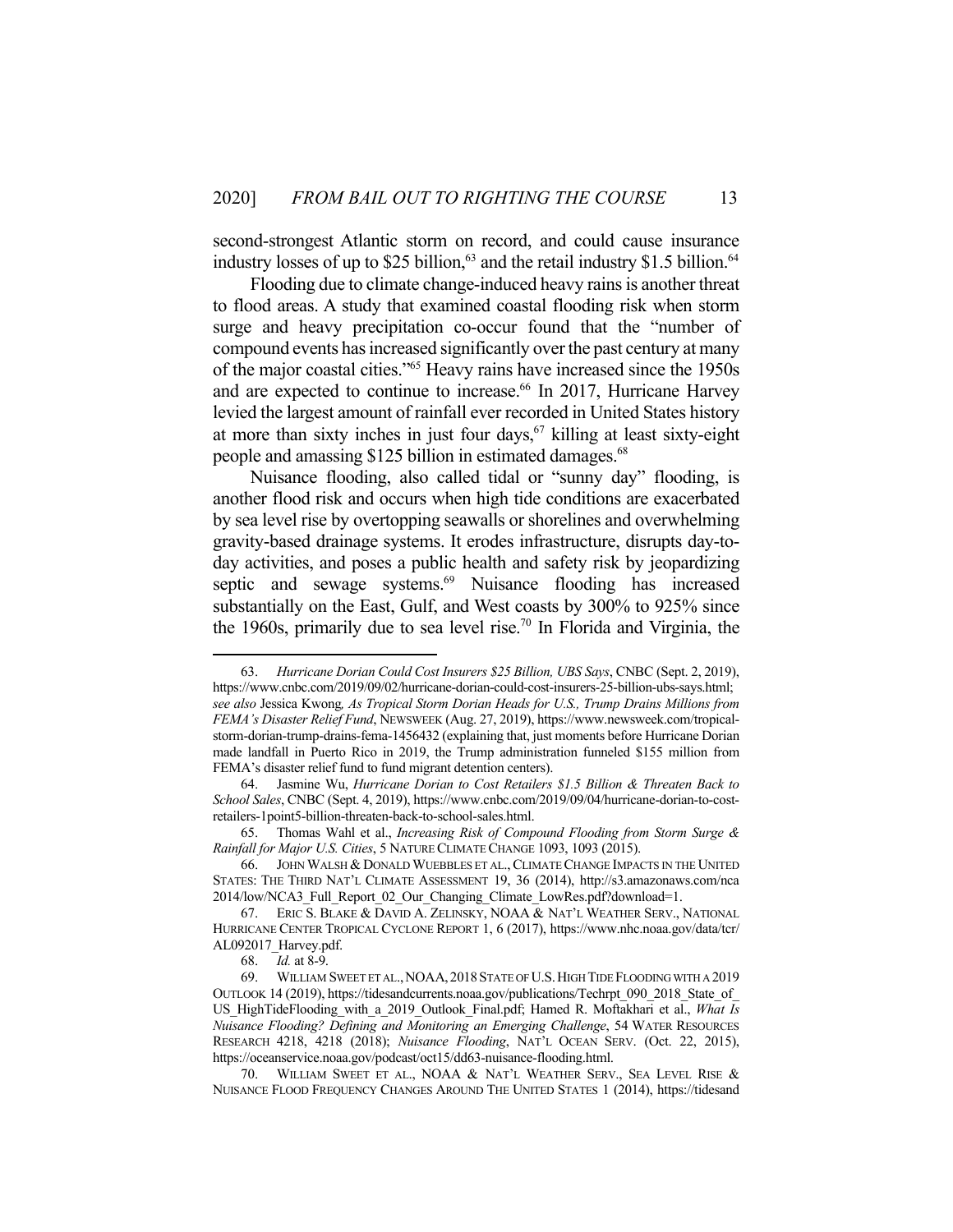significant increase in nuisance flooding due to sea level rise has already resulted in severe property damage and social disruption.<sup>71</sup> Scientific studies project that nuisance flooding will continue to become much more frequent and severe in the next few decades.<sup>72</sup> For example, an analysis by Dahl et al. (2017) projected that tidal flooding will increase substantially in the near-term at all fifty-two study locations along the East and Gulf coasts: "long before areas are permanently inundated, the steady creep of sea level rise will force many communities to grapple with chronic high tide flooding in the next 15 to 30 years."<sup>73</sup>

#### *C. FEMA Is Putting Vulnerable Communities at Risk*

 More than half (52%) of US residents live in coastal watershed counties,<sup>74</sup> and as a consequence of NFIP-enabled growth, millions of people live in flood-prone areas throughout the United States. Approximately 3.7 million Americans live within one meter of high tide and are at extreme risk of flooding from sea level rise in the next few decades, with Florida as the most vulnerable state, followed by Louisiana,

currents.noaa.gov/publications/NOAA\_Technical\_Report\_NOS\_COOPS\_073.pdf; William Sweet & Joseph Park, *From the Extreme to the Mean: Acceleration & Tipping Points of Coastal Inundation from Sea Level Rise*, 2 EARTH'S FUTURE 579, 579 (2014) https://agupubs.online library.wiley.com/doi/full/10.1002/2014EF000272; *What Is High Tide Flooding?,* NOAA (June 25, 2018), https://oceanservice.noaa.gov/facts/nuisance-flooding.html.

 <sup>71.</sup> Larry Atkinson et al., *Sea Level Rise & Flooding Risk in Virginia*, 5 SEA GRANT L. & POL'Y 3, 3 (2013), https://digitalcommons.odu.edu/cgi/viewcontent.cgi?article=1116&context= ccpo\_pubs; Shimon Wdowinski et al., *Increasing Flooding Hazard in Coastal Cmtys. Due to Rising Sea Level: Case Study of Miami Beach, Florida*, 126 OCEAN &COASTAL MGMT*.* 1, 1 (2016) https://www.flseagrant.org/wp-content/uploads/Increasing-flood-haz.\_MB-case-study-2016.pdf.

 <sup>72.</sup> *See* ERIKA SPANGER-SIEGFRIED ET AL., UNION OF CONCERNED SCIENTISTS, ENCROACHING TIDES: HOW SEA LEVEL RISE & TIDAL FLOODING THREATEN U.S. EAST & GULF COAST COMMUNITIES OVER THE NEXT 30 YEARS 1, 1 (2014), https://www.ucsusa.org/sites/default/ files/attach/2014/10/encroaching-tides-full-report.pdf; *see also* Kristina Dahl et al., *Sea Level Rise Drives Increased Tidal Flooding Frequency at Tide Gauges Along the U.S. East & Gulf Coasts: Projections for 2030 & 2045*, 12 PLOS ONE 1, 1 (2017), https://www.ncbi.nlm.nih.gov/pmc/ articles/PMC5291542/; Hamed Moftakhari et al., *Increased Nuisance Flooding Along the Coasts of the United States Due to Sea Level Rise: Past & Future*, 42 GEOPHYSICAL RES. LETTERS 9846, 9846 (2015), https://agupubs.onlinelibrary.wiley.com/doi/full/10.1002/2015GL066072; Justin Gillis*, Flooding of Coast, Caused by Global Warming, Has Already Begun*, N.Y. TIMES (Sept. 3, 2016), https://www.nytimes.com/2016/09/04/science/flooding-of-coast-caused-by-global-warminghas-already-begun.html; Eric Holthaus, *Record-Breaking Flooding in Nebraska Is Visible from Space*, GRIST (Mar. 18, 2019), https://grist.org/article/record-breaking-flooding-in-nebraska-isvisible-from-space/?utm\_medium

<sup>=</sup>email&utm\_source=newsletter&utm\_campaign=daily.

 <sup>73.</sup> Dahl et al., *supra* note 72, at 1.

 <sup>74.</sup> KRISTEB CROSSET ET AL., NOAA, NATIONAL COASTAL POPULATION REPORT 1, 3 (2013), https://aamboceanservice.blob.core.windows.net/oceanservice-prod/facts/coastal-populationreport.pdf.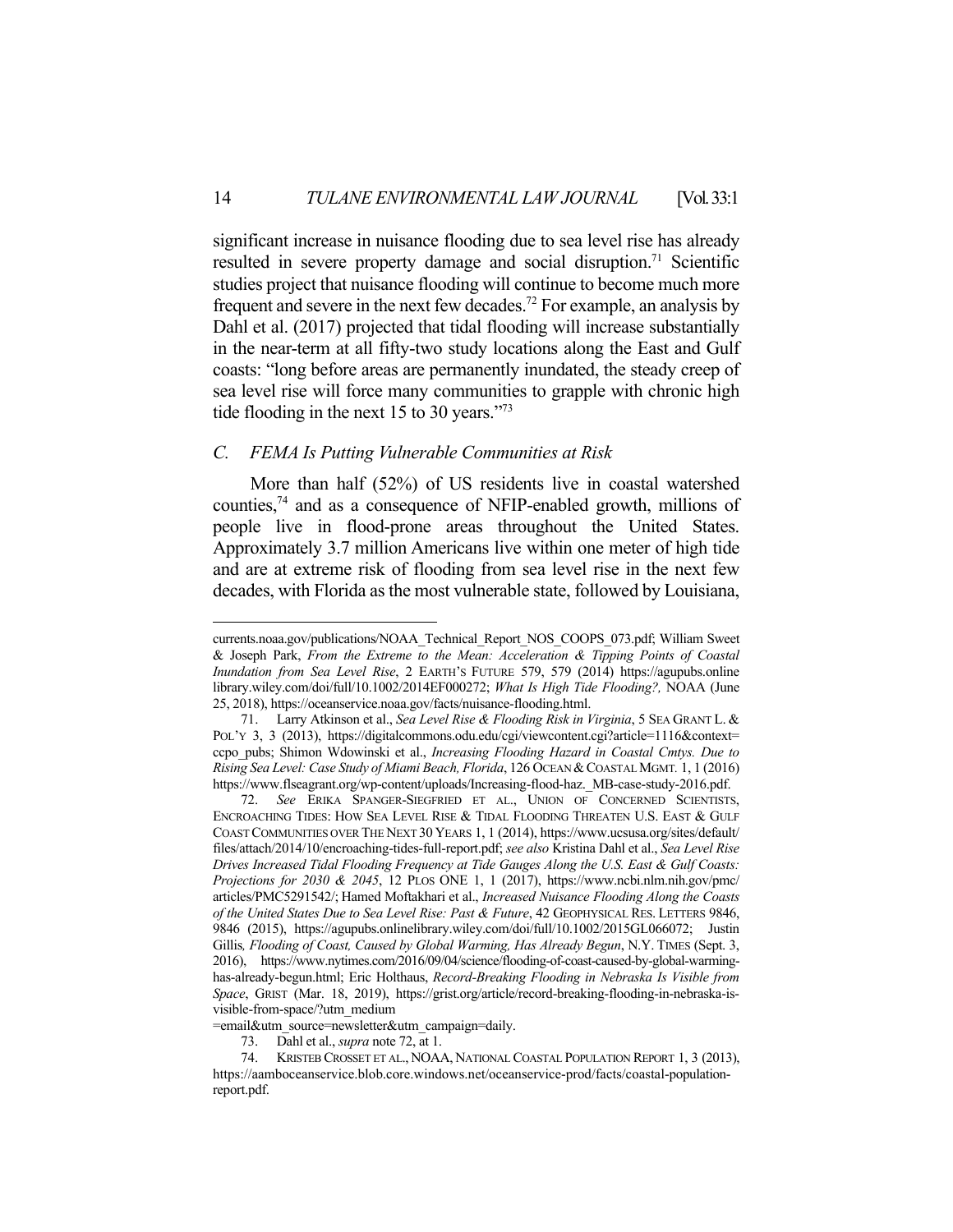California, New York and New Jersey.75 Regional studies have also projected significant impacts. Rates of sea level rise are increasing threeto-four times faster along portions of the U.S. Atlantic Coast than globally.76 In Louisiana, rising seas will lead to the permanent flooding of the Mississippi River delta and the loss of  $10,000$  to  $13,500$  km<sup>2</sup> of coastal lands by 2100.<sup>77</sup> In California, sea level rise of 1.4 meters by 2100 would put 480,000 people and \$100 billion worth of property at risk of flooding,<sup>78</sup> and an earthquake magnitude 8 or larger in this region could cause sea level to rise suddenly by an additional meter or more.<sup>79</sup>

 Nearly 15 million people live in the 100-year floodplain, and more than 30 million people live in the combined 100 and 500-year floodplain.<sup>80</sup> A study that ignored FEMA maps and instead relied on flood modeling calculated that nearly 41 million people live in floodplains, and that this number will only increase with population growth and climate change.<sup>81</sup> Thirty-three percent of households living in the combined floodplains have children and  $29\%$  have seniors.<sup>82</sup> As compared to the U.S. population, a greater percentage of Hispanics live in floodplains (while a lower percentage of whites live in floodplains).<sup>83</sup> On average, policyholders have higher incomes than non-policy holders in flood

 <sup>75.</sup> Benjamin Strauss et al., *Tidally Adjusted Estimates of Topographic Vulnerability to Sea Level Rise & Flooding for the Contiguous United States*, 7 ENVTL. RES. LETTERS 1, 1 (2012), https://iopscience.iop.org/article/10.1088/1748-9326/7/1/014033/p

 <sup>76.</sup> Asbury Sallenger, Jr. et al., *Hotspot of Accelerated Sea-Level Rise on the Atlantic Coast of North America*, 2 NATURE CLIMATE CHANGE 884, 884 (2012).

 <sup>77.</sup> Michael Blum & Harry Roberts, *Drowning of the Mississippi Delta Due to Insufficient Sediment Supply & Global Sea-Level Rise*, 2 NATURE GEOSCIENCE 488, 488 (2009), https:// www.nature.com/articles/ngeo553.

 <sup>78.</sup> MATTHEW HEBERGER ET AL., CAL. CLIMATE CHANGE CTR., THE IMPACTS OF SEA-LEVEL RISE ON THE CALIFORNIA COAST, at xi (2009), https://pacinst.org/wp-content/uploads/2014/ 04/sea-level-rise.pdf.

 <sup>79.</sup> COMM. ON SEA LEVEL RISE IN CAL., OR., & WASH., SEA-LEVEL RISE FOR THE COASTS OF CALIFORNIA, OREGON, & WASHINGTON: PAST, PRESENT, & FUTURE 1, 3 (2012), https://www. nap.edu/resource/13389/sea-level-rise-brief-final.pdf.

 <sup>80.</sup> CAROLINE PERI ET AL., NYU FURMAN CTR., POPULATION IN THE U.S. FLOODPLAINS 1 (2017), https://furmancenter.org/files/Floodplain\_PopulationBrief\_12DEC2017.pdf.

 <sup>81.</sup> Oliver Wing et al., *Estimates of Present & Future Flood Risk in the Coterminous United States*, 13 ENVTL. RES. LETTERS 1, 1 (2018), https://iopscience.iop.org/article/10.1088/174 8-9326/aaac65/pdf.

 <sup>82.</sup> PERI ET AL., *supra* note 80, at 3.

 <sup>83.</sup> *Id.*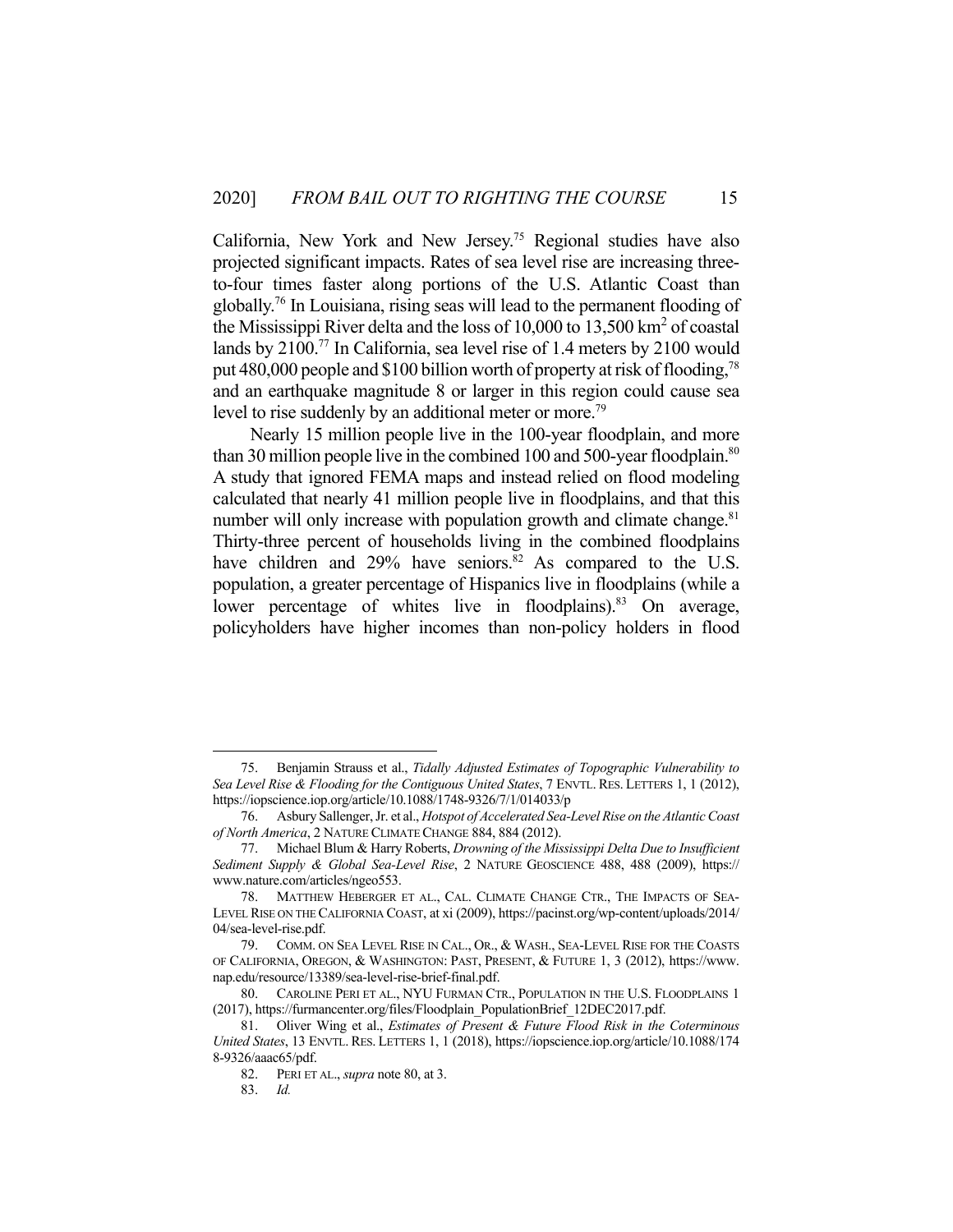zones,  $84$  with 51% of non-policy holders in SFHAs being low income.  $85$ Mean income for policyholders was higher outside SFHAs than inside, but the opposite was true for non-policy holders which tend to be lower income in SFHAs and have higher median incomes outside of SFHAs. 86

 Traditionally underserved communities may be most at risk of future flooding and financial loss, $87$  with 40% of communities experiencing significant chronic flooding by 2045 with above average rates of poverty.<sup>88</sup> Communities with high populations of elderly are also at greater risk of losing generational wealth and being disproportionately impacted by rising seas.<sup>89</sup> Another study found that the more disaster-related damages a county suffers, the more wealth white residents tended to accumulate and the more wealth black residents tended to lose.<sup>90</sup> Renters may be hit hardest where landlords refuse to repair damage caused by hurricanes.<sup>91</sup> Flood zones also disproportionately have dangerous hazardous waste, like coal ash, that put these communities at even greater risk of disease or  $death.<sup>92</sup>$ 

 Coastal flooding, in particular, is projected to worsen. The rate of sea level rise over the last thirty years is twice the rate of the 20th century and is accelerating.<sup>93</sup> Numerous studies have highlighted the vulnerability of coastal populations to increasing flood risk due to climate change.<sup>94</sup> Hauer

 <sup>84.</sup> FEMA, AN AFFORDABILITY FRAMEWORK FOR THE NATIONAL FLOOD INSURANCE PROGRAM 1, 3 (2018), https://www.eenews.net/assets/2018/04/17/document\_gw\_06.pdf ("Price is one of the best signals of risk that a consumer receives; any affordability assistance should be delivered with communication of the policyholder's full-risk, non-discounted rate . . . .").

 <sup>85.</sup> *Id.* at 6, 12.

 <sup>86.</sup> *Id.* at 6.

 <sup>87.</sup> NAT'L ACAD. OF SCI.,ENG'G,& MED., FRAMING THE CHALLENGE OF URBAN FLOODING IN THE UNITED STATES 1, 3 (2019), https://www.ncbi.nlm.nih.gov/books/NBK541180/.

 <sup>88.</sup> UNION OF CONCERNED SCIENTISTS,*supra* note 44, at 9.

 <sup>89.</sup> *Id.*

<sup>90.</sup> Junia Howell & James Elliott, *As Disaster Costs Rise, So Does Inequality*, 4 SOCIUS: SOCIOLOGICAL RESEARCH FOR A DYNAMIC WORLD 1, 1 (2018), https://www.researchgate.net/ publication/329405372\_As\_Disaster\_Costs\_Rise\_So\_Does\_Inequality.

 <sup>91.</sup> Molly Prindle, *Landlords' Responsibilities Under the Implied Warranty of Habitability & the Covenant of Quiet Enjoyment Extend to Hurricane-Caused Damage*, 68 AM. U. L. REV. F. 91, 91 (2019).

 <sup>92.</sup> Zack Colman, *The Toxic Waste Threat that Climate Change Is Making Worse*, POLITICO (Aug. 26, 2019), https://www.politico.com/story/2019/08/26/toxic-waste-climatechange-worse-1672998.

 <sup>93.</sup> R.S. Nerem et al., *Climate-Change-Driven Accelerated Sea-Level Rise Detected in the Altimeter Area*, 115 PNAS 2022, 2023 (2018), https://www.pnas.org/content/pnas/115/9/2022. full.pdf.

 <sup>94.</sup> Jeremy Weiss et al., *Implications of Recent Sea Level Rise Science for Low-Elevation Areas in Coastal Cities of the Coterminous U.S.A.: A Letter*, 105 CLIMATIC CHANGE 635, 635 (2011); Strauss et al., *supra* note 75, at 1.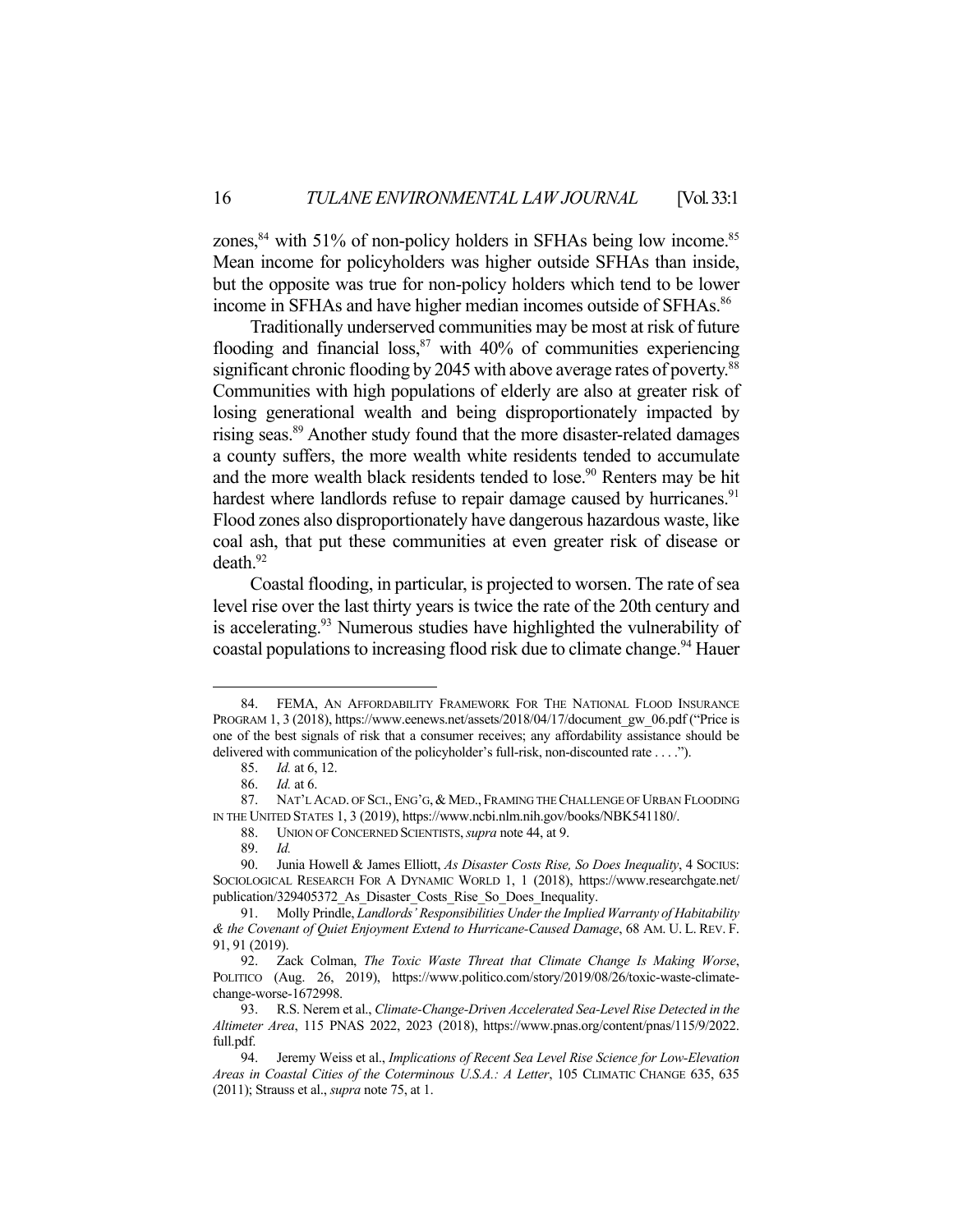et al. (2016) forecast that 13.1 million people in coastal areas of the United States would be at risk of flooding from sea level rise by 2100, which would drive mass human migration.<sup>95</sup> In an analysis of recent and future flood losses for 136 of the world's largest coastal cities, Hallegatte et al. (2013) estimated that global flood losses of \$6 billion per year in 2005 would increase to \$1 trillion or more per year by 2050 when accounting for the combined effects of climate change, subsidence, and socioeconomic change.<sup>96</sup> The study highlighted the United States as particularly vulnerable, since three U.S. cities—Miami, New York, and New Orleans—would account for more than 30% of global aggregate losses.

#### 1. FEMA Is Dangerously Ignoring Climate Science

 Despite Congressional mandates and common sense, FEMA continues to refuse incorporating climate change and sea level rise data in mapping flood areas. In December 2015 TMAC issued its BW-12 recommendations regarding flood map revisions, called the *TMAC Future Conditions Risk Assessment & Modeling* (hereinafter "the TMAC Report").<sup>97</sup> The TMAC Report notes that historically, FEMA has not considered sea level rise prospectively.<sup>98</sup> It explained that because both sea level rise and long-term erosion have been "politically controversial," it was not until passage of BW-12 that FEMA was allowed to consider these factors.99 Recognizing that "flood damages are increasing due to sea level changes [and] changing climatological patterns," and that most maps "are a snapshot in time, showing only the *current* flood risk," TMAC's goal was to provide recommendations "intended to counsel FEMA on the utilization and incorporation of best available climate science and methodology to assess possible future flood risk."<sup>100</sup>

 <sup>95.</sup> Mathew Hauer et al., *Millions Projected to Be at Risk from Sea-Level Rise in the Continental United States*, 6 NATURE CLIMATE CHANGE 691, 691 (2016), https://Mathewhauer. Github.Io/Papers/2016-Nclimhauer.Pdf.

 <sup>96.</sup> Stephane Hallegatte et al., *Future Flood Losses in Major Coastal Cities*, 3 NATURE CLIMATE CHANGE 802, 802 (2013).

 <sup>97.</sup> TECHNICAL MAPPING ADVISORY COUNCIL (TMAC), TMAC FUTURE CONDITIONS RISK ASSESSMENT & MODELING 1, 16 (2015) [hereinafter TMAC REPORT], https://www.fema.gov/ media-library-data/1454954261186-c348aa9b1768298c9eb66f84366f836e/TMAC\_2015\_Future \_Conditions\_Risk\_Assessment\_and\_Modeling\_Report.pdf.

 <sup>98.</sup> *Id.* at 10.

 <sup>99.</sup> *Id.* at 12.

 <sup>100.</sup> *Id.* at 1-2 (summarizing TMAC's mandate to "develop recommendations for incorporating the best available climate science in flood insurance studies and maps and using the best available methodology when considering the impacts of sea level rise and future development on flood risk").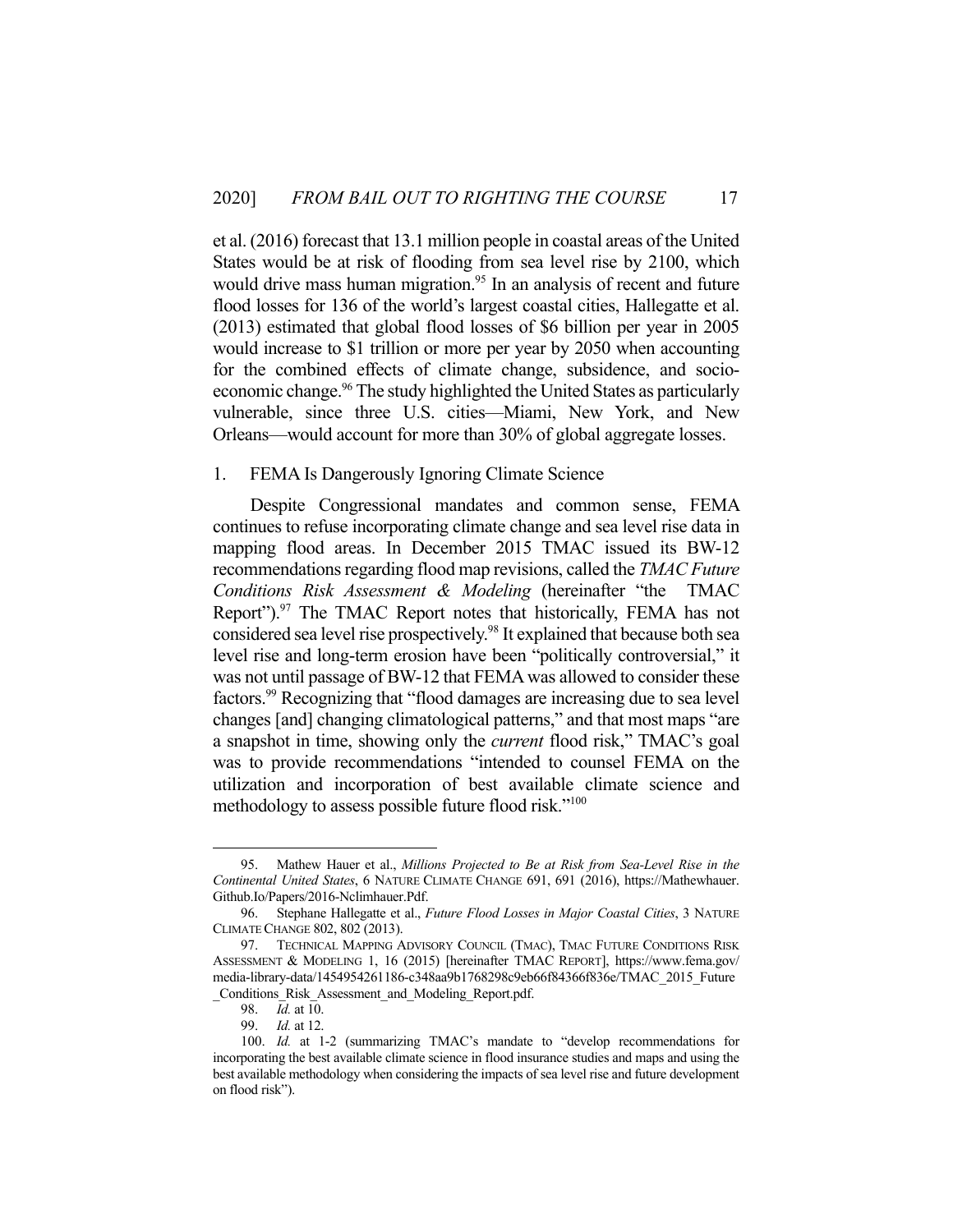The TMAC Report acknowledged the overwhelming scientific consensus regarding climate change, stating that the Third National Climate Assessment "was very clear in stating that the climate is changing, will continue to change for the foreseeable future, and may accelerate in the future if global greenhouse gas emissions continue."101 It also recognized that climate change leads to sea level rise,<sup>102</sup> and further summarized sea level rise modeling, concluding the models indicate two to six feet of sea level rise by 2100, and that, even if the modeling is not entirely accurate, sea level rise is "expected to continue well beyond this century as a result of both past and future emissions from human activities."103

 The TMAC Report also summarized the 2013 AECOM Report, *Impact of Climate Change and Population Growth on the National Flood Insurance Program*, which considered the impacts of climate change on the NFIP. As the TMAC Report explains, the 2013 AECOM Report found that by 2100, the 1% annual-chance flood depth and flood hazard areas are expected to increase on average by about 45% in riverine areas. It concluded that about 30% of flooding may be attributed to increased runoff caused by growth of impervious land area caused by population growth/development, while the remaining 70% represents the influence of climate change. It also found that by 2100, coastal SFHAs may increase anywhere from 0% to 55% depending on type and scale of shore protection measures; the total number of NFIP insurance policies is likely to increase by approximately 80% to 100%; and individual premiums per policy are projected to increase by 10% to 70% to offset the projected increase in flood losses.104

 In light of these findings, the TMAC Report called on FEMA to provide flood hazard "products and information" that include the future effects of long-term erosion and sea level rise.<sup>105</sup> It called on FEMA to rely on the 2012 National Oceanic and Atmospheric Administration's (NOAA) Technical Report, *Global Sea Level Rise Scenarios for the United States* 

<sup>101.</sup> *Id.* at 23 ("These changes are evident in many places, and are becoming increasingly disruptive.").

 <sup>102.</sup> *Id.* at 2-24.

<sup>103.</sup> *Id.* at 5-30 ("[I]n general, higher emissions scenarios that lead to more warming would be expected to lead to higher amounts of SLR.").

 <sup>104.</sup> *See id.* at 2-16. This conclusion is consistent with an earlier FEMA study also relied on in the Final PEIS, *The Impact of Climate Change and Population Growth on the National Flood Insurance Program Through 2100,* which concluded climate change and sea level rise will have concrete impacts on flood hazard risks and the location of SFHAs. *E.g.*, *id.* at 5-12 (table showing "growth in Special Flood Hazard Area due to climate change and population").

 <sup>105.</sup> *Id.* at 16.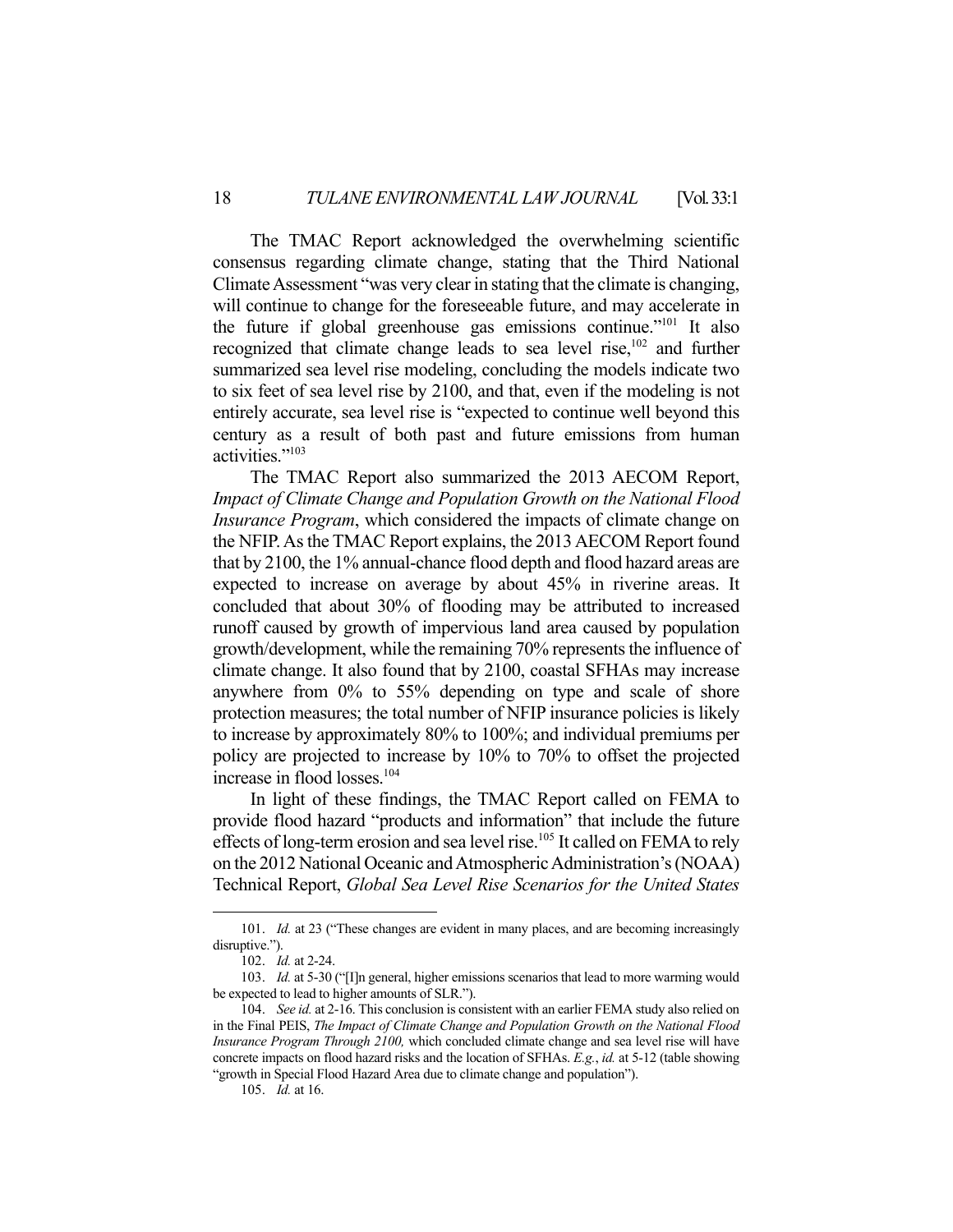*National Climate Assessment*, or other similar sea level scenarios to determine future flood risk.<sup>106</sup> The TMAC Report explained that FEMA should consult with other agencies to provide a set of regional sea level rise scenarios, based on the 2012 NOAA Report out to the year 2100 for future flood risk evaluation.<sup>107</sup> The TMAC Report also recommended that "[c]ommunities should be consulted to determine which scenarios and time horizons to map based on risk tolerance and criticality."<sup>108</sup>

 With respect to riverine flood hazards, the TMAC Report recommended that FEMA "[p]rovide future conditions flood risk products and information for riverine areas that include the impacts of: future development, land use change, erosion, and climate change, as actionable science becomes available."<sup>109</sup> As the 2003 AECOM Report recognized, climate change will have significant impacts on riverine areas, finding that climate change will be responsible for almost a third of the increased growth "in the 1% annual chance floodplain."110 The TMAC Report found that "[a]ctionable science supporting the future impacts of climate change on hydrology is still evolving,"111 and based on this premise "at the current time, available and actionable science does not support the development of a *single, nationwide method for determining future riverine flood risk* boundaries based on projected future changes to the watershed due to geomorphological or climate changes;"<sup>112</sup> however, it qualified this determination by encouraging FEMA to develop regional methods for determining riverine flood risk boundaries based on demonstration projects.<sup>113</sup>

 The TMAC Report detailed the science on both climate change and sea level rise, and recommended that FEMA incorporate that science into its decision-making.114 The Report also specifically recommended that "[f]uture flood hazard calculation and mapping methods and standards should be updated periodically as we learn more through observations and

 <sup>106.</sup> *Id.* at 5-14.

 <sup>107.</sup> *Id.* at 11, 25 ("Future flood hazard calculation and mapping methods and standards should be updated periodically as we learn more through observations and modeling of land surface and climate change, and as actionable science evolves.").

 <sup>108.</sup> *Id.* at 5-11, 16.

 <sup>109.</sup> *Id.* at 16*.*

 <sup>110.</sup> EDELMAN ET AL., *supra* note 47, at ES-7.

 <sup>111.</sup> TMACREPORT, *supra* note 97, at 25.

 <sup>112.</sup> *Id.* at 18.

 <sup>113.</sup> *Id.* at 19 ("Therefore, as outlined in Recommendations 6 and 7, FEMA should build on the current science, support research and innovation, and inform the process with best practices and lessons learned from demonstration projects and information.").

 <sup>114.</sup> *Id.* at 11.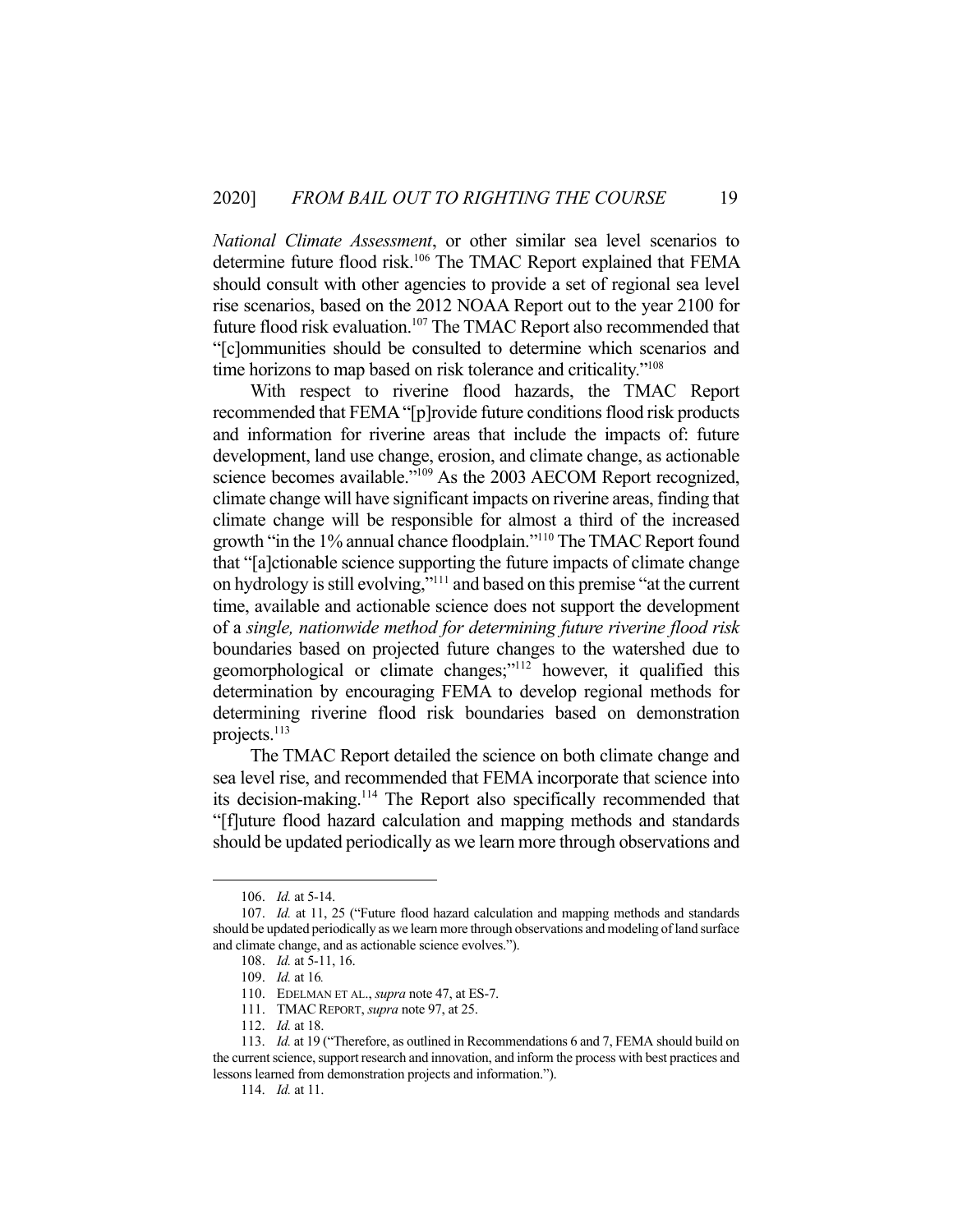modeling of land surface and climate change and as actionable science evolves."115 Despite the TMAC report findings, and Congressional mandate to account for sea level rise in mapping, FEMA refuses to take into account sea level rise impacts on the NFIP, taking the untenable position that "implementation of the TMAC recommendations, including recommendations concerning mapping climate change, is not an alternative that is ripe for inclusion as an alternative that warrants analysis of environmental impact."116

# 2. FEMA Is Unlawfully Ignoring the Effect of the NFIP on Climate Change

 In addition to ignoring the impact climate changes and associated sea level rise will have on the NFIP, FEMA has ignored the impact the NFIP has and will have on climate change and sea level rise. NEPA is the "basic national charter for protection of the environment"<sup>117</sup> that "makes" environmental protection a part of the mandate of every federal agency and department."118 NEPA's policy goals are "realized through a set of 'action-forcing' procedures" that require agencies to take [a] hard look, and to "broad[ly] disseminat[e] ... relevant environmental information."119 Federal agencies are thus responsible for considering and reporting on the potential environmental impacts of their proposed actions. Federal agencies must "include in every recommendation or report on proposals for . . . major Federal actions significantly affecting the quality of the human environment, a detailed statement," which, among other things, sets forth "the environmental impact of the proposed action," unavoidable "adverse environmental effects" if the proposal is implemented, and "alternatives to the proposed action."120 The required NEPA analysis and disclosure "ensure[] that important effects will not be overlooked or underestimated only to be discovered after resources have been committed or the die otherwise cast."121

 To comply with NEPA, federal agencies must fully analyze and disclose all of the direct, indirect, and cumulative impacts of the proposed

 <sup>115.</sup> *Id.*

 <sup>116.</sup> FEMA, *supra* note 32, at 9.

 <sup>117. 40</sup> C.F.R. § 1500.1(a) (2012).

 <sup>118.</sup> Calvert Cliffs' Coordinating Comm., Inc. v. U.S. Atomic Energy Comm'n, 449 F.2d 1109, 1112 (D.C. Cir. 1971).

 <sup>119.</sup> Robertson v. Methow Valley Citizens Council, 490 U.S. 332, 350 (1989).

 <sup>120. 42</sup> U.S.C. §§ 4332(C)(i)-(iii) (2012).

 <sup>121.</sup> *Robertson*, 490 U.S. at 349.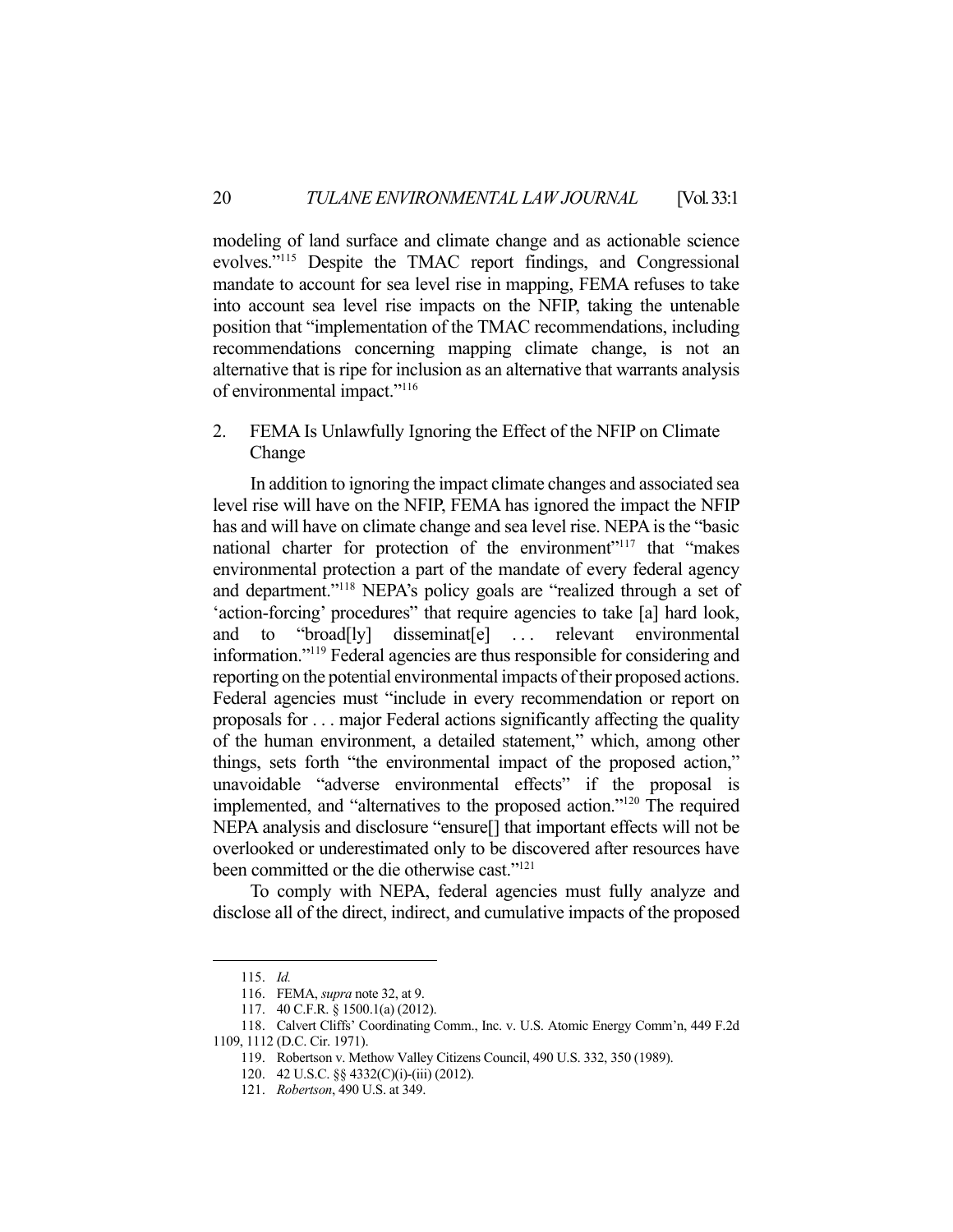action.122 "Direct" effects are those which are "caused by the action and occur at the same time and place" as the proposed project.<sup>123</sup> "Indirect" effects are also "caused by the action," but they occur "later in time" or farther . . . in distance" and yet are "still reasonably foreseeable."<sup>124</sup> Effects are "reasonably foreseeable" when they are "sufficiently likely to occur that a person of ordinary prudence would take [them] into account in reaching a decision."125

 FEMA's Final Programmatic Environmental Impact Statement (Final PEIS) on the NFIP—the document that is supposed to reflect FEMA's NEPA analysis of the NFIP's impact on the human environment—says very little about climate change. While it contains several pages discussing the impacts of climate change generally,  $126$  it concludes that the NFIP has no impact on greenhouse gas emissions and no impact on climate change.<sup>127</sup> FEMA reached this conclusion by relying on its position that "FEMA has no land use authority," and claiming that, as a result, it has no impact on the actual development that occurs as a result of the NFIP.128 Indeed, FEMA has taken the position that the only climate change impact associated with carrying out the legislatively required changes to the NFIP could be "the use of general office equipment such as computers or printers" to make the legislatively required changes to insurance policies."129

 Numerous studies have explained that the artificially low insurance rates of the NFIP act as a subsidy to encourage unsustainable development in high-risk and ecologically sensitive areas, externalizing the inherent risks of building in flood zones and eroding natural defenses to flooding risks.130 While the NFIP was originally intended to reduce flood zone

 <sup>122. &</sup>quot;Effects and impacts as used in these regulations are synonymous." 40 C.F.R. §§ 1502.16, 1508.7, 1508.8, 1508.25(c).

 <sup>123.</sup> *Id*. § 1508.8(a).

 <sup>124.</sup> *Id*. § 1508.8(b); New York v. Nuclear Regulatory Comm'n, 681 F.3d 471, 476 (D.C. Cir. 2012).

 <sup>125.</sup> EarthReports, Inc. v. FERC, 828 F.3d 949, 955 (D.C. Cir. 2016) (quoting Sierra Club v. FERC, 827 F.3d 36 (D.C. Cir. 2016)).

 <sup>126.</sup> *See* FINAL PEIS, *supra* note 3, at 3-326 to 3-334.

 <sup>127.</sup> *Id.* at 4-32 to 4-35.

 <sup>128.</sup> *Id.* at 4-32 (claiming that because "[f]looplain development is not authorized, funded, or carried out by FEMA pursuant to the NFIP," and because "FEMA has no role in the issuance, denial, or enforcement of individual permits," the floodplain development that occurs as a direct result of the NFIP is "not [action] that [is] included" in the analysis because "these actions are not taken under the NFIP").

 <sup>129.</sup> *Id.* at 4-35.

 <sup>130.</sup> Even flood survivors are begging "Stop building in floodplains." Harriet Festing, *Stop Building in Floodplains,* PROGRESSIVE (June 18, 2019), https://progressive.org/op-eds/stop-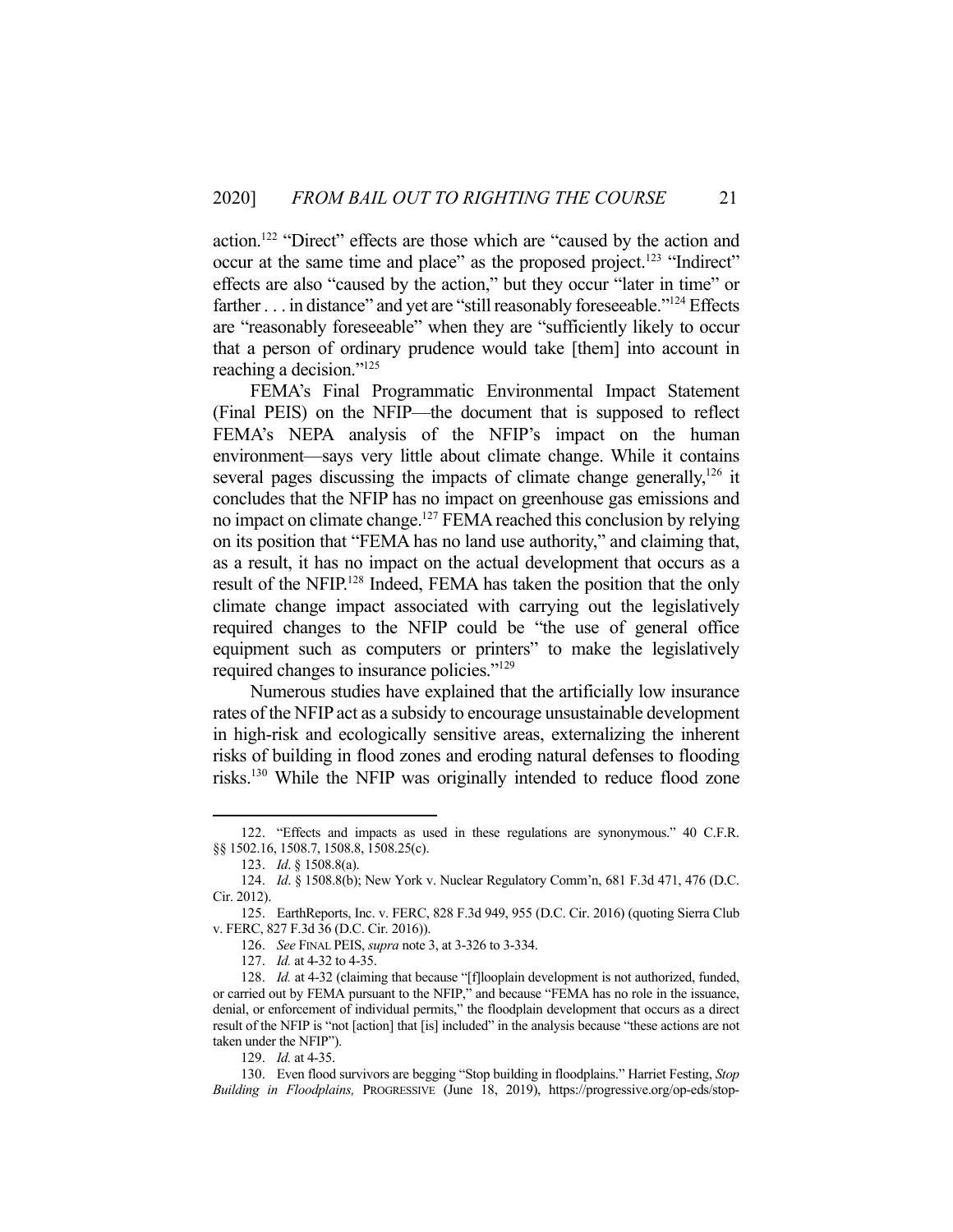development and risk, it has instead encouraged risky development while providing a subsidy to coastal and floodplain developers, repetitive loss property owners, and the private insurance industry.

[P]erhaps the largest fault of the NFIP is that it encourages development in environmentally sensitive areas, decreasing the likelihood of development at a sustainable scale. The program externalizes the risk associated with building while imposing the added social cost of foregone ecosystem services. In providing flood protection, even the best structural measures usually fail as sufficient substitutes for intact natural capital.<sup>131</sup>

Another analysis concluded that "[t]he program encourages building in floodplains by providing insurance policies that private insurers find too risky to write. The less expensive it is to insure a property in the floodplain against loss, the stronger the incentive to build in that floodplain and the more risk becomes concentrated in areas covered by the NFIP."132 Similarly, another report explained, "cheap flood insurance and a period of relatively few hurricanes, have contributed to billions of dollars' worth of real estate development in high-risk and environmentally fragile coastal areas."133 Yet FEMA has never meaningfully addressed NFIP's impact on development or its resulting contribution to global greenhouse gas emissions.

 Therefore, in addition to ignoring the best available science demonstrating that climate change causes an increasing flood risk by heightening coastal exposure to high-tide flooding, storm surge, and wave action,134 FEMA is also dangerously ignoring the climate change impact of facilitating floodplain development.

building-in-floodplains-festing-190618/?fbclid=IwAR1do60nuuzdUOEq7CDWUwPpmfk6zlvB Bgk8fwunSpfiVTakOlXSJUoXzQc; Sebastian Malo, *Stop Building on Floodplains, Say Flood-Hit U.S. Families*, REUTERS (June 24, 2019), https://www.reuters.com/article/us-climate-changeusa-floods/stop-building-on-floodplains-say-flood-hit-us-families-idUSKCN1TP2TY; Sam Spence, *Sounding the Alarm,* CHARLESTON CITY PAPER (Aug. 21, 2019), https://www.charlestoncitypaper. com/TheBattery/archives/2019/08/21/sounding-the-alarm-on-development-related-floodingjohns-island-groups-unveil-lowcountry-flooding-declaration.

 <sup>131.</sup> K.J. Bagstad et al., *Taxes, Subsidies, and Insurance as Drivers of United States Coastal Development*, 63 ECOLOGICAL ECON. 285, 288 (2007).

 <sup>132.</sup> HOLLADAY & SCHWARTZ,*supra* note 1.

 <sup>133.</sup> PEWS OCEANS,*supra* note 1, at 52.

 <sup>134.</sup> Claudia Tebaldi et al., *Modelling Sea Level Rise Impacts on Storm Surges Along U.S. Coasts*, 7 ENVTL. RES. LETTERS 1 (2012), https://iopscience.iop.org/article/10.1088/1748-9326/7/ 1/014032/pdf; GREG GRIGGS ET AL., CAL. OCEAN PROT. COUNCIL SCI. ADVISORY TEAM WORKING GRP., RISING SEAS IN CALIFORNIA: AN UPDATE ON SEAL-LEVEL RISE SCIENCE (2017), http://www. opc.ca.gov/webmaster/ftp/pdf/docs/rising-seas-in-california-an-update-on-sea-level-rise-science. pdf; W.V. SWEET ET AL., NOAA, NOAA TECHNICAL REPORT NOS CO-OPS 083, GLOBAL AND REGIONAL SEA LEVEL RISE SCENARIOS FOR THE UNITED STATES 2 n.2 (2017), https://tidesand currents.noaa.gov/publications/techrpt83\_Global\_and\_Regional\_SLR\_Scenarios\_for\_the\_US\_fi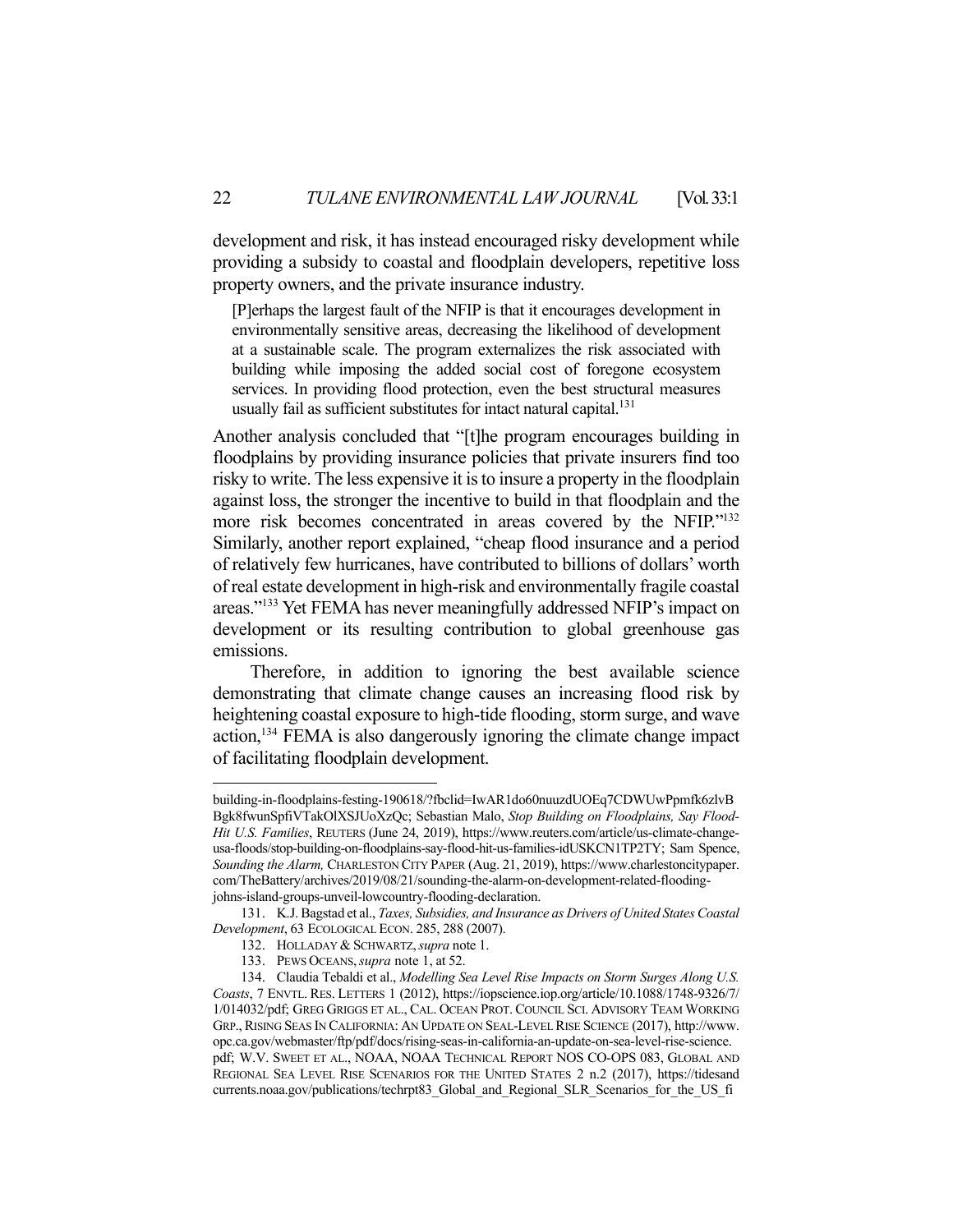#### *D. FEMA Is Putting Imperiled Species at Risk*

 FEMA identifies and maps flood hazards. It provides flood insurance for structures built in SFHAs, areas that are subject to 1% chance of annual flood. Construction in these areas can impact imperiled species by altering species' habitat. FEMA also allows landowners to remove their floodprone lands from regulated SFHAs by filling in the floodplain above the base flood elevation. This loophole incentivizes filling in floodplains so as to avoid more restrictive development regulations. Combined, these practices reduce and degrade species' habitat.

 An estimated 40% of U.S. endangered species inhabit coastal ecosystems,135 and the NFIP enables development in their habitat. Despite multiple federal judges holding to the contrary, FEMA maintains that it is in compliance with the ESA regarding the NFIP.136 The ESA is "the most comprehensive legislation for the preservation of endangered species ever enacted by any nation."137 It reflects "an explicit congressional decision to require agencies to afford *first priority* to the declared national policy of saving endangered species" and "a conscious decision by Congress to give endangered species priority over the 'primary missions' of federal agencies."138 It was enacted by Congress to "halt and reverse the trend toward species extinction, whatever the cost."<sup>139</sup>

 The ESA requires all federal agencies to "conserve" threatened and endangered species<sup>140</sup> and to utilize their authorities in furtherance of the purposes of the Act.141 Perhaps the most important provision of the ESA is the interagency consultation requirements of section  $7$  of the ESA.<sup>142</sup> Section 7(a)(2) requires federal agencies to "insure that *any action* authorized, funded, or carried out by" the agency "is not likely to

142. *Id.* § 1536; W. Watersheds Project v. Kraayenbrink, 632 F.3d 472, 495 (9th Cir. 2011).

nal.pdf. President Obama had required that FEMA to take climate change into account in establishing a federal flood risk, Exec. Order 13,690 (Jan. 30, 2015), *reprinted as amended in* 80 Fed. Reg. 6428, but President Trump revoked the order, Exec. Order 13,807 (Aug. 15, 2017).

 <sup>135.</sup> Olivia LeDee, Kristen Nelson & Francesca Cuthbert, *The Challenge of Threatened and Endangered Species Management in Coastal Areas,* 38 COASTAL MGMT. 337, 337 (2010).

 <sup>136.</sup> FINAL PEIS, *supra* note 3, at 1-6, 2-2, 4-112 to 4-113.

 <sup>137.</sup> TVA v. Hill, 437 U.S. 153, 180 (1978).

 <sup>138.</sup> *Id.* at 185 (emphasis added).

 <sup>139.</sup> *Id*.

 <sup>140.</sup> The statute defines "endangered species" as "any species which is in danger of extinction throughout all or a significant portion of its range," and "threatened species" as "any species which is likely to become an endangered species within the foreseeable future throughout all or a significant portion of its range." 16 U.S.C. § 1532(6) (2012).

<sup>141.</sup> *Id.* § 1531(c)(1). "Conserve" is defined to mean "the use of all methods and procedures which are necessary to bring any endangered species or threatened species to the point at which the measures provided pursuant to this chapter are no longer necessary . . . ." *Id.* § 1532(3).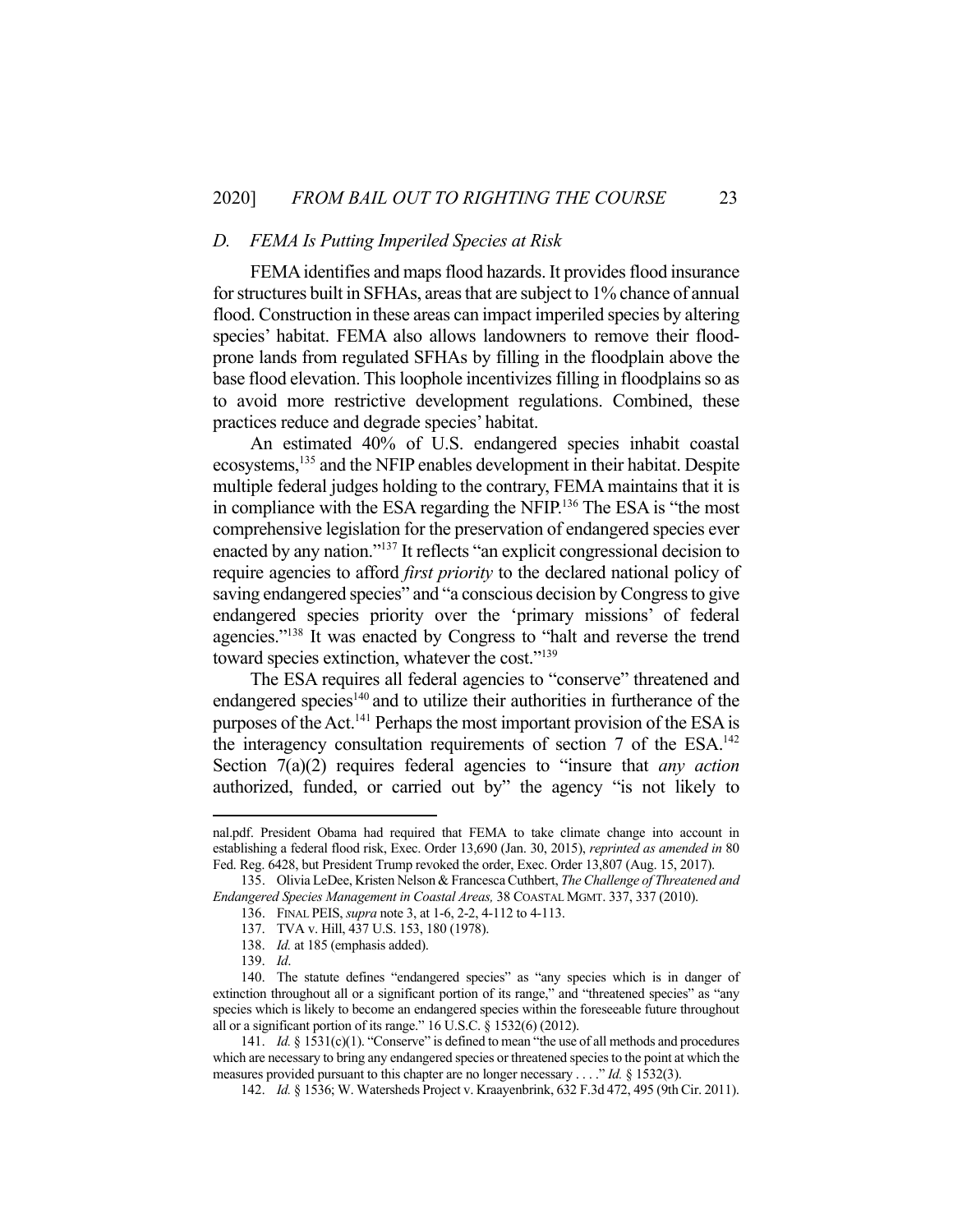jeopardize the continued existence of any endangered species or threatened species or result in the destruction or adverse modification" of the designated critical habitat of such species.143 To achieve this substantive goal, section  $7(a)(2)$  imposes procedural duties on the action agency to consult with the Services before engaging in any discretionary "agency action" that "may affect" a listed species or its critical habitat.<sup>144</sup>

 Studies that have focused on sea level rise impacts to coastal species and ecosystems (i.e., wetlands and sandy beaches) have predicted significant risks of habitat loss and of entrapment between rising sea levels and human developments that prevent landward movement, leading to "coastal squeeze."145 Habitat destruction and fragmentation is the leading cause of species extinction worldwide.146 Some species may be particularly vulnerable to habitat loss and fragmentation because of their relatively low numbers, large home ranges, and interactions with humans.<sup>147</sup> Their low fecundity and long generation times result in reduced levels of genetic variation.148 Habitat loss and fragmentation can lead to

 <sup>143. 16</sup> U.S.C. § 1536(a)(2).

 <sup>144.</sup> Turtle Island Restoration Network v. Nat'l Marine Fisheries Serv., 340 F.3d 969, 974 (9th Cir. 2003). The "agency action" that triggers section 7 consultation is broadly defined to include "all activities or programs of any kind authorized, funded, or carried out, in whole or in part" by federal agencies. 50 C.F.R. § 402.02 (2019).

 <sup>145.</sup> Christopher Craft et al., *Forecasting the Effects of Accelerated Sea-Level Rise on Tidal Marsh Ecosystem Services,* 7 FRONTIERS ECOLOGY & ENV'T 73, 73 (2009); Omar Defeo et al., *Threats to Sandy Beach Ecosystems: A Review,* 81 ESTUARINE,COASTAL &SHELF SCI. 1, 1 (2009); Duncan FitzGerald et al., C*oastal Impacts Due to Sea-Level Rise,* 36 ANN. REV. EARTH & PLANETARY SCI. 601, 601 (2008); LeDee, Nelson & Cuthbert, *supra* note 135; Shaily Menon et al., *Preliminary Global Assessment of Terrestrial Biodiversity Consequences of Sea-Level Rise Mediated by Climate Change*, 19 BIODIVERSITY & CONSERVATION 1599, 1599 (2010); Reed Noss, *Between the Devil and the Deep Blue Sea: Florida's Unenviable Position with Respect to Sea Level Rise,* 107 CLIMATIC CHANGE 1, 1 (2011); Donald Scavia et al., *Climate Change Impacts on U.S. Coastal and Marine Ecosystems,* 25 ESTUARIES 149, 149 (2002).

 <sup>146.</sup> LARRY HARRIS, THE FRAGMENTED FOREST: ISLAND BIOGEOGRAPHY THEORY AND THE PRESERVATION OF BIOTIC DIVERSITY (1984); GARY MEFFE, PRINCIPLES OF CONSERVATION BIOLOGY (2d ed. 1997).

 <sup>147.</sup> Reed Noss et al., *Conservation Biology and Carnivore Conservation in Rocky Mountains,* 10 CONSERVATION BIOLOGY 949, 949 (1996); Rosie Woodroffe & Joshua Ginsberg, *Edge Effects and the Extinction of Populations Inside Protected Areas*, 280 SCIENCE 2126, 2126 (1998); Kiersten Cook, Space Use and Predictive Habitat Models for American Black Bears (Ursus Americanus) in Central Georgia, USA (2007) (unpublished thesis, University of Georgia) (on file with University of Georgia Theses and Dissertations Collection).

 <sup>148.</sup> *See* Zhi Lu et al., *Patterns of Genetic Diversity in Remaining Giant Panda Populations*, 15 CONSERVATION BIOLOGY 1596, 1596 (2001); Melody Roelke et al., *The Consequences of Demographic Reduction and Genetic Depletion in the Endangered Florida Panther*, 3 CURRENT BIOLOGY 340, 340 (1993).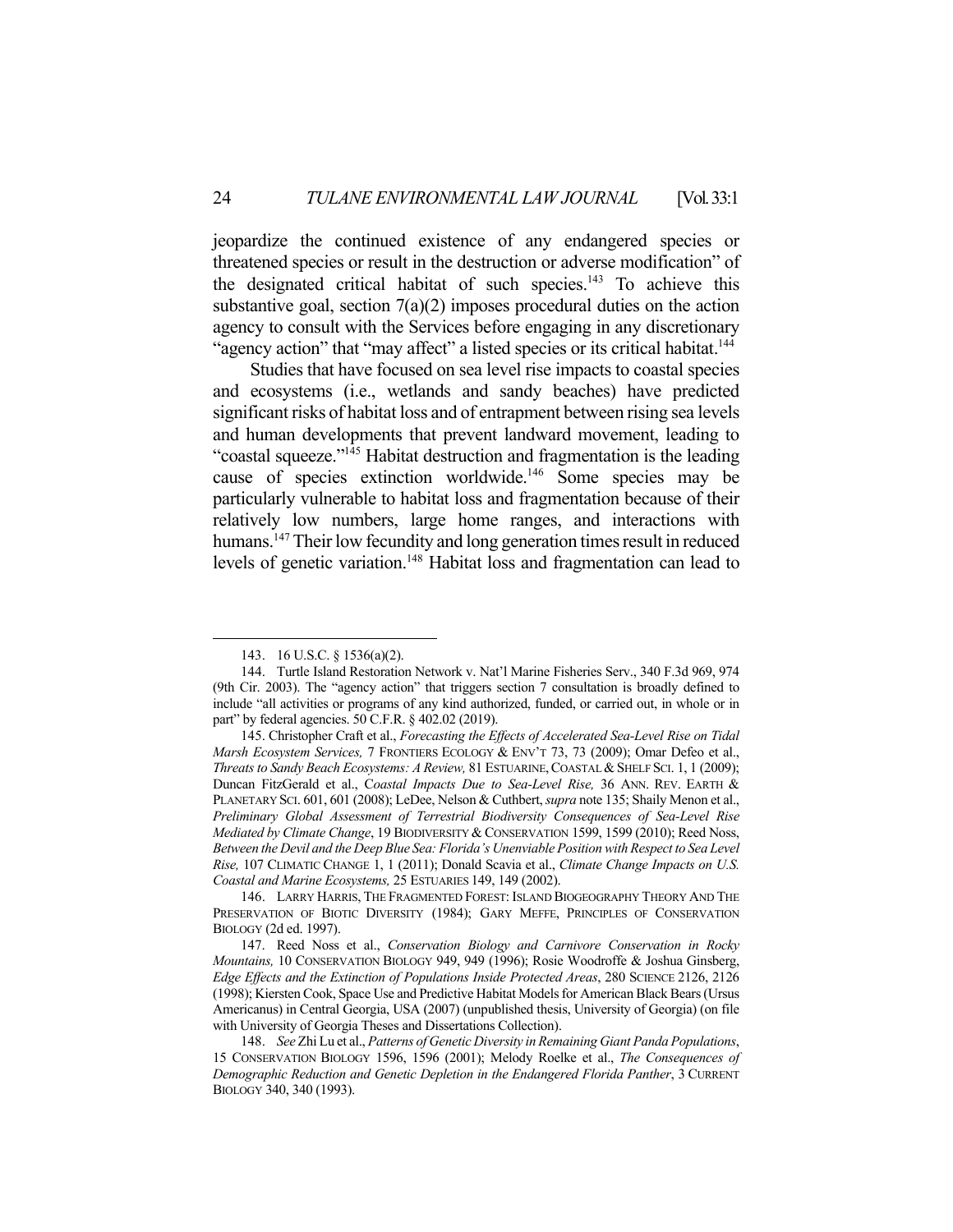increased mortality, $149$  reduced abundance, $150$  disruption of the social structure of populations,<sup>151</sup> reduced population viability,<sup>152</sup> isolated populations with reduced population sizes, and decreased genetic variation.<sup>153</sup> Loss of genetic variation may reduce the ability of individuals to adapt to a changing environment, cause inbreeding depression, 154 reduce survival and reproduction,<sup>155</sup> and increase the probability of extinction.156 Sea level rise and climate change are compounding the impact of NFIP-enabled floodplain development for coastal species. As global sea levels are projected to rise by one to two meters within this century, and storm surge will be exacerbated by sea level rise, many coastal species will lose habitat and be forced upland. These species face

 <sup>149.</sup> Erik Jules, *Habitat Fragmentation and Demographic Change for a Common Plant Trillium in Old-Growth Forest,* 79 ECOLOGY 1645, 1645 (1998).

 <sup>150.</sup> Curtis Flather & Michael Bevers, *Patchy Reaction-Diffusion and Population Abundance: The Relative Importance of Habitat Amount and Arrangement,* 159 AM. NATURALIST 40, 40 (2002).

 <sup>151.</sup> Peter Cale, *The Influence of Social Beavior, Dispersal and Landscape Fragmentation on Population Structure in a Sedentary Bird*, 109 BIOLOGICAL CONSERVATION 237, 237 (2003); Rolf Ims & Harry Andeassen, *Effects of Experimental Habitat Fragmentation and Connectivity on Root Vole Demography*, 68 J. ANIMAL ECOLOGY 839, 839 (1999).

 <sup>152.</sup> *See generally* DAVID LINDENMEYER & JOERN FISHER, HABITAT FRAGMENTATION AND LANDSCAPE CHANGE: AN ECOLOGICAL AND CONSERVATION SYNTHESIS (2006); *see also* Sukamol Srikwan & David S. Woodruff, *Genetic Erosion in Isolated Small-Mammal Populations Following Rainforest Fragmentation*, *in* GENETICS, DEMOGRAPHY, AND VIABILITY OF FRAGMENTED POPULATIONS 149-72 (Young & Clarke ed. 2000); Cale, *supra* note 151, at 23; Susan Harrison & Emilio Bruna, *Habitat Fragmentation and Large Scale Conservation: What Do We Know for Sure?*, 22 ECOGRAPHY 225, 225 (1999).

 <sup>153.</sup> Richard Frankham, *Relationship of Genetic Variation to Population Size in Wildlife*, 10 CONSERVATION BIOLOGY 1500, 1500 (1996).

 <sup>154.</sup> Dieter Ebert, *A Selective Advantage to Immigrant Genes in a Daphnia Metapopulation*, 295 SCIENCE 485, 485 (2002).

 <sup>155.</sup> Richard Frankham, *Inbreeding and Extinction a Threshold Effect,* 9 CONSERVATION BIOLOGY 792, 792 (1995); David Reed & Richard Frankham, *Correlation Between Fitness and Genetic Diversity*, 17 CONSERVATION 230, 230 (2003).

 <sup>156.</sup> William B. Sherwin & Craig Moritz, *Managing and Monitoringgenetic Erosion, in*  GENETICS, DEMOGRAPHY, AND VIABILITY OF FRAGMENTED POPULATIONS 9-34 (Young & Clarked ed. 2000); Stephanie Kramer-Schadt et al., *Fragmented Landscapes, Road Mortality and Patch Connectivity: Modeling Influences on the Dispersal of Eurasian Lynx*, 41 J.APPLIED ECOLOGY 711, 711 (2004); Benjamin H. Letcher et al.,. *Population Response to Habitat Fragmentation in a Stream-Dwelling Brook Trout Population*, 2 PLOS ONE 1, 1(2007); V. Ruiz-Gutierrez et al., *Habitat Fragmentation Lowers Survival of a Tropical Forest Bird*, 18 ECOLOGICAL APPLICATION 838, 838 (2008); Ilik Saacheri et al., *Inbreeding and Extinction in a Butterfly Metapopulation*, 392 NATURE 491, 491 (1998); Ronald Westemeier et al., *Tracking the Long-Term Decline and Recovery of an Isolated Population*, 282 SCIENCE 1695, 1695 (1998).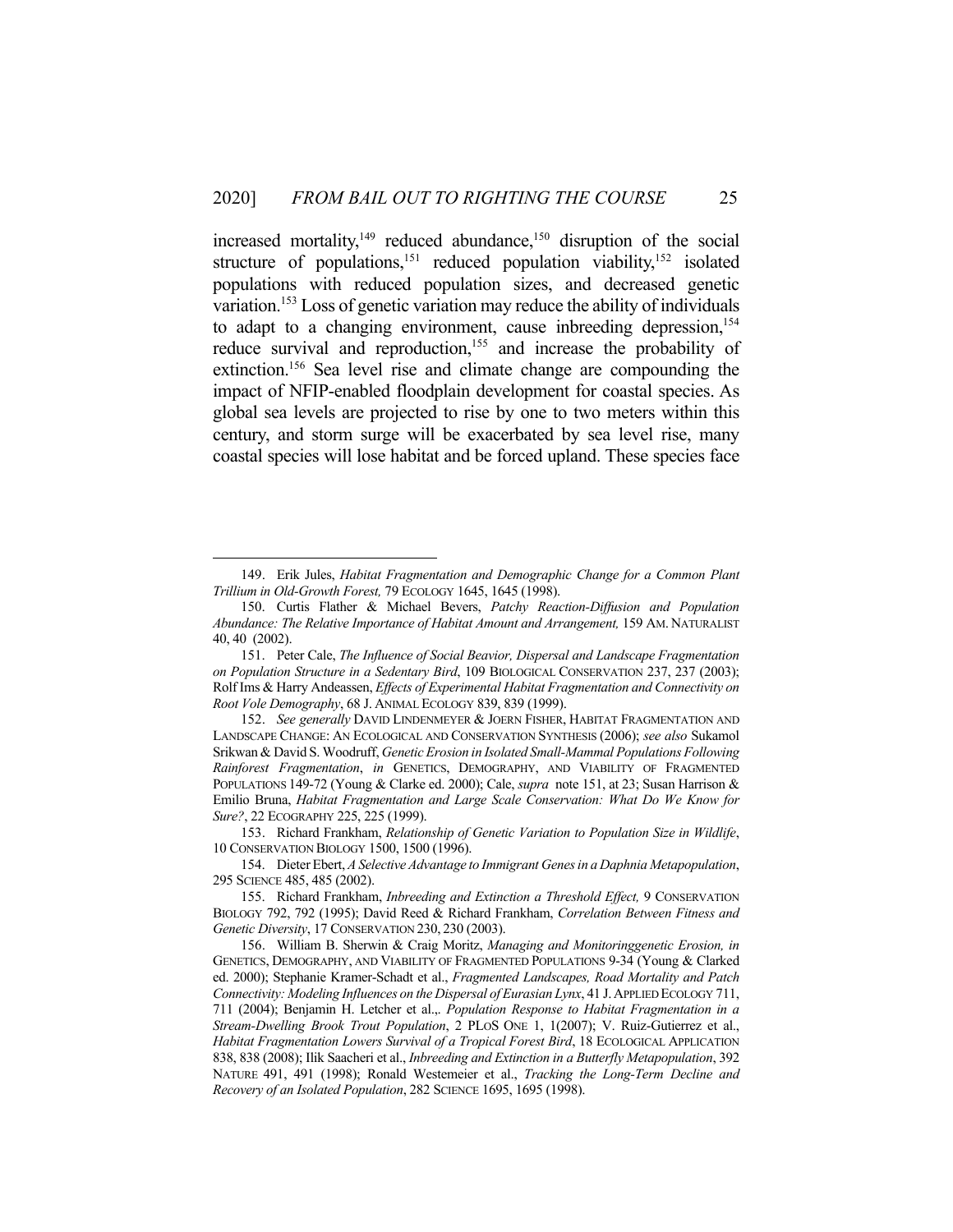being trapped between rising seas and human development, which often obstructs landward or upland migration.<sup>157</sup>

 FEMA is adamant in its position that "private floodplain development is not FEMA's action, in that FEMA does not authorize, fund, or carry out private floodplain development," and that "[b]ecause private floodplain development is not FEMA's action, section 7 would be inapplicable to these actions."158

FEMA has asserted:

Floodplain development itself is not an action under the NFIP, and FEMA does not control the rate or quantity of development in floodplains or the effects those development activities may have on ESA species, designated critical habitats, or EFH . . . . The NFIP does not cause development to occur, nor does it facilitate or encourage floodplain development.<sup>159</sup>

 This is both factually and legally incorrect. In the context of the ESA, direct effects are caused by the action and occur at the same time and place; indirect effects are caused by the action later in time but are still reasonably foreseeable.<sup>160</sup> Indirect effects include "growth inducing effects and other effects related to induced changes in land use, population density or growth rate, and related effects on air and water and other natural systems, including ecosystems."161 FEMA has claimed that because it does not fund, authorize, or carry out floodplain development with the implementation of the NFIP, it does not play a significant role in facilitating or encouraging floodplain development, and that any evidence to the contrary is merely anecdotal.<sup>162</sup>

 FEMA has asserted that the NFIP "is currently in compliance with the ESA, but recognizes the need to make program changes that demonstrate ESA compliance to the public."<sup>163</sup> This claim relied heavily on FEMA's November 2016 biological evaluation, which concluded that FEMA's implementation of the NFIP had "no effect on species listed as threatened or endangered under the [ESA] or on the designated critical

 <sup>157.</sup> Jaclyn Lopez, *Biodiversity on the Brink: The Role of "Assisted Migration" in Managing Endangered Species Threatened with Rising Seas,* 39 HARV. ENVTL. L. REV. 157, 157 (2014).

 <sup>158.</sup> FINAL PEIS, *supra* note 3, at 3-115.

 <sup>159.</sup> *Id.* at 4-11.

 <sup>160. 44</sup> C.F.R. § 1508.8 (West through Apr. 2, 2020).

 <sup>161.</sup> *Id.* § 1508.8(b).

 <sup>162.</sup> FINAL PEIS, *supra* note 3, at 4-4.

 <sup>163.</sup> *Id.* at 1-6.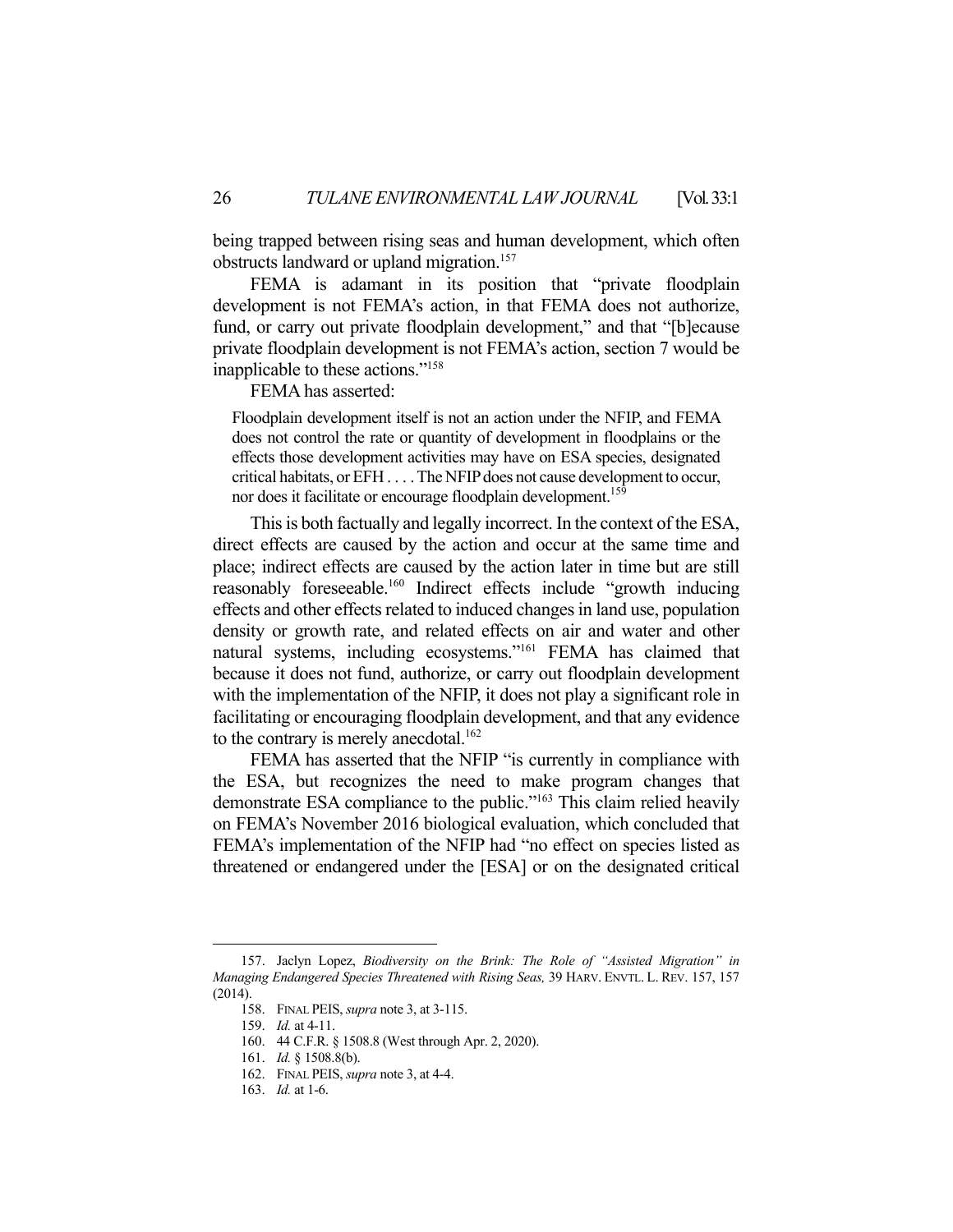habitat of such species."<sup>164</sup> To the contrary, FEMA has failed to undertake formal consultation of its implementing agency actions with U.S. Fish and Wildlife Service and the National Marine Fisheries Service that would result in a biological opinion on the Program's effects on listed species and their habitats, as required under section 7 of the ESA.165 FEMA argued that its NFIP implementation does not include the action of floodplain development, and thus the implementation of the NFIP with respect to floodplain development does not constitute an agency action implicating the ESA.166 According to the agency, "FEMA has no compliance responsibilities under the ESA with respect to private floodplain development."167 It argued that for the agency actions that FEMA asserts are within the NFIP, those components also have no effect on listed species and their critical habitat, according to FEMA.168 These components are categorized into three large categories, each consisting of multiple agency actions: (i) floodplain management, which includes setting building and development standards for those flood risk areas; (ii) flood insurance, which provides subsidized insurance for communities adopting those standards; and (iii) flood hazard mapping, which identifies flood risks and maps them.169 Finally, FEMA asserted that the cumulative effects of the NFIP "cannot be reasonably quantified" because of the scope of the effects: "the reasonably foreseeable future actions are those State, Tribal, and local development projects in the SFHAs nationwide likely to occur within the next 20-30 years" and involve more than 22,000 NFIPparticipating communities.<sup>170</sup> FEMA stated that "[w]hile it is reasonably foreseeable that there will be private floodplain development in the [a]ction [a]rea within the next 20 to 30 years, the extent and the impacts of such development is not reasonably foreseeable."171

 Numerous lawsuits, biological opinions, and other resources demonstrate that the NFIP influences floodplain development and impacts species, thereby triggering formal consultation under section 7 of the ESA,

 <sup>164.</sup> FEMA, NATIONAL FLOOD INSURANCE PROGRAM: BIOLOGICAL EVALUATION, at C-xii (2016) [hereinafter BE], https://www.fema.gov/media-library-data/1534526543526-7009254395f 7f55c82c4477bd72d4e48/NFIP.pdf

 <sup>165.</sup> *Id.*

<sup>166.</sup> *Id.* at C-vi; see also NOAA FISHERIES, BIOLOGICAL OPINION FOR FEMA'S NFIP IN THE STATE OF OREGON (July 2016), https://archive.fisheries.noaa.gov/wcr/publications/habitat/fact\_ sheets/7.13.2016 oregon fema biop qa.pdf.

 <sup>167.</sup> BE, *supra* note 164, at C-vi.

 <sup>168.</sup> *Id.* at C-ix to C-xi, tbl.ES-1.

 <sup>169.</sup> *Id.*

 <sup>170.</sup> *Id.* at C-x, tbl. ES-1.

 <sup>171.</sup> *Id.* at C-xi.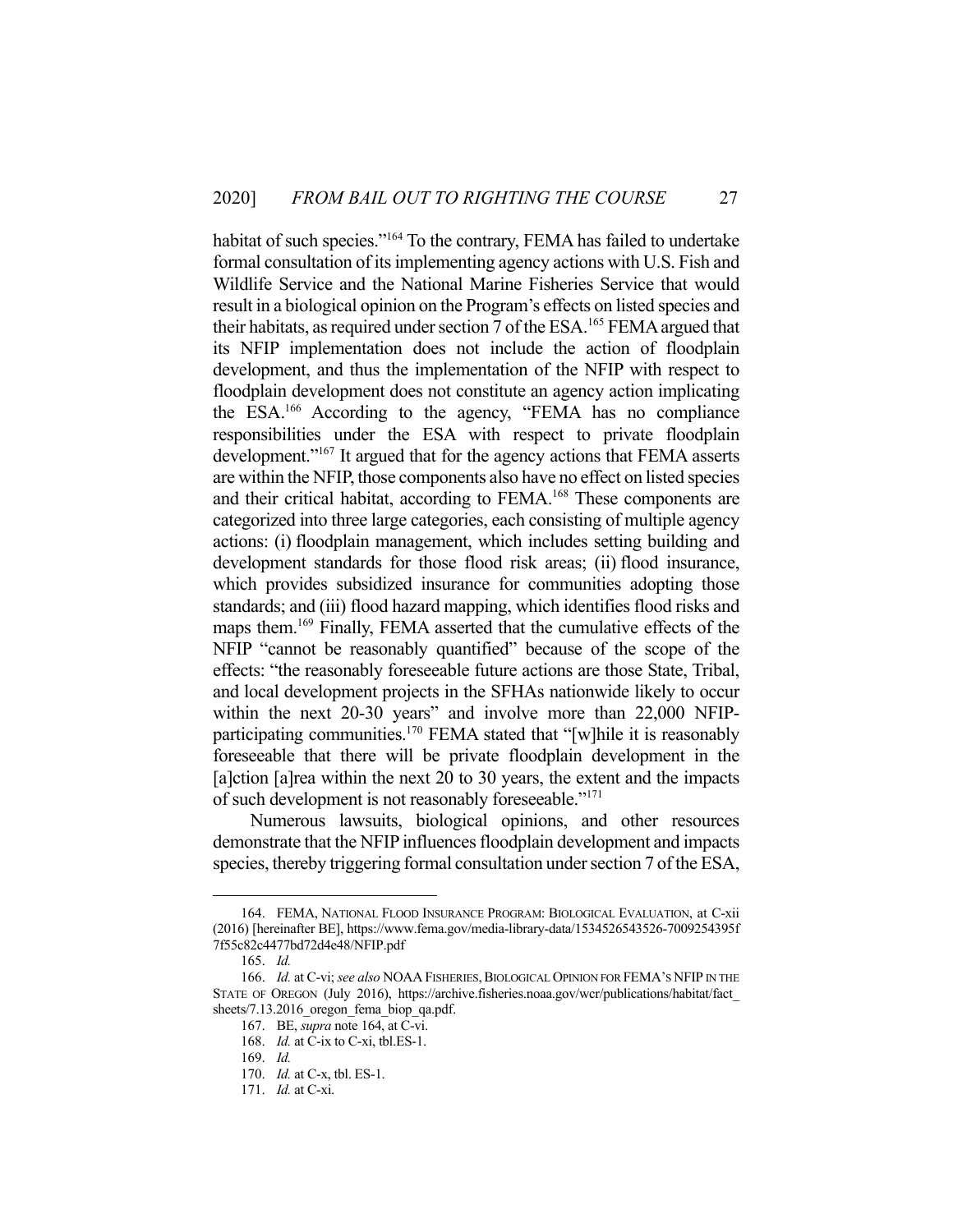which ensures agency actions are not likely to jeopardize species or adversely modify their habitat.172 For example, in *Florida Key Deer v. Stickney*, a Southern District of Florida court held that FEMA has broad discretion in issuing regulations implementing NFIP and is therefore subject to ESA consultation requirements.<sup>173</sup> The court also found that NFIP encouraged development of species' habitat and ordered FEMA to initiate consultation.174 An associate solicitor of the U.S. Department of Interior, who found that FEMA is obligated to initiate formal consultation if the NFIP may affect a listed species, stated:

Thus, in making its decisions on whether to determine eligibility for particular communities to participate in the flood insurance program, FEMA must follow the provisions of the National Flood Insurance Act, and it must also insure that its actions that indirectly or directly authorize or subsidize construction or acquisition in flood plain areas are not likely to jeopardize listed species or result in the destruction or adverse modification of critical habitat. The implicit approval of construction or acquisition and the issuance of flood insurance to make available needed financing for such projects clearly involve the de facto authorization of such actions by FEMA; "but for" the all-pervasive activities of FEMA, development in flood plains would probably not take place. Therefore, the activities of that agency are covered by Section 7(a)(2) of the Act.<sup>175</sup>

 As a result of the court order and subsequent consultation, US. Fish and Wildlife Service determined that FEMA's administration of the NFIP was jeopardizing the Key deer, Key Largo cotton mouse, Key Largo woodrat, Key tree-cactus, Lower Keys marsh rabbit, Schaus' swallowtail butterfly, silver rice rat, Garber's sponge, and Stock Island tree snail and proposed reasonable and prudent alternatives (RPAs) that FEMA adopted.176 Environmental groups then filed an amended complaint in 1997 claiming that the biological opinion and RPAs violated the ESA.<sup>177</sup> In 2003, the U.S. Fish and Wildlife Service and FEMA reinitiated consultation, and the U.S. Fish and Wildlife Service issued an amended biological opinion, again finding the NFIP jeopardized listed species.<sup>178</sup> Plaintiffs again filed suit challenging the sufficiency of the 2003 biological

<sup>172.</sup> *See* Fla. Key Deer v. Paulison, 522 F.3d 1133, 1133 (11th Cir. 2008); *see also* Nat'l Wildlife Fed'n v. FEMA, 345 F. Supp. 2d 1151 (W.D. Wash. 2004); *see also* Fla. Key Deer v. Stickney, 864 F. Supp. 1222 (S.D. Fla. 1994).

 <sup>173.</sup> *Stickney*, 864 F. Supp. at 1240.

 <sup>174.</sup> *Id.* at 1242.

 <sup>175.</sup> *Id*.

 <sup>176.</sup> Fla. Key Deer v. Brown, 364 F. Supp. 2d 1345, 1348 (S.D. Fla. 2005).

 <sup>177.</sup> *Id.*

 <sup>178.</sup> *Id.* at 1348-49*.*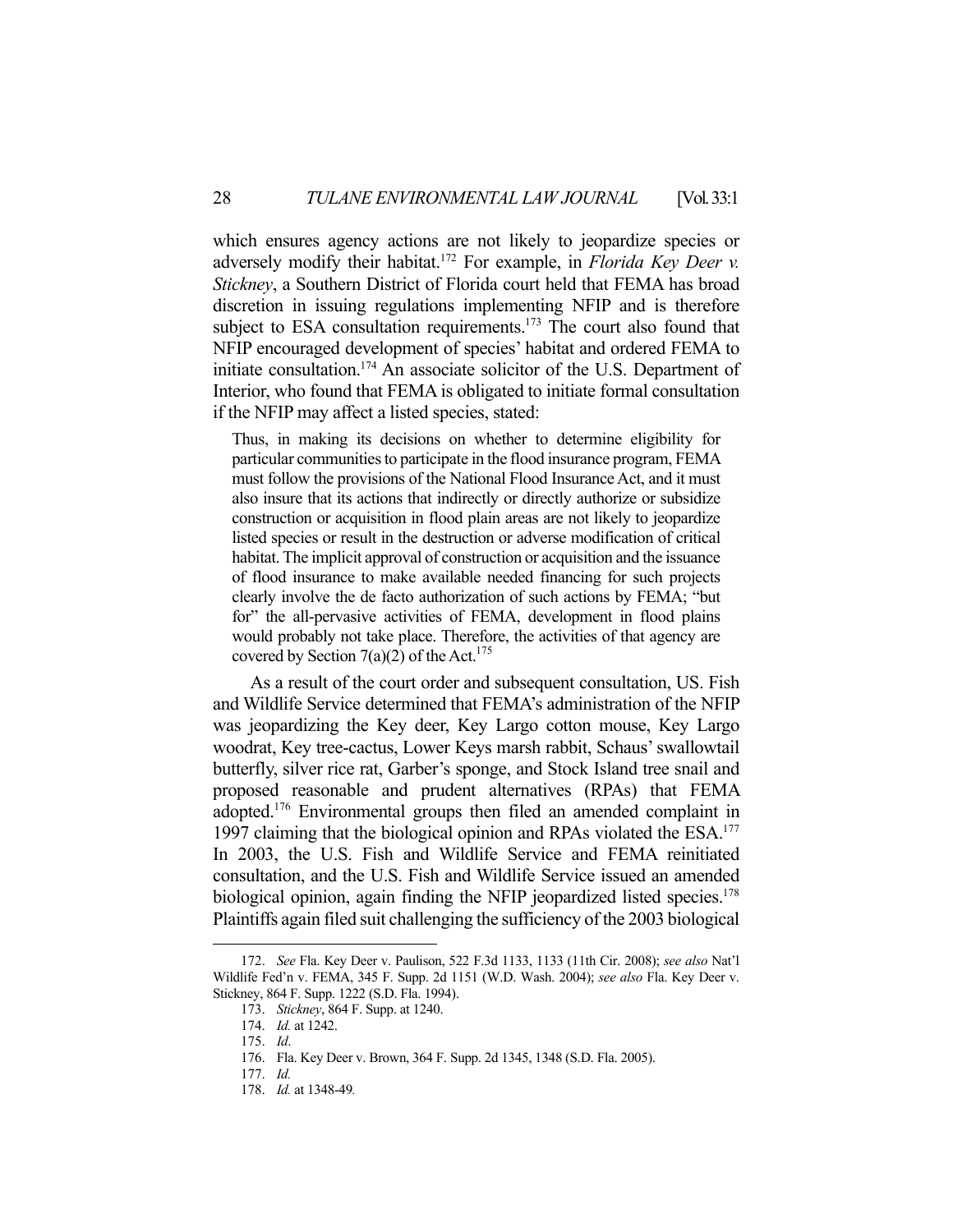opinion.179 The court agreed that the biological opinion was arbitrary and capricious and that FEMA had failed to implement any conservation plan with respect to listed species as required by the ESA section  $7(a)(1)$ .<sup>180</sup> The court also enjoined FEMA from providing any insurance for new developments in the suitable habitat of listed species in Monroe County pending consultation.<sup>181</sup> The Eleventh Circuit Court of Appeals affirmed both district court orders.<sup>182</sup>

 There are several other cases throughout the United States that have compelled FEMA to comply with the ESA. FEMA recently agreed to settle another lawsuit between it and National Wildlife Federation and Florida Wildlife Federation over its implementation of NFIP.183 In that settlement agreement, the parties stipulate that FEMA violated section 7 of the ESA by not consulting with the U.S. Fish and Wildlife Service (FWS) or National Marine Fisheries Service (NMFS) on the impacts of five sea turtles.<sup>184</sup> Pursuant to the agreement, FEMA will initiate consultation and produce a biological assessment.185 In *National Wildlife Federal v. FEMA*, a Western District of Washington court held that FEMA's implementation of the NFIP constituted a discretionary and continuing action subject to ESA review.186 It also held that FEMA's passage of minimum eligibility criteria, the mapping of floodplains, and the implementation of the community rating system have ongoing effects that extended beyond their mere approval that could affect Chinook salmon habitat.<sup>187</sup> The court ordered FEMA to initiate consultation with the National Marine Fisheries Service on the impacts of its implementation of NFIP on listed salmonids.<sup>188</sup>

 In Audubon Society of Portland, National Wildlife Federation, Northwest Environmental Defense Center, Association of Northwest Steelheaders v. FEMA, FEMA agreed to initiate formal consultation with NMFS on impacts to fifteen ESA-listed species.<sup>189</sup> In 2011, a U.S. District Court for the District of New Mexico approved a stipulated agreement between WildEarth Guardians and FEMA requiring FEMA to initiate

 <sup>179.</sup> *Id.* at 1349.

 <sup>180.</sup> *Id.* at 136.

 <sup>181.</sup> *Id.* at 1294.

 <sup>182.</sup> Fla. Key Deer v. Paulison, 522 F.3d 1133 (11th Cir. 2008).

 <sup>183.</sup> Nat'l Wildlife Fed'n v. Fugate, Case 1:10-cv-22300-KMM, 1, 2 (S.D. Fla. 2011).

 <sup>184.</sup> *Id.* at 1.

 <sup>185.</sup> *Id.* at 2.

 <sup>186. 345</sup> F. Supp. 2d 1151 (W.D. Wash. 2004).

 <sup>187.</sup> Nat'l Wildlife Fed'n v. FEMA, 345 F. Supp. 2d 1151, 1177 (W.D. Wash. 2004).

 <sup>188.</sup> *Id.*

 <sup>189.</sup> Audubon Soc'y of Portland v. FEMA, Case no. 3:09-cv-729-HA (D. Or. 2010).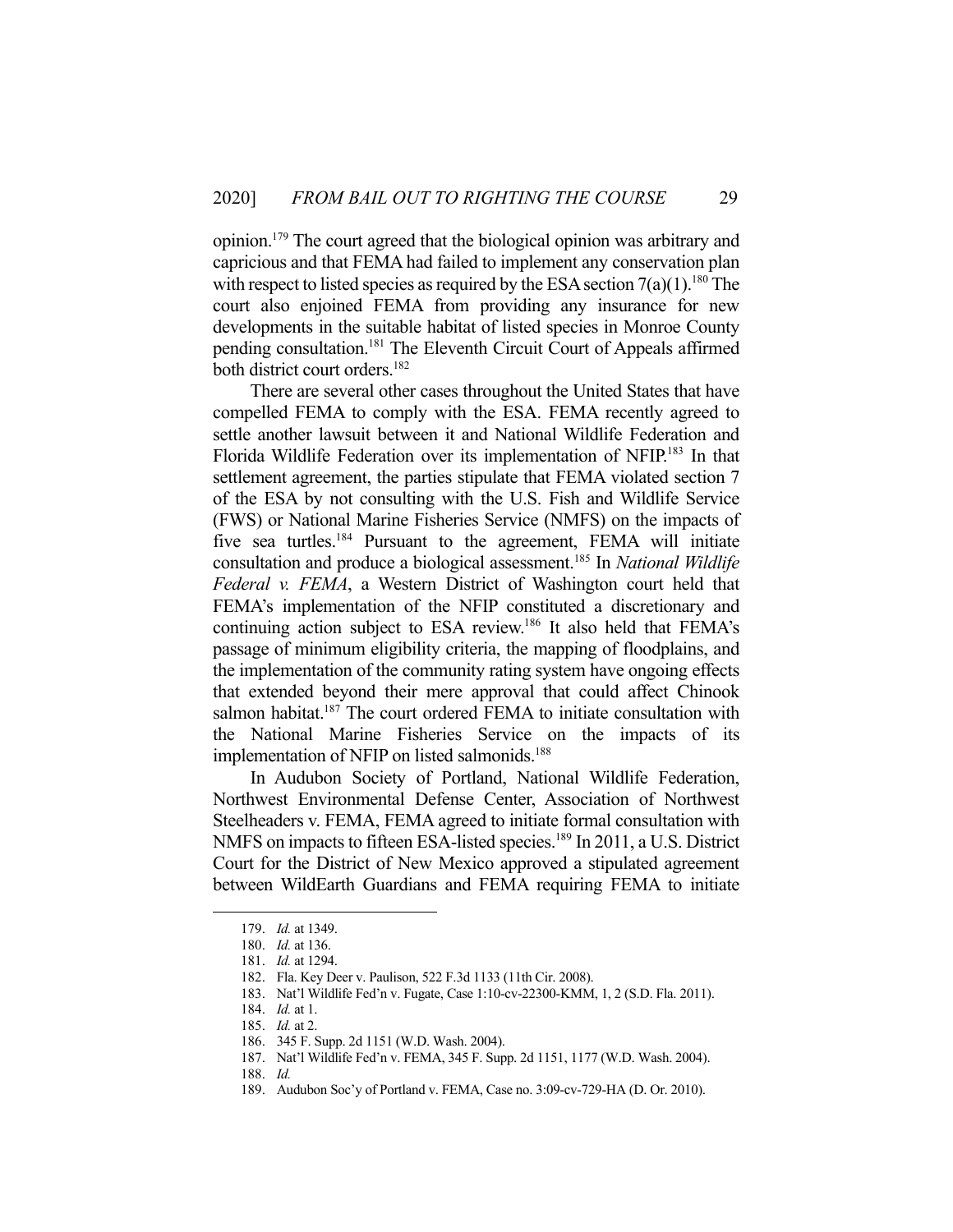formal consultation with the U.S. Fish and Wildlife Service over NFIP's impacts on species in New Mexico.<sup>190</sup> This settlement was born in-part from earlier litigation between environmental groups and FEMA where the plaintiffs argued that FEMA was violating section 7 of the ESA by failing to consult with the U.S. Fish and Wildlife Service and jeopardizing thirteen listed species by providing flood insurance for communities developing within the floodplains.<sup>191</sup> FEMA agreed to submit a biological assessment to the U.S. Fish and Wildlife Service on the effects of NFIP and initiate consultation.192 In 2009, WildEarth Guardians went back to court to enforce the terms of the 2002 agreement.<sup>193</sup>

 More recently, in the National Marine Fisheries Service's 2016 biological opinion on Oregon's NFIP implementation (2016 Oregon Biological Opinion), the agency concluded that FEMA's implementation of the NFIP in Oregon affects the survival of at least seventeen species and their critical habitat because the NFIP results in floodplain development that "reduces the quantity and quality of floodplain and in-channel habitat."<sup>194</sup> Similarly, the U.S. Fish and Wildlife Service "has made numerous factual and policy determinations, at the highest level of the [FWS], representing the agency's best professional judgment, based on the views of experts on its staff and a review of available information, that implementation of the NFIP by FEMA facilitates and encourages new development in undeveloped areas."195

 The fact that individual biological opinions have been undertaken on NFIP implementation is evidence that the NFIP as currently implemented is a discretionary agency action that may affect species and is thus subject to section 7 consultation. Moreover, in May 2019, a federal district court judge added to the volume of cases finding that FEMA has an obligation to consult, in rejecting FEMA's 2016 biological evaluation on the NFIP.196

 FEMA's failure to undergo formal section 7 consultation with the Services puts vulnerable species at risk $197$  and has led to a waste of public and judicial resources. FEMA has faced numerous ESA-based lawsuits,

 <sup>190.</sup> WildEarth Guardians v. FEMA, 1:09-cv-0082-RB-WDS (D.N.M. Feb. 2011).

 <sup>191.</sup> *Id.* at 2.

 <sup>192.</sup> *Id.* at 3.

 <sup>193.</sup> *Id.* at 2.

 <sup>194.</sup> *Id.*

 <sup>195.</sup> Fla. Key Deer v. Stickney, 864 F. Supp. 1222, 1231 (S.D. Fl. 1994).

 <sup>196.</sup> Ecological Rights Found. v. FEMA, 384 F. Supp. 3d 1111, 1124 (N.D. Cal. 2019).

 <sup>197.</sup> CTR. FOR BIOLOGICAL DIVERSITY, DEADLY WATERS: HOW RISING SEAS THREATEN 233 ENDANGERED SPECIES 15 (2013), https://www.biologicaldiversity.org/campaigns/sea-level\_rise/ pdfs/Sea\_Level\_Rise\_Report\_2013\_web.pdf.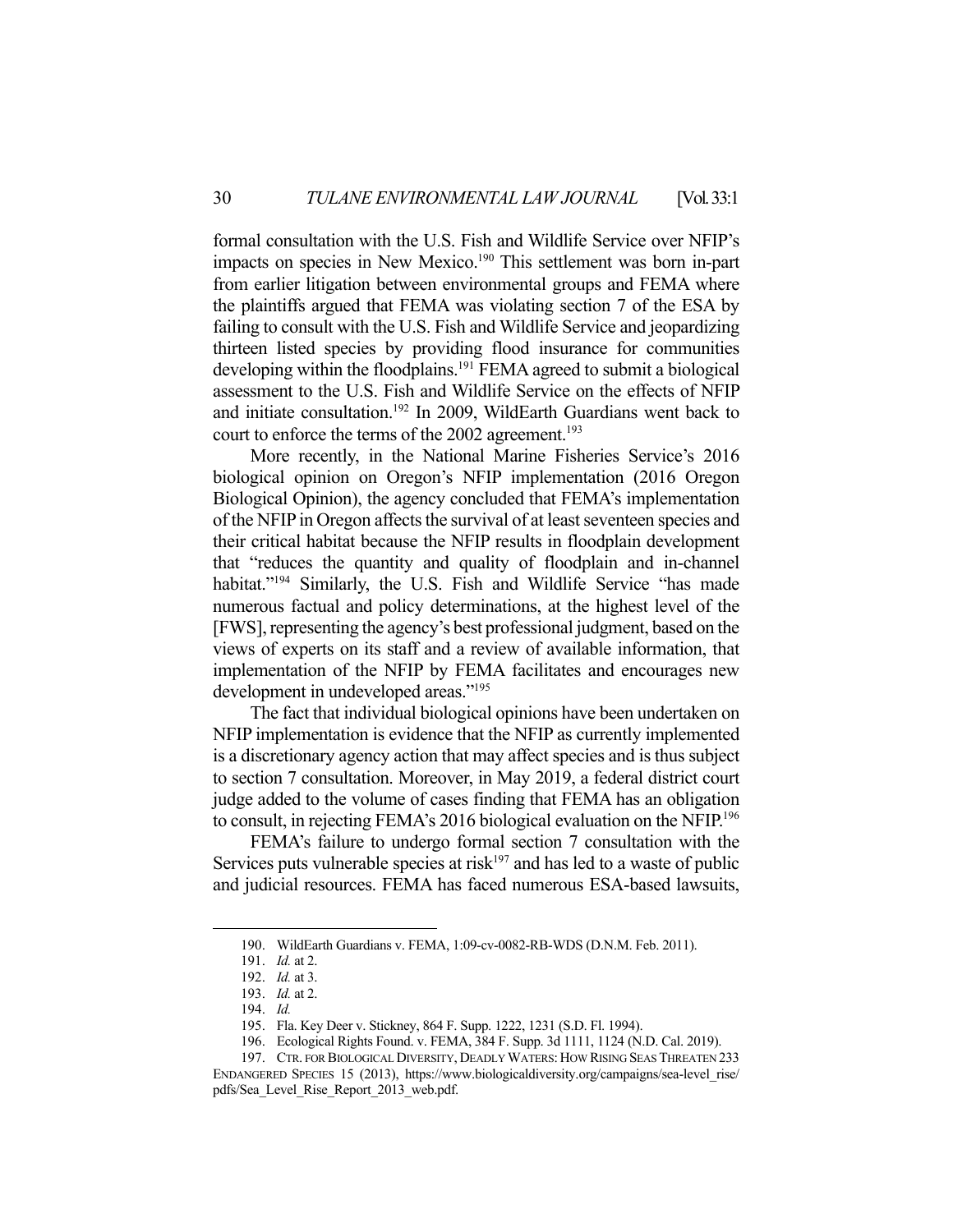which have resulted in courts compelling FEMA repeatedly to undertake formal section 7 consultation with the Services with respect to statewide and local species impacted by NFIP implementation.<sup>198</sup>

#### III. U.S. FOSSIL FUEL LEASING INCREASES CLIMATE CHANGE-FUELED FLOODING

 Fossil fuels from U.S. land and submerged offshore land leases comprise 21%-25% of U.S. greenhouse gas emissions and 3%-4% global emissions.<sup>199</sup> Domestic oil and gas production has increased 85% from 2010 to 2018, and now the United States is now the largest oil and gas producer globally.200 The United States is on track to double its oil output from 2017 to  $2030^{201}$  and dramatically increase gas production from 2017 to 2025.<sup>202</sup> It is also the third largest coal producer,<sup>203</sup> with federal leases making up about 40% of all U.S. coal produced.<sup>204</sup>

#### *A. Current and Projected Federal Leasing of Fossil Fuels*

 Despite the United States' recent fossil fuel ramp up, the amount of CO2e currently not under federal lease is still far greater than the amount of CO2 potential from existing federal leases.

 <sup>198.</sup> *See, e.g.,* WildEarth Guardians v. FEMA, 2011 U.S. Dist. LEXIS 31017 (approving a stipulated agreement requiring FEMA to initiate a formal consultation with the U.S. Fish and Wildlife Service over NFIP's impacts in New Mexico).

 <sup>199.</sup> STRATUS CONSULTING, GREENHOUSE GAS EMISSIONS FROM FOSSIL ENERGY EXTRACTED FROM FEDERAL LANDS AND WATERS 11 (Apr. 8, 2020), http://riggingthesystem.org/ wp-content/uploads/2017/07/Stratus-Report.pdf; Jeremy Martinich et al., *Chapter 29: Reducing Risks Through Emissions Mitigation, in* II U.S. GLOB. CHANGE RESEARCH PROGRAM, FOURTH NATIONAL CLIMATE ASSESSMENT, IMPACTS, RISKS, AND ADAPTATIONS IN THE UNITED STATES 1358 fig.29.2, 1360 fig.29.3 (D.R. Reidmiller et al. eds., 2018) [hereinafter II FOURTH NATIONAL CLIMATE ASSESSMENT], https://nca2018.globalchange.gov/downloads/NCA4\_2018\_FullReport. pdf1346; News Release, U.S. Bureau of Econ. Analysis, BEA-19-16, GDP by Industry: Value Added by Industry as a Percentage of Gross Domestic Product (Apr. 19, 2019), https:// www.bea.gov/system/files/2019-04/gdpind418\_0.pdf.

 <sup>200.</sup> *The United State Is Now the Largest Global Crude Oil Producer*, U.S. ENERGY INFO. ADMIN. (Sept. 12, 2018), https://www.eia.gov/todayinenergy/detail.php?id=37053.

 <sup>201.</sup> Estimates for oil include crude oil, condensate, and natural gas liquids.

 <sup>202.</sup> Estimates for gas include gas and flared gas.

 <sup>203.</sup> Rob Smith, *These Are the World's Biggest Coal Producers*, WORLD ECON. F.(Jan. 11, 2018), https://www.weforum.org/agenda/2018/01/these-are-the-worlds-biggest-coal-producers/.

 <sup>204.</sup> DEP'T OF THE INTERIOR, FEDERAL COAL PROGRAM PROGRAMMATIC ENVIRONMENTAL IMPACT STATEMENT-SCOPING REPORT 6-45 (2017), https://www.eenews.net/assets/2017/01/11/ document\_gw\_02.pdf.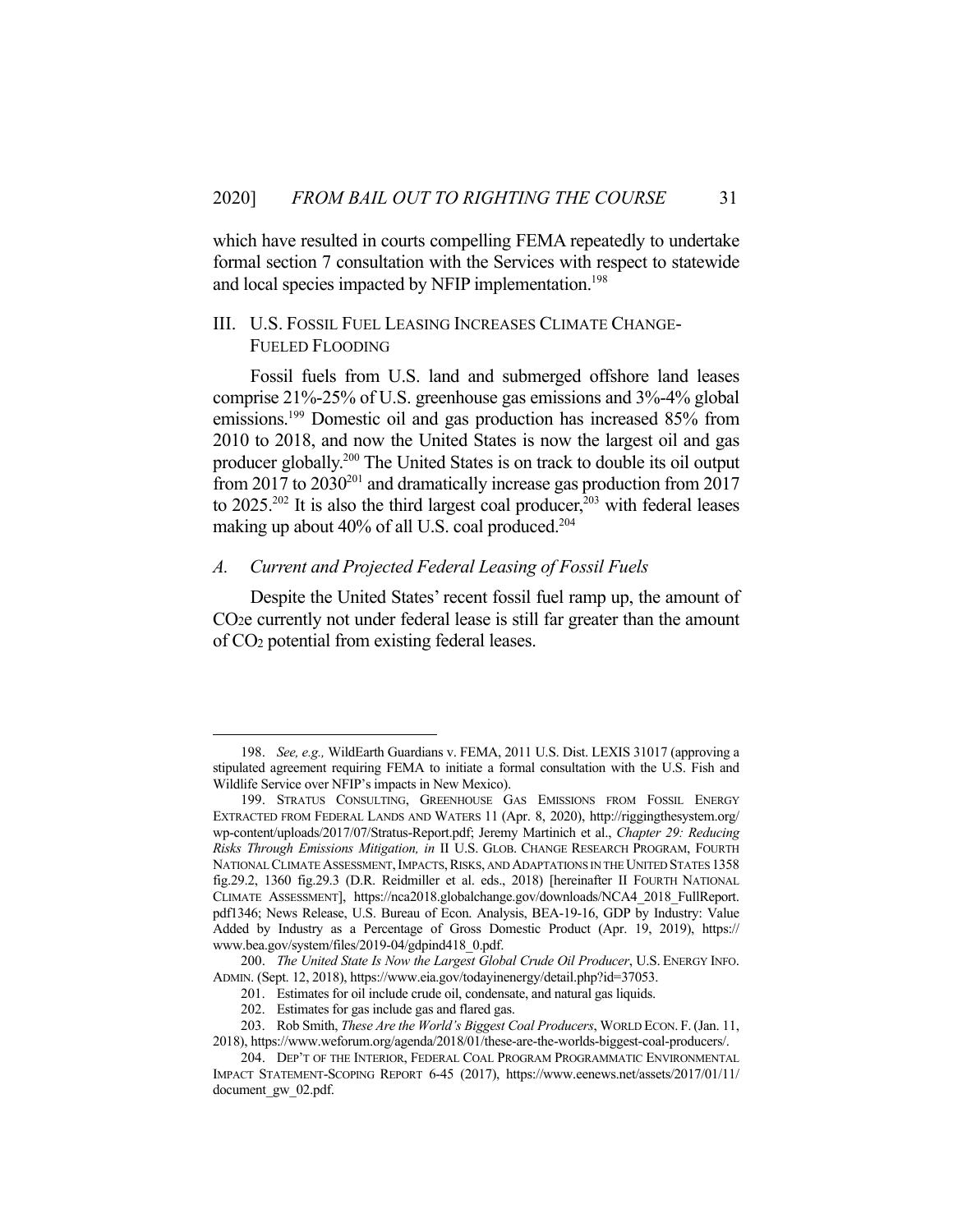| <b>Leased</b>                       | <b>Unleased</b>                  |
|-------------------------------------|----------------------------------|
| Federal crude oil 6.95-7.92 Gt      | Federal crude oil 37.03-42.19 Gt |
| CO <sub>2</sub> e <sup>205</sup>    | CO <sub>2</sub> <sup>206</sup>   |
| Federal natural gas 10.39-7.92 Gt   | Federal natural gas 37.86-47.26  |
| $C$ O <sub>2</sub> e <sup>207</sup> | Gt $CO2e208$                     |
| Federal coal 10.689-12.88 Gt        | Federal coal 115.32-212.26 Gt    |
| CO <sub>2</sub> <sup>209</sup>      | CO <sub>2</sub> e <sup>210</sup> |
| Federal leased oil shale 1.94-2.23  | Federal oil shale 123.17-142.07  |
| Gt $CO2e211$                        | Gt $CO2e212$                     |

The potential greenhouse gas emission of leased and unleased fossil fuels is 349-492 Gt CO<sub>2</sub>e, which represent  $46\%$ -50% of potential emissions from all remaining U.S. fossil fuels, and unleased federal fossil fuels make up 91% of the potential.<sup>213</sup>

 The United States leases federal fossil fuel resources on federal submerged lands and federal terrestrial lands. The Outer Continental Shelf Lands Act (OCSLA) sets forth the administration of all offshore leases for oil and gas exploration in the Outer Continental Shelf (OCS).<sup>214</sup> Congress enacted OCSLA in 1953 to give the Secretary of the Interior authority to lease land for oil and gas.215 Recognizing the OCS as "a vital national resource reserve held by the Federal Government for the public," the 1978 Amendments to OCSLA provided for development of resources on the OCS, "subject to environmental safeguards."216 Additionally, "operations in the outer Continental Shelf should be conducted in a safe manner by well-trained personnel using . . . precautions . . . sufficient to prevent or minimize the likelihood of blowouts . . . or other occurrences which may

 <sup>205.</sup> MULVANEY ET AL., CTR. FOR BIOLOGICAL DIVERSITY, ECO-SHIFT CONSULTING, THE POTENTIAL GREENHOUSE GAS EMISSIONS FROM U.S. FEDERAL FOSSIL FUELS 17 tbl.3 (2015), https://www.biologicaldiversity.org/publications/papers/Potential-Greenhouse-Gas-Emissions-U-S-Federal-Fossil-Fuels.pdf.

 <sup>206.</sup> *Id.*

 <sup>207.</sup> *Id.*

 <sup>208.</sup> *Id.*

 <sup>209.</sup> *Id.*

 <sup>210.</sup> *Id.*

 <sup>211.</sup> *Id.*

 <sup>212.</sup> *Id.*

 <sup>213.</sup> *Id.* at 3.

 <sup>214. 43</sup> U.S.C. § 1331 (West through P.L. 116-140).

 <sup>215.</sup> *Id.*

 <sup>216.</sup> *Id*. § 1332(3).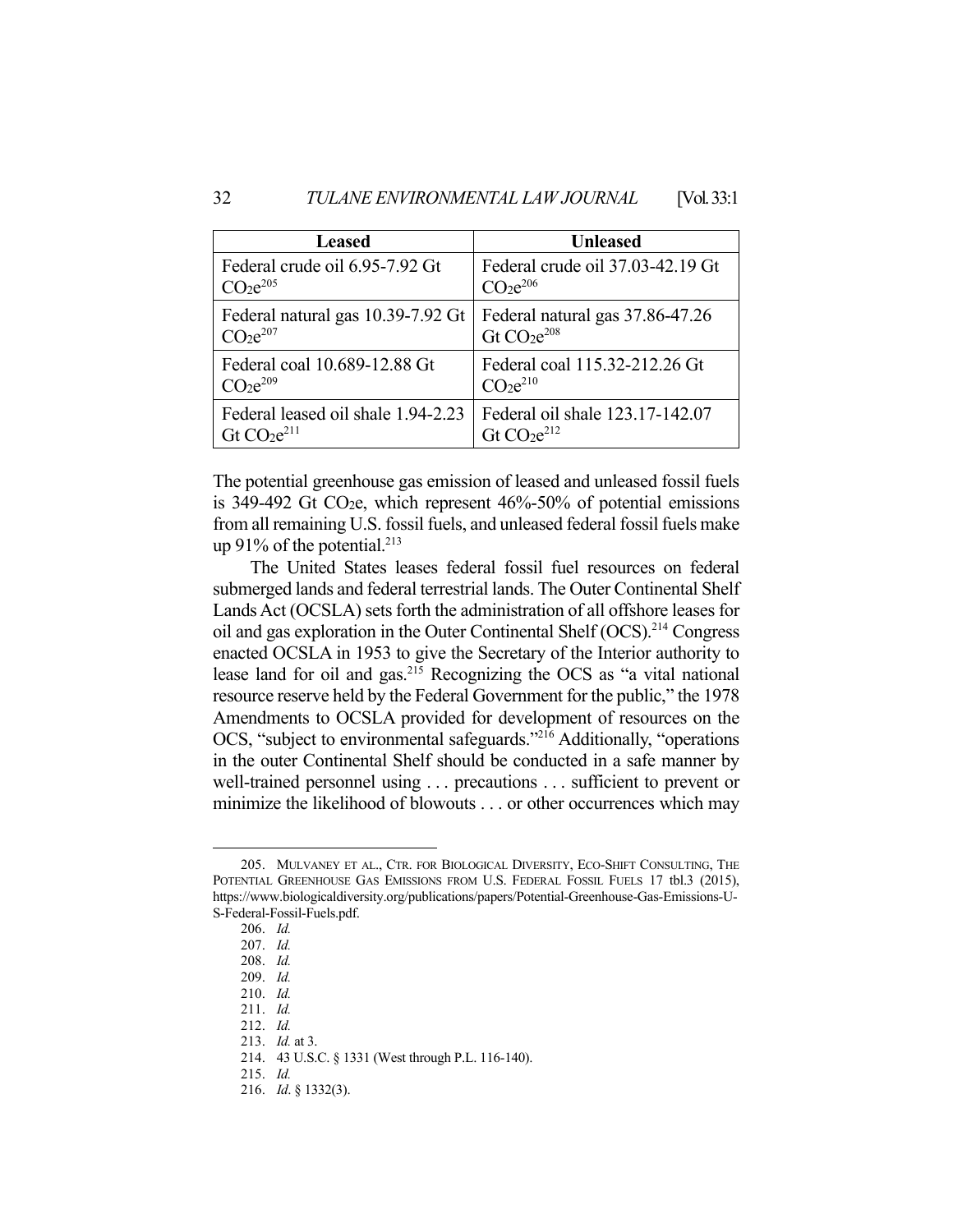cause damage to the environment or to property, or endanger life or health."217

 OCSLA delineates four distinct stages of oil and gas development activities on the outer Continental Shelf: (1) the development of a fiveyear leasing plan; (2) issuance of oil and gas leases; (3) approval of lessee's exploration plans; and (4) approval of lessee's development and production plans.<sup>218</sup> Responsibility for many of OCSLA's mandates has been delegated to the Bureau of Ocean Energy Management, Regulation, and Enforcement (BOEM), an agency within the Department of Interior's purview.219 President Obama withdrew certain areas of the OCS from leasing,<sup>220</sup> but President Trump revoked the withdrawals.<sup>221</sup> On March 29, 2019, a federal court in Alaska vacated President Trump's revocation of President Obama's withdrawals of Arctic and Atlantic areas from oil and gas leasing.<sup>222</sup> That decision is under appeal.<sup>223</sup>

 The Minerals Leasing Act of 1920 authorizes the Bureau of Land Management (BLM) to manage the subsurface right on 700 million acres of federal, state, tribal, and private lands.<sup>224</sup> Land that BLM does not lease through auction are available for an administrative fee plus a \$1.50 per acre rental fee for ten years.<sup>225</sup> Nearly 25% of the acres BLM has leased in

 <sup>217.</sup> *Id.* § 1332(6).

 <sup>218.</sup> *Id.* §§ 1331, 1337, 1340, 1344-5, 1351*.*

 <sup>219.</sup> By Secretarial Order 3302, issued on June 18, 2010, the Minerals Management Service was renamed the Bureau of Ocean Energy, Management, Regulation, and Enforcement. 76 Fed. Reg. 64,432, 64,432 (Oct. 18, 2011).

 <sup>220.</sup> Exec. Order 13,754, 81 Fed. Reg. 90,669, § 3 (Dec. 9, 2016); Presidential Memoranda, The White House, President Obama, Memorandum on Withdrawal of Certain Areas of the United States Outer Continental Shelf Offshore Alaska From Leasing Disposition (Jan. 27, 2015), https:// obamawhitehouse.archives.gov/the-press-office/2015/01/27/presidential-memorandum-withdrawalcertain-areas-united-states-outer-con; Presidential Memoranda, The White House, President Obama, Memorandum on Withdrawal of Certain Portions of the United States Arctic Outer Continental Shelf From Mineral Leasing, The White House President Obama (Dec. 20, 2016), https://obamawhitehouse.archives.gov/the-press-office/2016/12/20/presidential-memorandumwithdrawal-certain-portions-united-states-arctic.

 <sup>221.</sup> Exec. Order 13,795, 82 Fed. Reg. 20,815 (Apr. 28, 2017).

 <sup>222.</sup> League of Conservation Voters v. Trump, Case No. 3:17-cv-00101-SLG (Alaska Mar. 29, 2019), http://blogs2.law.columbia.edu/climate-change-litigation/wp-content/uploads/sites/16/ case-documents/2019/20190329\_docket-317-cv-00101\_order-1.pdf.

 <sup>223.</sup> Notice of Appeal, *League of Conservation Voters*, Case No. 3:17-cv-00101-SLG, http://blogs2.law.columbia.edu/climate-change-litigation/wp-content/uploads/sites/16/casedocuments/2019/20190528\_docket-317-cv-00101\_notice-of-appeal.pdf.

 <sup>224.</sup> Mineral Leasing Act of 1920 as Amended (2007), 30 U.S.C. § 181 (West through P.L. 116-140); Clayton R. Elliott, *Innovation in the U.S. Bureau of Land Management: Insights from Integrating Mule Deer Management with Oil and Gas Leasing*, 42 (Aug. 2010) (unpublished Ph.D. and Master's dissertation, University of Michigan).

 <sup>225.</sup> *General Oil and Gas Leasing Instructions*, BUREAU LAND MGMT., https://www.blm. gov/programs/energy-and-minerals/oil-and-gas/leasing/general-leasing (last visited Dec. 22, 2019).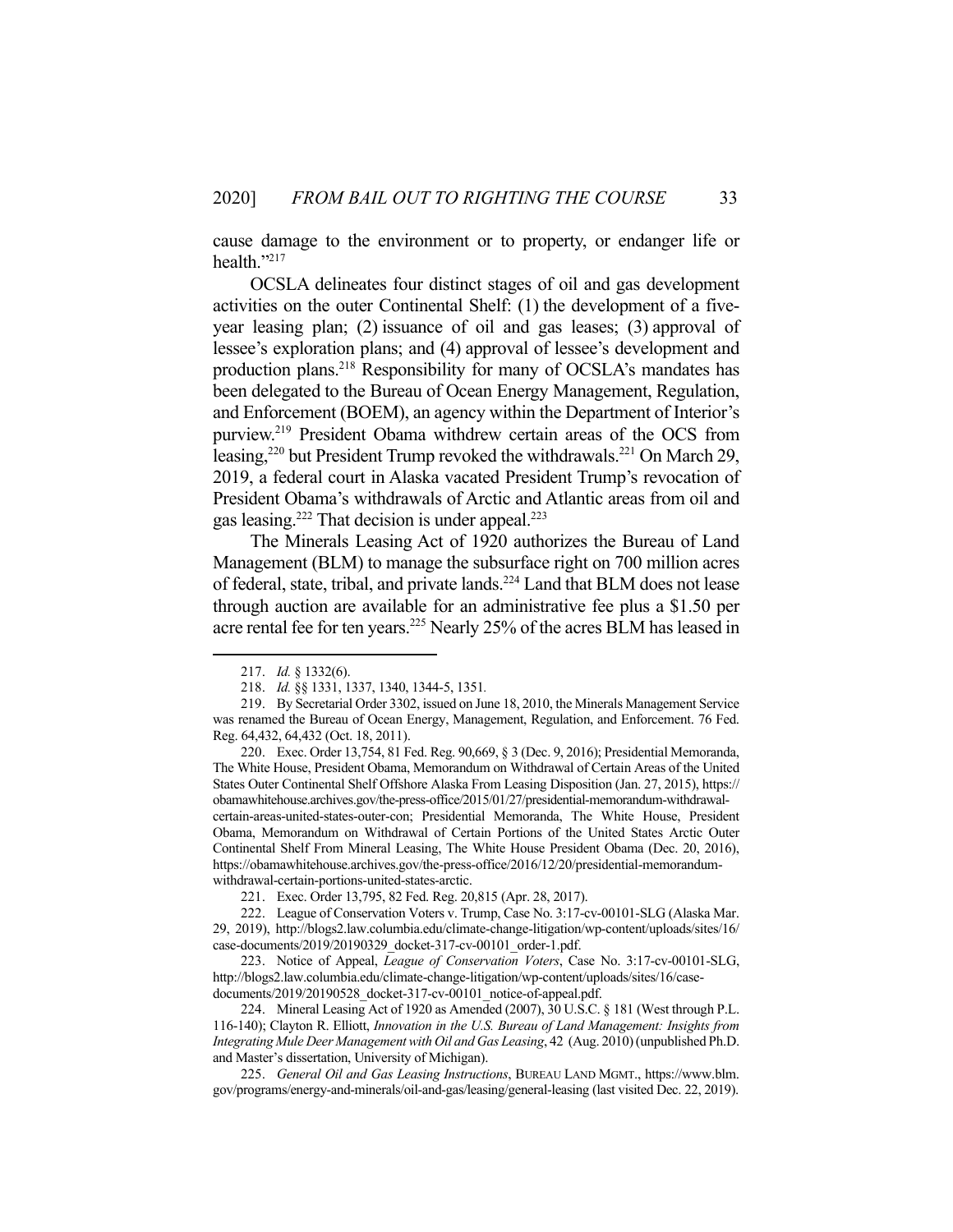the last ten years have been through this noncompetitive leasing process.<sup>226</sup> On June 30, 2019, groups launched a lawsuit over a BLM lease of 201 oil and gas leases covering more than  $68,000$  acres of land in New Mexico.<sup>227</sup> Meanwhile, President Trump has also canceled the review process for the BLM fracking rule.<sup>228</sup>

 In general, President Trump has launched an unprecedented attack on measures to curb climate change.229 A 2019 report by Wentz and Gerrard details the multitude of climate change rollbacks, including the cross-state air pollution rule; vehicle standards-penalties; hydrofluorocarbon product standards; methane standards for municipal landfills; energy efficiency standards; mercury and air toxics standards; heavy-duty vehicle standards; CO<sub>2</sub> new source performance standards for power plants; Clean Power Plan; light-duty vehicle standards; methane new source performance standards for oil and gas sources; methane waste prevention rule; coal ash rule; and coal, oil, and gas valuation rule.<sup>230</sup> The Trump Administration has opened up portions of two national monuments, Bears Ears National Monument and Grand Staircase Escalante National Monument, to allow oil and gas exploration and development and threatened opening an additional twenty-seven national monuments.<sup>231</sup>

 <sup>226.</sup> Kate Kelly et al., *Backroom Deals: The Hidden World of Noncompetitive Oil and Gas Leasing*, CTR. FOR AM. PROGRESS (May 23, 2019, 12:01 AM), https://www.americanprogress.org/ issues/green/reports/2019/05/23/470140/backroom-deals/.

 <sup>227.</sup> Petition for Review of Agency Action, WildEarth Guardians v. Bernhardt, Case 1:19 cv-00505 (N.M. June 30, 2019), https://pdf.wildearthguardians.org/support\_docs/Greater%20 Carlsbad%20Oil%20and%20Gas%20Leasing%20Complaint.pdf.

 <sup>228.</sup> Press Release, Bureau of Land Mgmt., BLM Rescinds Rule on Hydraulic Fracturing (Dec. 28, 2017), https://www.blm.gov/press-release/blm-rescinds-rule-hydraulic-fracturing.

 <sup>229.</sup> Jessica Wentz & Michael B. Gerrard, Persistent Regulations: A Detailed Assessment of the Trump Administration's Efforts to Repeal Federal Climate Protections(Columbia Law Sch., Sabin Ctr. for Climate Change Law, White Paper, June 2019), http://columbiaclimatelaw.com/ files/2019/06/Wentz-and-Gerrard-2019-06-Persistent-Regulations.pdf.

 <sup>230.</sup> *Id.* To date, the Trump administration's climate change rollbacks have not survived legal challenge. Dena P. Adler, U.S. Climate Change Litigation in the Age of Trump: Year Two, at i (Columbia Law Sch., Sabin Ctr. for Climate Change Law White Paper, June 2019), http:// Columbiaclimatelaw.com/files/2019/06/Adler-2019-06-US-Climate-Change-Litigation-in-Ageof-Trump-Year-2-Report.pdf.

 <sup>231.</sup> Nat'l Res. Def. Council, Inc. v. Trump, Case No. 1:17-cv-02606 (D.D.C. Dec. 7, 2017), https://earthjustice.org/sites/default/files/files/Bears%20Ears%20complaint.pdf; Environmental groups promptly challenged these rules. Complaint for Injunctive and Declaratory Relief, Wilderness Soc'y v. Trump, No. 1:17-cv-02587 (D.D.C. Dec. 4, 2017), https://www.nrdc.org/ sites/default/files/complaint-grand-staircase-escalante-20171204.pdf; Complaint, Hopi Tribe v. Trump, No. 1:17-cv-02590, 2019 WL 2494161, at \*2 (D.D.C. Dec. 4, 2017), https://www.narf. org/wordpress/wp-content/uploads/2017/08/20171204bears-ears-complaint.pdf.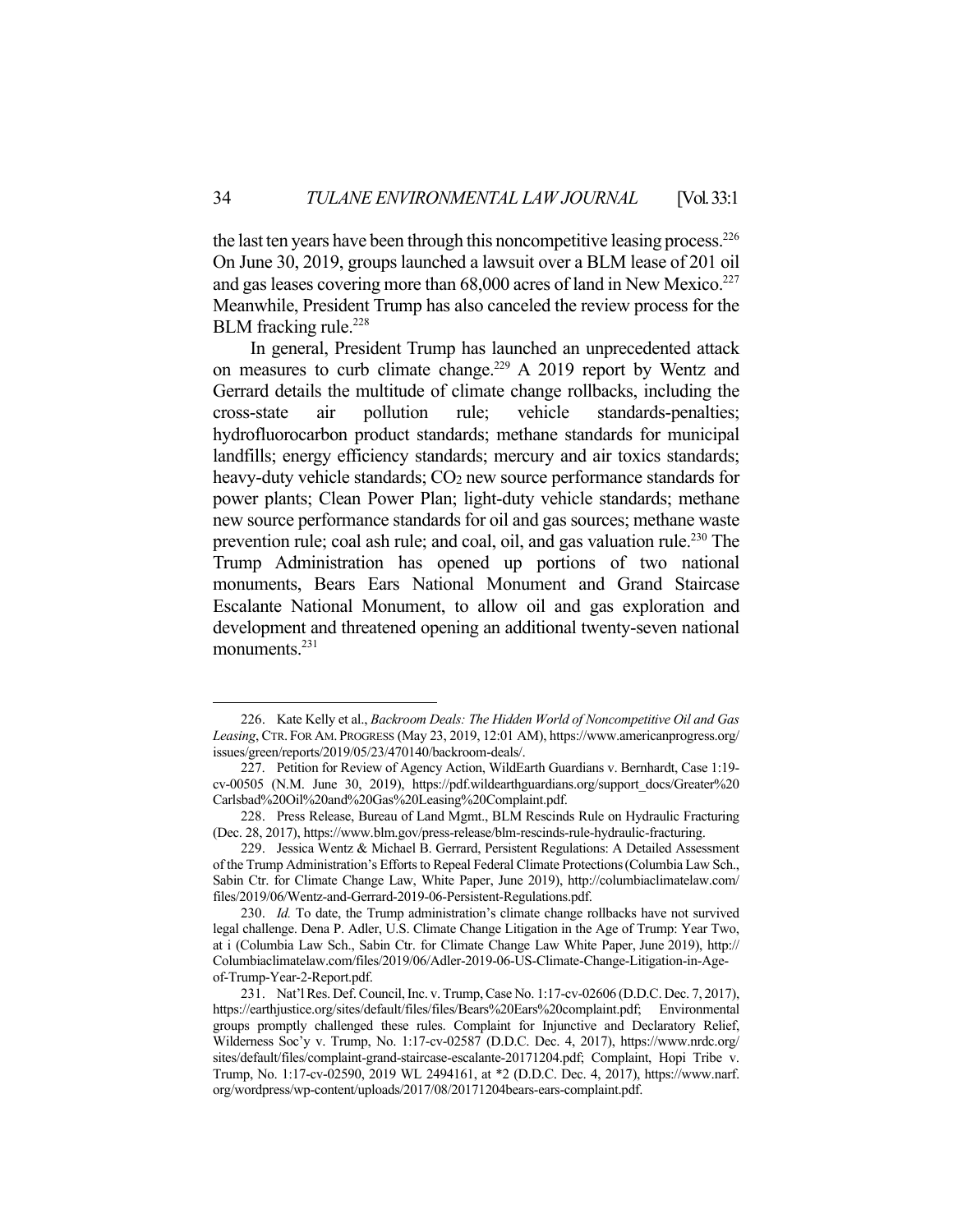The Environmental Protection Agency (EPA), pursuant to President Trump's Executive Order 13,783, which directed the EPA to "review existing regulations that potentially burden the development or use of domestically produced energy resources and . . . rescind those that unduly burden the development of domestic energy resources,"232 rescinded the Obama-era Clean Power Plan with the Affordable Clean Energy rule.<sup>233</sup> While the EPA claims that the Affordable Clean Energy rule will reduce  $CO<sub>2</sub>$ , mercury, and other greenhouse gas emissions,  $^{234}$  a recent analysis of the rule concluded that the rule will actually increase  $CO_2$ ,  $SO_2$ , and  $NO<sub>x</sub>$ emissions.235 The American Lung Association, American Public Health Association, along with seventy-two health and medical organizations, environmental organizations, and twenty-two states,<sup>236</sup> have filed a lawsuit challenging the rule.<sup>237</sup> Under President Trump, the EPA proposed a rollback to methane emissions rules that require oil and gas companies to detect and fix methane leaks.<sup>238</sup> Methane is a potent greenhouse gas, trapping twenty to twenty-five times the heat of CO<sub>2</sub> and composing 10% of U.S. greenhouse gases.<sup>239</sup>

 <sup>232.</sup> Exec. Order No. 13,783, 82 Fed. Reg. 16,093 (Mar. 31, 2017) (signed Mar. 28, 2017). Meanwhile, the Clean Power Plan has been wrapped up in litigation pending the implementation of the new regulations. Petition for Review, West Virginia v. EPA, No. 15-1363 (D.C. Cir. *Docketed* Oct. 23, 2015); Clean Air Council v. Pruitt, 862 F.3d 1, 5-6, 8 (D.C. Cir. 2017) (per curiam).

 <sup>233.</sup> Repeal of the Clean Power Plan; Emission Guidelines for Greenhouse Gas Emissions from Existing Electric Utility Generating Units; Revisions to Emission Guidelines Implementing Regulations, 84 Fed. Reg. 32,520, at 32,521 (July 8, 2019).

 <sup>234.</sup> Press Release, EPA, EPA Finalizes Affordable Clean Energy Rule, Ensuring Reliable, Diversified Energy Resources while Protecting our Environment (June 19, 2019), https://www. epa.gov/newsreleases/epa-finalizes-affordable-clean-energy-rule-ensuring-reliable-diversifiedenergy.

 <sup>235.</sup> Amelia T. Keyes et al., *The Affordable Clean Energy Rule and the Impact of Emissions Rebound on Carbon Dioxide and Criteria Air Pollutant Emissions*, 14 ENVTL. RES. LETTERS 1 (2019).

 <sup>236.</sup> Petition for Review, New York v. EPA, No. 19-1165 (D.C. Cir. Aug. 13, 2019), http://cdn.cnn.com/cnn/2019/images/08/13/2019\_08\_13\_final\_petition\_for\_review.pdf.

 <sup>237.</sup> *See*, *e.g.*, Sarah Sloat, *2 Top US Health Organizations Are Filing a Lawsuit Against Trump's EPA*, INVERSE (July 8, 2019), https://www.inverse.com/article/57458-affordable-cleanenergy-rule-lawsuit.

 <sup>238.</sup> Oil and Natural Gas Sector: Emission Standards for New, Reconstructed, and Modified Sources Review; Proposed Rule, 84 Fed. Reg. 50,244 (Sept. 24, 2019).

 <sup>239.</sup> Emily Holden, *Trump Administration Rolls Back Methane Pollution Regulations*, HIGH COUNTRY NEWS (Aug. 30, 2019), https://www.hcn.org/articles/climate-desk-trumpadministration-rolls-back-obama-era-methane-regulations. States have vowed to litigate that rules as well. *See*, *e.g.*, Molly Dove, *Attorney General Phil Weiser Vows to Challenge Federal Rollback of Methane Standards*, ASPEN PUB. RADIO (Sept. 2, 2019), https://www.aspenpublicradio.org/ post/attorney-general-phis-weiser-vows-challenge-federal-rollback-methane-standards.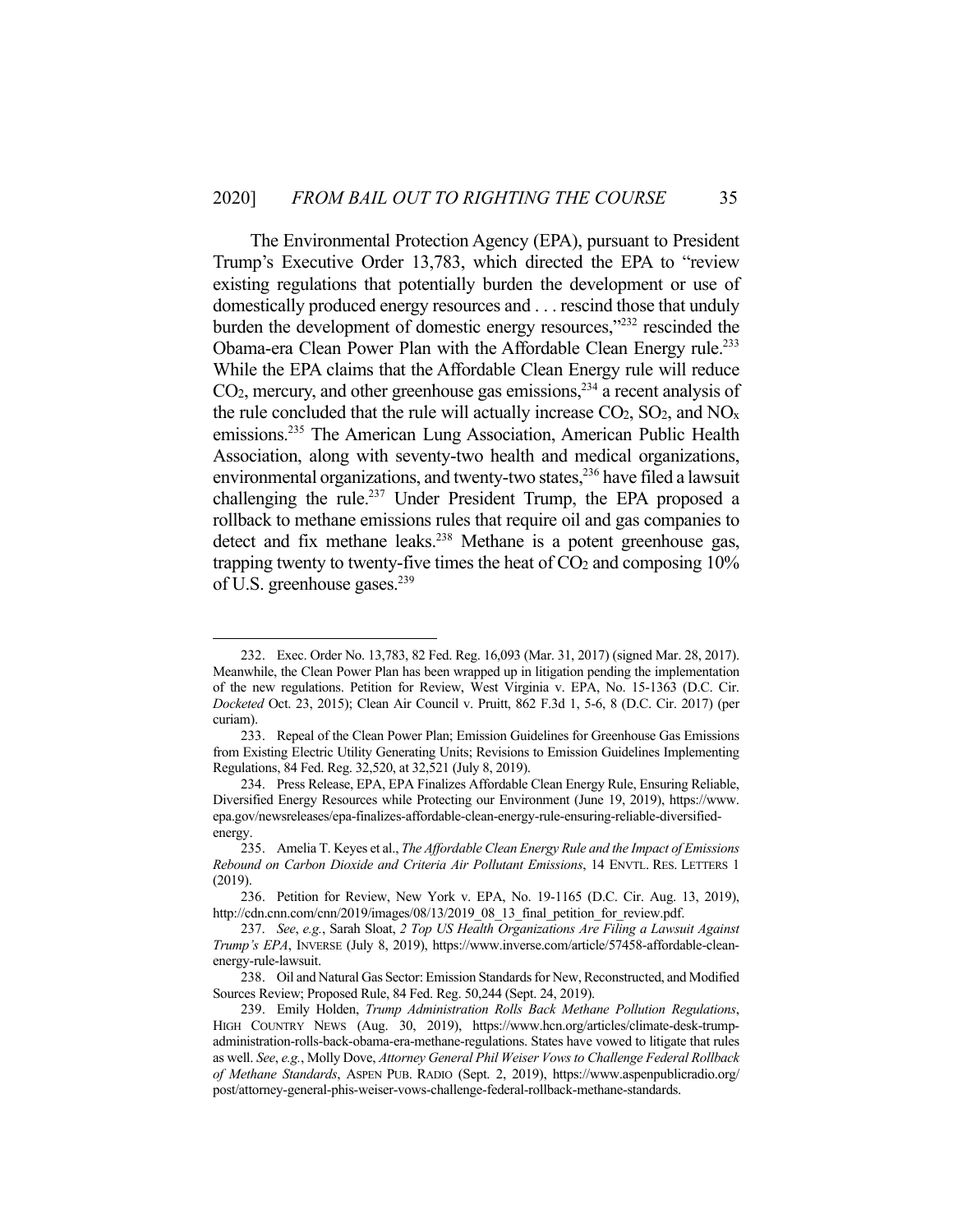#### *B. U.S. Federal Agencies Routinely Ignore the Greenhouse Gas Impacts of Major Federal Actions*

 U.S. federal agencies funding or authorizing actions that result in greenhouse gas emissions have been reluctant to analyze the impacts of those actions despite NEPA's unequivocal mandate to analyze the indirect effects of agency-authorized action.<sup>240</sup> Complicating matters, the U.S. Supreme Court in *Department of Transportation v. Public Citizen* clouded this area of law in holding that the Department of Transportation (DOT) need not analyze greenhouse gas emissions because it lacks the discretion to prevent cross-border operations causing emissions because it must register any motor carrier willing and able to comply with safety and financial rules. $241$ 

 In *Public Citizen*, the U.S. Supreme Court reviewed whether the DOT's failure to conduct an environmental analysis in promulgating regulations regarding Mexican trucks entering the United States violated NEPA.<sup>242</sup> Pursuant to a North American Free Trade Agreement (NAFTA) arbitral panel that concluded the United States' refusal to allow Mexican trucks into the United States violated NAFTA, the President announced he would lift the moratorium after the DOT issued certain regulations governing those trucks, including safety and auditor-certification regulations.243 The DOT published the rules without first analyzing the impacts in an environmental impact statement (EIS), instead finding that the rules either would not have a significant impact or were categorically excluded from NEPA.<sup>244</sup> The lower court found that the DOT's rules were major federal actions and that after implementing the new regulations, cross-border truck traffic and greenhouse gas emissions would increase, and held the agency's failure to analyze the regulations with an EIS under NEPA arbitrary and capricious.<sup>245</sup>

 In a unanimous decision delivered by Justice Thomas, the Court held that because the President, not the DOT, was the proximate or legal cause of transboundary air pollution resulting from the operations, the agency need not analyze the indirect effects of the activity.<sup>246</sup> It also enshrined the notion that "inherent in NEPA and its implementing regulations" is "that

 <sup>240.</sup> *See* Draft National Environmental Policy Act Guidance on Consideration of Greenhouse Gas Emissions, 84 Fed. Reg. 123 (June 26, 2019).

 <sup>241.</sup> DOT v. Pub. Citizen, 541 U.S. 752, 756, 758-59 (2004).

 <sup>242.</sup> *Id.* at 756.

 <sup>243.</sup> *Id.* at 759-60.

 <sup>244.</sup> *Id.* at 761-62.

 <sup>245.</sup> Pub. Citizen v. DOT, 316 F.3d 1002, 1031-32 (9th Cir. 2003).

 <sup>246.</sup> *Pub. Citizen*, 541 U.S. at 770.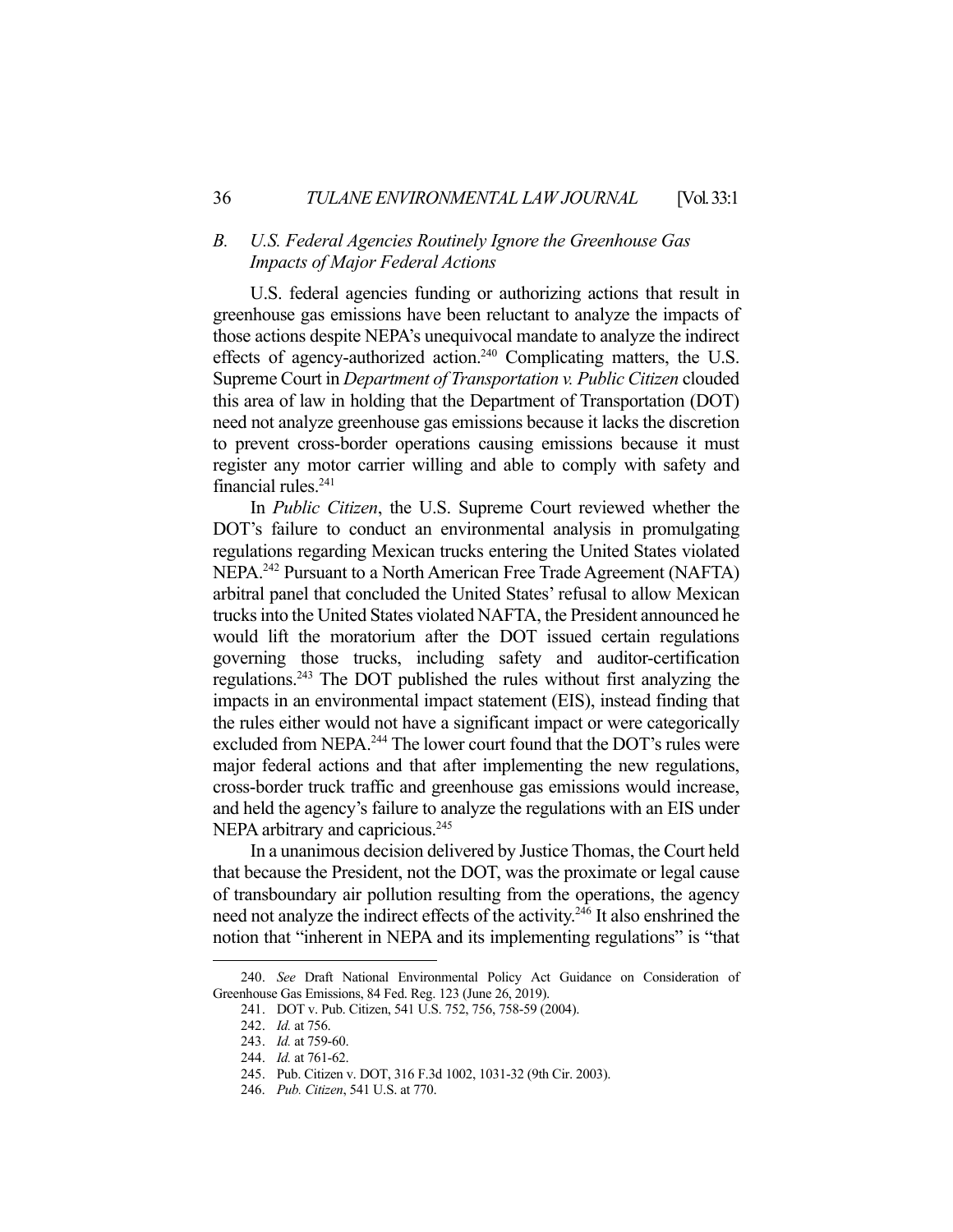agencies determine whether and to what extent to prepare an EIS based on the usefulness of any new potential information to the decision-making process."247 It upheld the agency's decision to not prepare an EIS as it would not satisfy NEPA's "rule of reason" test because the DOT did not have the discretion or ability to stop the President from lifting the moratorium on cross-border truck activity.<sup>248</sup> Its critical holding, and a new addition to NEPA caselaw, was "where an agency has no ability to prevent a certain effect due to its limited statutory authority over the relevant actions, the agency cannot be considered a legally relevant 'cause' of the effect."249

 Following *Public Citizen*, courts in the D.C., Ninth, and Tenth Circuit Courts of Appeals have maintained that agencies must analyze the indirect greenhouse gas emissions impacts of the actions they authorize as downstream effects within the scope of indirect impacts that should be reviewed under NEPA as "reasonably foreseeable."<sup>250</sup> For example, in *Sierra Club v. FERC* (*Sabal Trail*), the D.C. Circuit Court of Appeals held that the Federal Energy Regulatory Commission (FERC) violated NEPA by failing to analyze the burning of natural gas, a greenhouse gas, transported by the "Sabal Trail" natural gas pipeline, finding, "[G]reenhouse-gas emissions are an indirect effect of authorizing this project, which FERC could reasonably foresee, and which the agency has legal authority to mitigate."<sup>251</sup> In making this finding, the court reasoned:

It's not just the journey, though, it's also the destination. All the natural gas that will travel through these pipelines will be going somewhere: specifically, to power plants in Florida, some of which already exist, others of which are in the planning stages. Those power plants will burn the gas, generating both electricity and carbon dioxide. And once in the atmosphere,

 250. 40 C.F.R. § 1508.8(b) (West through Apr. 9, 2020). *But see* EarthReports, Inc. v. FERC, 828 F.3d 949 (D.C. Cir. 2016); Sierra Club v. FERC, 827 F.3d 36 (D.C. Cir. 2016); Sierra Club v. FERC (Sabine Pass), 827 F.3d 59 (D.C. Cir. 2016).

 251. (*Sabal Trail*), 867 F.3d 1357, 1374 (D.C. Cir. 2017); *see also* WildEarth Guardians v. Zinke, 368 F. Supp. 3d 41, 74-75 (D.D.C. 2019); Sierra Club v. USDA, 777 F. Supp. 2d 44, 55-57 (D.D.C. 2011).

 <sup>247.</sup> *Id*. at 767.

 <sup>248.</sup> *Id.* at 772-73.

 <sup>249.</sup> *Id.* at 770. The Council on Environmental Quality's Draft National Environmental Act Guidance on Consideration of Greenhouse Gas Emissions, which would replace President Obama's Final Guidance for Federal Departments and Agencies on Consideration of Greenhouse Gas Emissions and the Effects of Climate Change in National Environmental Policy Act Reviews, pursuant to Executive Order 13,783 "Promoting Energy Independence and Economic Growth," would essentially codify the holdings in *Public Citizen* as they pertain to indirect effects of greenhouse gas emissions. 84 Fed. Reg. 30,097 (June 26, 2019).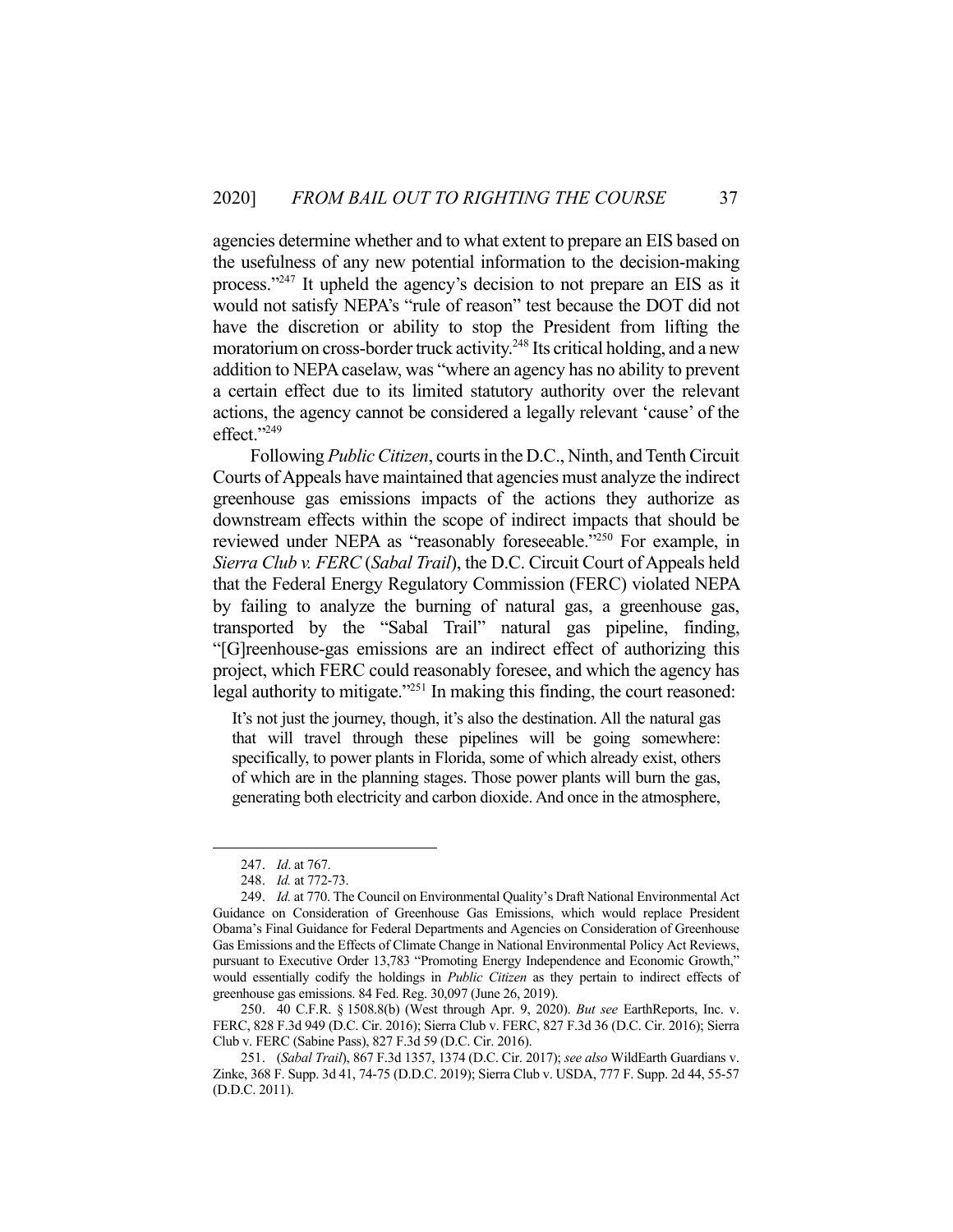that carbon dioxide will add to the greenhouse effect, which the EIS describes as "the primary contributing factor" in global climate change.<sup>252</sup>

The D.C. Circuit Court of Appeals in *Sabal Trail* held FERC failed to discharge its duty to evaluate the reasonably foreseeable "downstream effects" of authorizing natural gas pipelines when it ignored the fact that power plants would use the natural gas to create electricity, which would emit greenhouse gases.<sup>253</sup> The court found that it was not only reasonably foreseeable that the power plants would use the gas to make electricity, but that it was the project's entire purpose.<sup>254</sup>

 The D.C. Circuit in *Sabal Trail* distinguished *Public Citizen*, explaining that "Congress broadly instructed the agency to consider" public benefits against adverse effects, and therefore, "[b]ecause FERC could deny a pipeline certificate on the ground that the pipeline would be too harmful to the environment, the agency is a 'legally relevant cause' of the direct and indirect environmental effects of pipelines it approves."255 "*Public Citizen* thus did not excuse FERC from considering these indirect effects."256 Following *Sabal Trail*, FERC adopted a policy that declared upstream and downstream emissions associated with permitting natural gas pipelines are not cumulative or indirect impacts and are therefore outside the scope of NEPA.<sup>257</sup> This policy was unsuccessfully litigated.<sup>258</sup>

 The Ninth Circuit Court of Appeals has likewise held that federal agencies must analyze downstream greenhouse gas emissions that affect the human environment as indirect effects under NEPA.259 In *South Fork Band Council of West Shoshone of Nevada v. U.S. Department of the Interior*, the Ninth Circuit Court of Appeals explained that "[t]he air quality impacts associated with transport and off-site processing of the five

 <sup>252.</sup> *Sabal Trail*, 867 F.3d at 1371.

 <sup>253. 40</sup> C.F.R. § 1502.16(b) (West through Apr. 9, 2020); *Sabal Trail*, 867 F.3d at 1371.

 <sup>254.</sup> *Sabal Trail*, 867 F.3d at 1372.

 <sup>255.</sup> *Id*. at 1373.

 <sup>256.</sup> *Id*.; *see also* Sierra Club v. Mainella, 459 F. Supp. 2d 76, 105 (D.D.C. 2006) ("The holding in *Public Citizen* extends only to those situations where an agency has 'no ability' because of lack of 'statutory authority' to address the impact . . . .").

 <sup>257.</sup> Order Denying Rehearing, *Dominion Transmission, Inc.*, No. CP14-497, 163 FERC ¶ 61,128 (2018).

 <sup>258.</sup> Otsego 2000 v. FERC, No. 18-1188 (D.C. Cir. May 9, 2019) (per curiam).

 <sup>259.</sup> Save Our Sonoran v. Flowers, 408 F.3d 1113, 1122 (9th Cir. 2005) ("[I]t is the impact of the permit on the environment at large that determines the Corps' NEPA responsibility."). *But see* Friends of the Earth, Inc. v. Mosbacher, 488 F. Supp. 2d 889, 918 (N.D. Cal. 2007) ("Because the Court is unable to determine whether the alleged actions would have gone forward without Defendants' participation and cannot determine whether Defendants could exercise control over the projects, the Court cannot determine whether Defendants are a legally relevant cause of the alleged effects on the domestic environment.").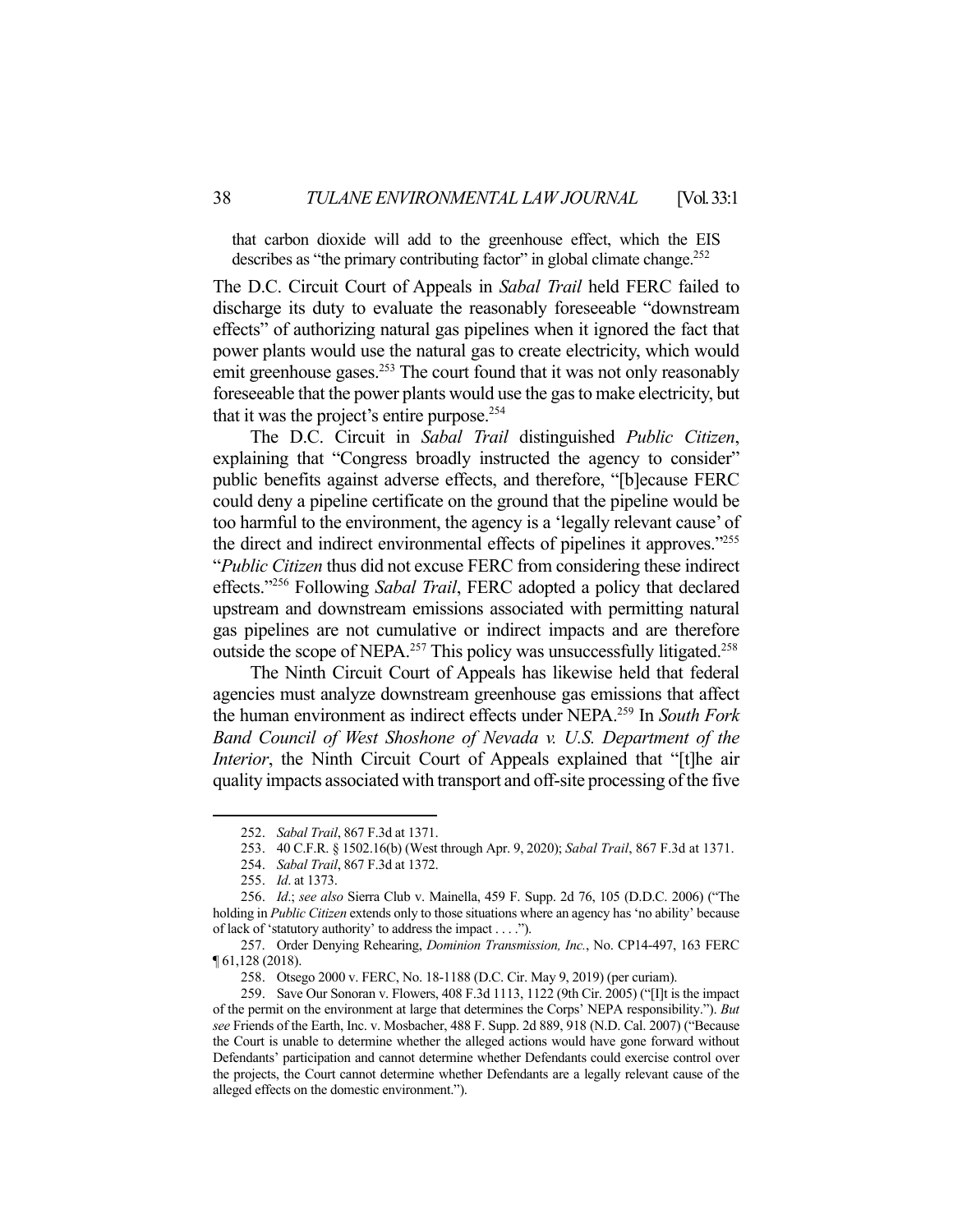million tons of refractory ore are prime examples of indirect effects that NEPA requires be considered."<sup>260</sup> Applying this authority, many district courts in the Ninth Circuit Court of Appeals have reached similar holdings*.* 261

 The Tenth Circuit Court of Appeals has also held that federal agencies must analyze the downstream impacts of extractive activities as indirect effects under NEPA. For instance, in *WildEarth Guardians v. U.S. Bureau of Land Management*, the Tenth Circuit concluded that a BLM EIS unlawfully failed to review impacts from coal combustion emissions.<sup>262</sup> In *Colorado Environmental Coalition v. Office of Legacy Management*, the U.S. District Court for the District of Colorado found an agency unlawfully failed to consider the indirect effects of processing ore that would be mined with agency-issued permits.<sup>263</sup>

 Despite these holdings, agencies continue to ignore the indirect greenhouse gas impacts of the actions they authorize, and some courts continue to allow them,<sup>264</sup> building on the United States' long history of ignoring the greenhouse gas impacts of the activities it authorizes.

 <sup>260. 588</sup> F.3d 718, 725 (9th Cir. 2009) (finding the Bureau of Land Management failed to evaluate the environmental impacts of transporting and processing ore at a facility seventy miles away); *see* also N. Plains Res. Council, Inc. v. Surface Transp. Bd*.*, 668 F.3d 1067, 1077-79 (9th Cir. 2011) (finding an EIS for a railroad line failed to review cumulative impacts from a coal mine that would utilize the rail line).

 <sup>261.</sup> *See, e.g*., Mont. Envtl. Info. Ctr. v. U.S. Office of Surface Mining, 274 F. Supp. 3d 1074, 1090-99 (D. Mont. 2017) (finding an EA for the expansion of a coal mine failed to take a hard look at the indirect and cumulative effects of coal transportation, coal combustion, and foreseeable greenhouse gas emissions); WildEarth Guardians v. Office of Surface Mining, Reclamation & Enf't, No. 14-103-BLG-SPW, 2015 U.S. Dist. LEXIS 145149, at \*19-20 (D. Mont. Oct. 23, 2015) (finding the Office of Surface Mining's FONSI failed to take a hard look at environmental impacts including downstream greenhouse gas emissions from federal coal leasing), *report and recommendation adopted in part, rejected in part on other grounds*, 2016 U.S. Dist. LEXIS 7223 (D. Mont. Jan. 21, 2016).

 <sup>262. 870</sup> F.3d 1222, 1233-40 (10th Cir. 2017).

 <sup>263. 819</sup> F. Supp. 2d 1193, 1212 (D. Colo. 2011), *amended in part on other grounds by* No. 08-01624-WJM-MJW, 2012 U.S. Dist. LEXIS 24126 (D. Colo. Feb. 27, 2012); *see also* Sierra Club v. U.S. Dep't of Energy, 255 F. Supp. 2d 1177, 1185 (D. Colo. 2002) (holding the agency must review impacts from a "reasonably foreseeable" mine on private land when preparing a NEPA document for federal land easement related to the future mine); High Country Conservation Advocates v. U.S. Forest Serv*.*, 52 F. Supp. 3d 1174, 1189-94 (D. Colo. 2014) (finding an EIS for coal lease modification and mine expansion must consider downstream emissions from coal combustion); Diné Citizens Against Ruining Our Env't v. Office of Surface Mining, Reclamation & Enf't, 82 F. Supp. 3d 1201 (D. Colo. 2015) (holding the agency improperly limited its scope of review by failing to assess the indirect and cumulative impacts of a coal mine expansion that would create an additional 12.7 million tons of coal combustion), *order vacated in part, appeal dismissed in part as moot by* 643 Fed. App'x 799 (10th Cir. 2016).

 <sup>264.</sup> *See generally* Ohio Valley Envtl. Coal. v. Aracoma Coal Co*.*, 556 F.3d 177 (4th Cir. 2009); Sierra Club v. Clinton, 746 F. Supp. 2d 1025 (D. Minn. 2010), Sierra Club v. FERC, 827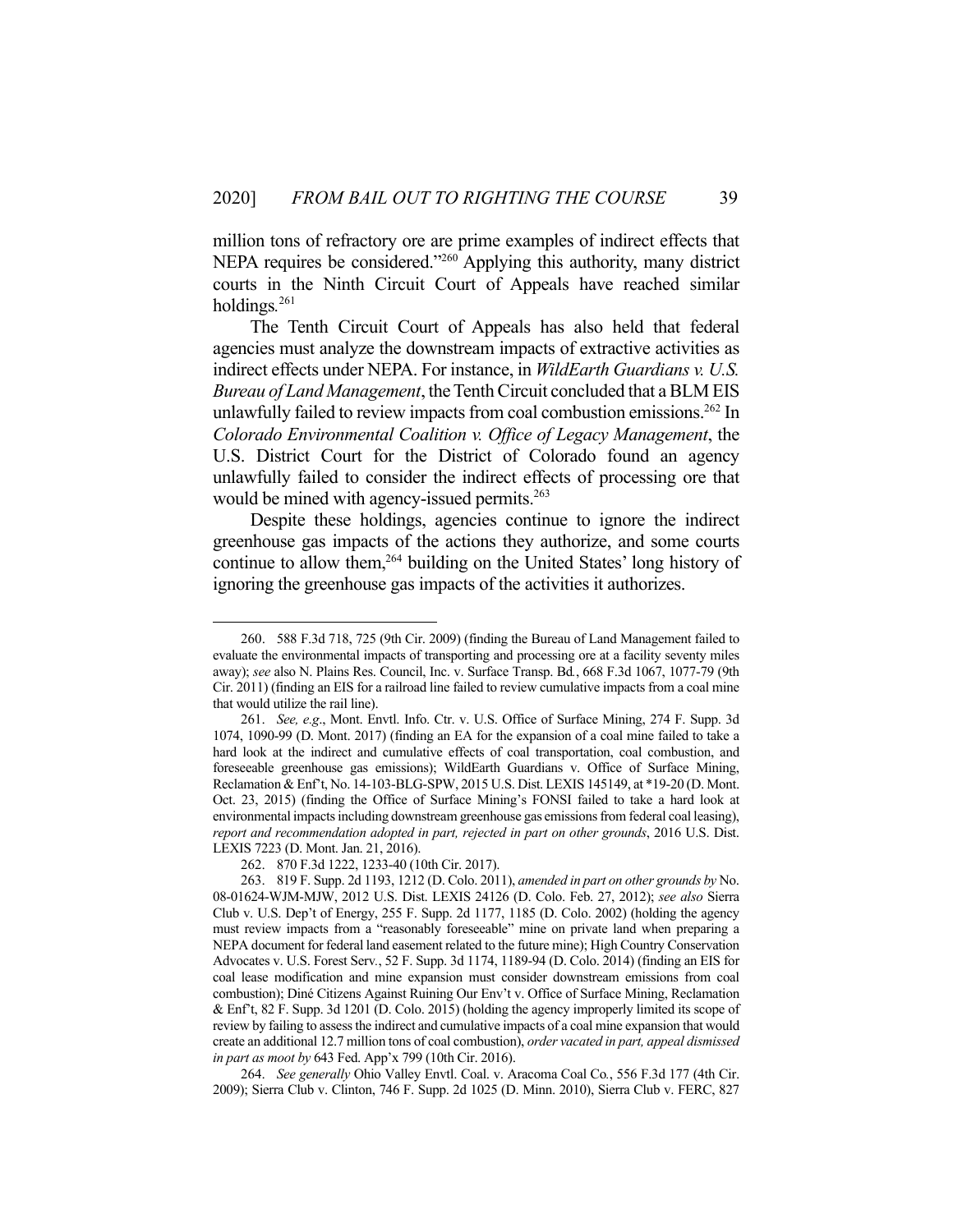#### IV. COMMON SENSE SOLUTIONS TO ADDRESS AMERICA'S FLOOD **CRISIS**

 Because the NFIP incentivizes development in flood areas, subsidizes costs, and obscures risk, $^{265}$  the most obvious solutions are to not cover any new construction in 100-year floodplains, adjust rates on existing structures to reflect risk, and immediately transition away from fossil fuels.266 If the United States' flood area residents are to survive climate change and sea level rise, the United States must immediately end all fossil fuel leasing, and FEMA must do a much better job reflecting the actuarial risk of home ownership in flood-prone areas and communicate the risks more clearly with policyholders.<sup>267</sup>

 The top five measures Congress should immediately enact that would have the most protective, long-term effect on vulnerable communities and imperiled species are (1) ending leasing public lands for fossil fuel; (2) explicitly requiring that federal agencies permitting, approving, reviewing, or funding fossil fuel-related activities to analyze the greenhouse gas impacts; (3) requiring climate change and sea level rise mapping and risk disclosure; (4) minimizing and mitigating NFIP's impact on endangered and threatened species; and (5) mandating buyout programs.

F.3d 36 (D.C. Cir. 2016); Sierra Club v. FERC, 827 F.3d 59 (D.C. Cir. 2016); EarthReports, Inc. v. FERC, 828 F.3d 949 (D.C. Cir. 2016).

 <sup>265.</sup> *See* Carolyn Kousky & Erwann Michel-Kerjan, *Examining Flood Insurance Claims in the United States: Six Key Findings*, 84 J. RISKS &INSUR. 819, 819 (2015); Jen Schwartz, *National Flood Insurance Is Underwater Because of Outdated Science,* SCI. AM. (Mar. 23, 2018), https:// www.scientificamerican.com/article/national-flood-insurance-is-underwater-because-of-outdatedscience/; Christopher Joyce, *Mapping Coastal Flood Risks Lags Behind Seal Level Rise,* NPR (July 27, 2017), https://www.npr.org/2017/07/27/539506529/mapping-coastal-flood-risk-lags-behind-sealevel-rise.

 <sup>266.</sup> *Preparing for the Storm, supra* note 1, at 22-24 (statement of R.J. Lehman, Director of Finance, Insurance & Trade Policy, R Street Institute); Sarah Fox, *This Is Adaptation: The Elimination of Subsidies Under the National Flood Insurance Program*, 39 COLUM. J. ENVTL. L. 205, 244 (2014) (recommending that FEMA should "pair the elimination of subsidies with limited financial support to facilitate compliance and relocation"); Christine A. Klein, *The National Flood Insurance Program at Fifty: How the Fifth Amendment Takings Doctrine Skews Federal Flood Policy*, 31 GEO. ENVTL. L.REV. 285, 332 (2019).

 <sup>267.</sup> U.S. DEP'T HOMELAND SEC., AN AFFORDABILITY FRAMEWORK FOR THE NATIONAL FLOOD INSURANCE PROGRAM 3 (Apr. 17, 2018), https://www.fema.gov/media-library-data/1524 056945852-e8db76c696cf3b7f6209e1adc4211af4/Affordability.pdf ("Price is one of the best signals of risk that a consumer receives; any affordability assistance should be delivered with communication of the policyholder's full-risk, non-discounted rate . . . .").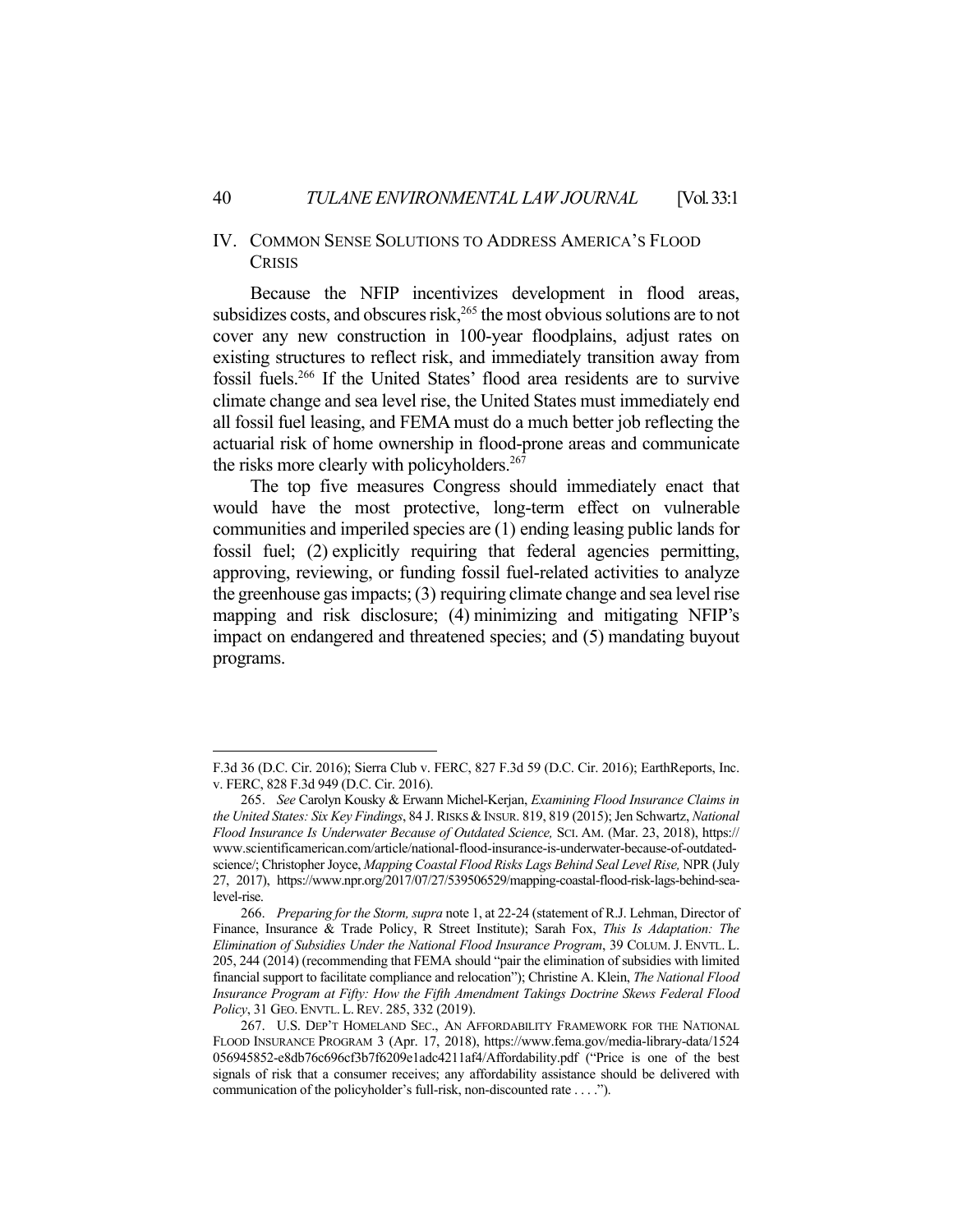#### *A. Direct BOEM and BLM to Immediately End Fossil Fuel Leasing*

 The United States, along with most of the world's countries, has committed to the climate change target of holding the long-term global average temperature "to well below 2°C above pre-industrial levels and to pursue efforts to limit the temperature increase to 1.5°C above preindustrial levels"268 under the Paris Agreement. The Paris Agreement codifies the international consensus that climate change is an "urgent threat" of global concern.<sup>269</sup> The Agreement requires a "well below  $2^{\circ}$ C" climate target because 2°C of warming is no longer considered a safe guardrail for avoiding catastrophic climate impacts. The 2018 Intergovernmental Panel on Climate Change *Special Report on Global Warming of 1.5°C* quantified the devastating harms that would occur at 2°C warming, highlighting the necessity of limiting warming to 1.5°C to avoid catastrophic impacts to people and life on Earth.<sup>270</sup> The report warns that a target of  $1.5^{\circ}$ C as compared to  $2^{\circ}$ C will substantially reduce mean land and ocean temperatures, hot extremes, heavy precipitation, drought, extinction rates, sea level rise, and risks to human health and safety. $271$ Globally, we have already reached  $1^{\circ}$ C rise above pre-industrial levels,<sup>272</sup> and if emissions continue at the current rate, we are likely to reach 1.5°C between 2030 and 2052.<sup>273</sup>

 The Fourth National Climate Assessment estimates global sea level is very likely to rise by 1.0 to 4.3 feet by the end of the century relative to the year 2000, with sea level rise of 8.2 feet possible, with these amounts directly connected to the amount of greenhouse gases in the atmosphere.274 Global mean sea level is projected to increase only by 0.8 to 2.6 feet under a lower emissions scenario, 1.1 to 3.1 feet under a midlevel emissions scenario, and 1.6 to 6 feet under a high emissions

 <sup>268.</sup> United Nations Framework Convention on Climate Change, Adoption of the Paris Agreement: Conf. of the Parties*,* art. 2, U.N. Doc. FCCC/CP/2015/L.9/Rev/1 (Dec. 12, 2015), http://unfccc.int/resource/docs/2015/cop21/eng/l09.pdf [hereinafter Paris Agreement].

 <sup>269.</sup> *See id.* at 20.

 <sup>270.</sup> INTERGOVERNMENTAL PANEL ON CLIMATE CHANGE (IPCC), GLOBAL WARMING OF 1.5°C (2018) [hereinafter IPCC 2018 REPORT], https://report.ipcc.ch/sr15/pdf/sr15\_spm\_final.pdf (reporting on the impacts of global warming of 1.5°C above pre-industrial levels and related global greenhouse gas emission pathways, in the context of strengthening the global response to the threat of climate change, sustainable development, and efforts to eradicate poverty).

 <sup>271.</sup> *Id*. at 9-12.

 <sup>272.</sup> *Id*.

 <sup>273.</sup> *Id*.

 <sup>274.</sup> Michael Culp et al., *Chapter 12: Transportation, in* II FOURTH NATIONAL CLIMATE ASSESSMENT, *supra* note 199, at 487; David R. Easterling et al., *Chapter 2: Our Changing Climate, in* II FOURTH NATIONAL CLIMATE ASSESSMENT, *supra* note 199, at 99; Adam Terando et al., *Chapter 19: Southeast, in* II FOURTH NATIONAL CLIMATE ASSESSMENT, *supra* note 199, at 758.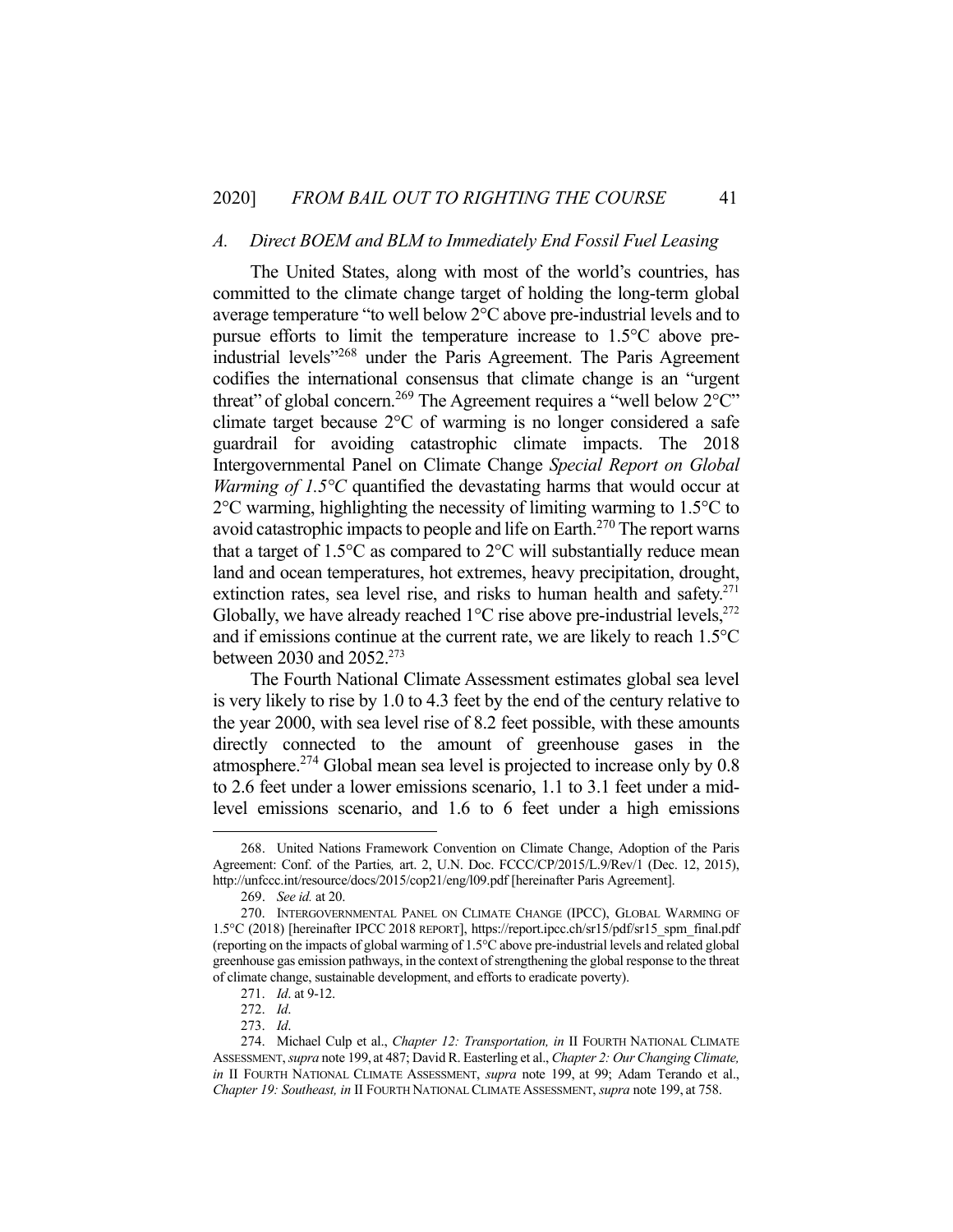scenario.<sup>275</sup> Global mean sea level rise could be 0.1 meter lower with global warming capped at 1.5 $\degree$ C as compared to 2 $\degree$ C.<sup>276</sup> That reduction of just 0.1 m in global sea level rise could result in up to 10 million fewer people exposed to sea level rise related risks.277

 The IPCC estimated that the remaining carbon budget for a 66% probability of limiting warming to  $1.5^{\circ}$ C is 420 to 570 Gt CO<sub>2</sub>.<sup>278</sup> To put this in perspective, at the current global emissions rate of  $\sim$ 42 GtCO<sub>2</sub> (gigatons of equivalent carbon dioxide) per year, this carbon budget would be consumed in just ten to fourteen years. The U.S. carbon budget consistent with the 1.5°C Paris Agreement target is approximately 25 GtCO<sub>2</sub>eq to 57 GtCO<sub>2</sub>eq,<sup>279</sup> depending on the equity principles used to apportion the global budget across countries.<sup>280</sup> In 2013, the United States contributed 15% of global emissions at  $6.67$  Gt CO<sub>2</sub>e, with 85% coming from fossil fuels.281 It is estimated that in 2012, federal fossil fuel emissions were 1.278-1.344 Gt CO<sub>2</sub>e, amounting to  $21\%$ -25% of U.S. greenhouse gas emissions, or 3%-4% of global emissions.282 In 2018, the U.S. Geological Survey and Department of the Interior estimated that carbon emissions released from extraction and end-use combustion of fossil fuels produced on federal lands alone—not including nonfederal

 <sup>275.</sup> W.V. Sweet et al., *Chapter 12: Sea Level Rise, in* I U.S. GLOB. CHANGE RESEARCH PROGRAM, FOURTH NATIONAL CLIMATE ASSESSMENT:CLIMATE SCIENCE SPECIAL REPORT 344(D.J. Wuebbles et al. eds., 2018) [hereinafter I FOURTH NATIONAL CLIMATE ASSESSMENT], https:// science2017.globalchange.gov/downloads/CSSR2017\_FullReport.pdf.

 <sup>276.</sup> IPCC2018REPORT, *supra* note 270, at 7.

 <sup>277.</sup> *Id*.

 <sup>278.</sup> *Id*. at 12.

 <sup>279.</sup> Yann Robiou du Pont et al., *Equitable Mitigation to Achieve the Paris Agreement*  Goals, 7 NATURE CLIMATE CHANGE 38, 40 (2017). Quantities measured in GtCO<sub>2</sub>eq include the mass emissions from CO2 as well as the other well-mixed greenhouse gases (CO2,methane, nitrous oxide, hydrofluorocarbons, perfluorocarbons and SF6) converted into CO<sub>2</sub>-equivalent values, while quantities measured in GtCO<sub>2</sub> refer to mass emissions of just CO<sub>2</sub> itself. *Id.* 

 <sup>280.</sup> Robiou du Pont et al. (2017) averaged across IPCC sharing principles to estimate the U.S. carbon budget from 2010 to 2100 for a 50% chance of returning global average temperature rise to 1.5°C by 2100, based on a cost-optimal model. The study estimated the U.S. carbon budget consistent with a 1.5°C target at 25 GtCO<sub>2</sub>eq by averaging across four equity principles: capability (83 GtCO2eq), equal per capita (118 GtCO2eq), greenhouse development rights (-69 GtCO2eq), and equal cumulative per capita (-32 GtCO<sub>2</sub>eq). The study estimated the U.S. budget at 57 GtCO<sub>2</sub>eq when averaging across five sharing principles, adding the constant emissions ratio  $(186 \text{ GtCO}_2\text{eq})$ to the four above-mentioned principles. However, the constant emissions ratio, which maintains current emissions ratios, is not considered to be an equitable sharing principle because it is a grandfathering approach that "privileges today's high-emitting countries when allocating future emission entitlements." Sivan Kartha et al., *Cascading Biases Against Poorer Countries*, 8 NATURE CLIMATE CHANGE 348, 348 (2018).

 <sup>281.</sup> MULVANEY ET AL.,*supra* note 205, at 6.

 <sup>282.</sup> *Supra* note 199.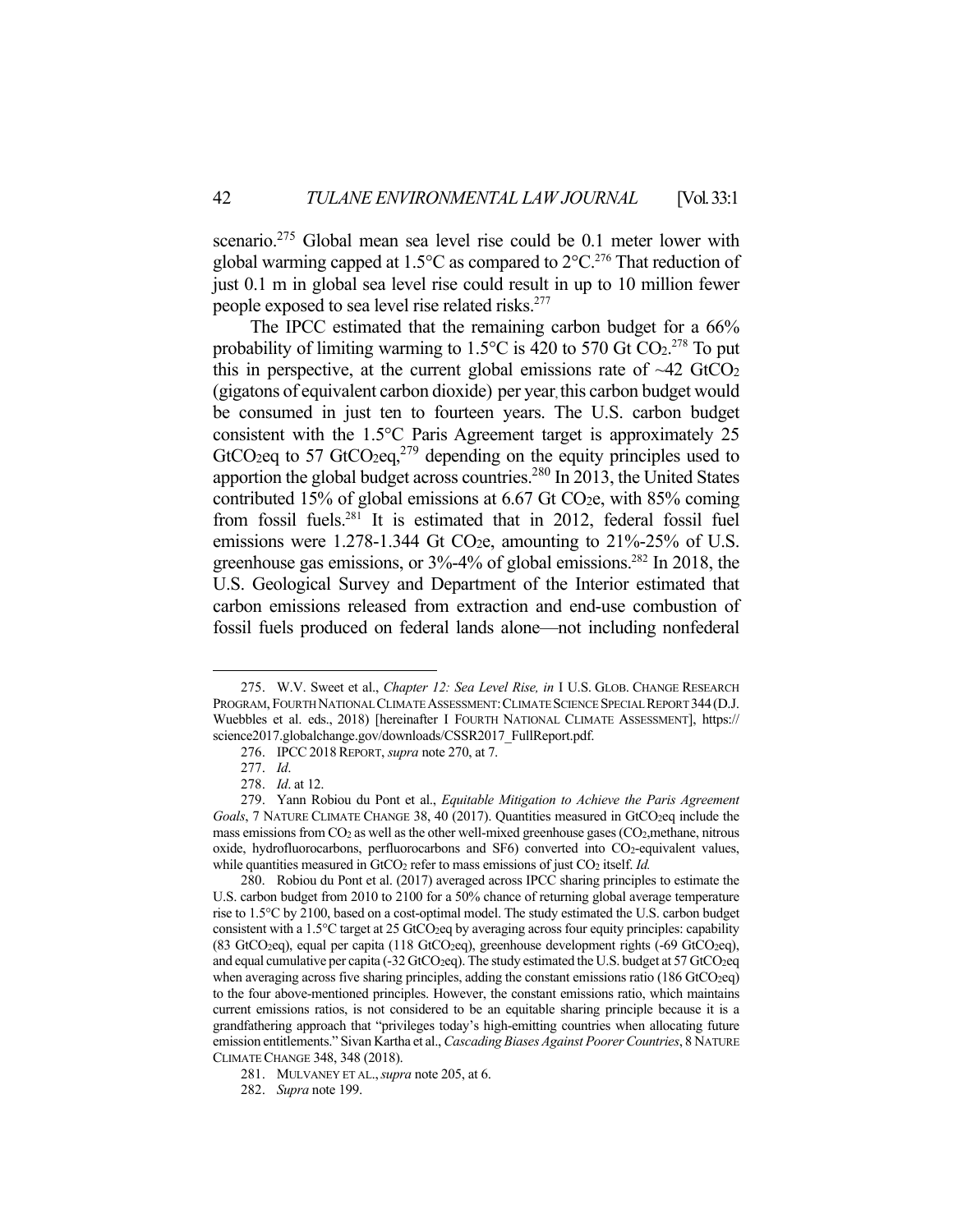lands—accounted for approximately one quarter of total U.S. carbon emissions during 2005 to 2014.<sup>283</sup> If the United States ended new fossil fuel leasing now, it could keep up to  $450$  Gt CO<sub>2</sub>e out of the atmosphere.<sup>284</sup> If it canceled existing leases too, it could save up to an additional 42 Gt CO2e.285 Perhaps most importantly, it would signal to the global community that the United States is finally ready to lead the world in addressing climate change.

 These greenhouse gas savings could also help mitigate the climate crisis. The National Climate Assessment found that fossil fuel-driven climate change could destroy up to 10% of the U.S. GDP by 2100 through damage to infrastructure, and other climate-related impacts. It could cost U.S. workers \$155 billion in lost wages and cause tens of thousands of premature deaths.<sup>286</sup> Meanwhile, in 2017, all mining accounted for 1.4% of the U.S. GDP, $^{287}$  employing less than 0.3 % of the U.S. labor force.<sup>288</sup> In addition to reducing sea level rise and climate change impacts, policies shifting the United States from fossil fuels to renewable energy by 2050 will lead to a net gain of more than  $550,000$  jobs a year.<sup>289</sup>

 In 2017, Senator Jeff Merkley (D-OR) and Representative Jared Huffman (D-CA) introduced the "Keep It in the Ground Act" to prohibit the BOEM from leasing or authorizing exploration of oil or gas in any area of the Outer Continental Shelf, and to prevent the BLM from issuing leases for the exploration or production of any onshore fossil fuels. That bill did not pass.

 On September 11, 2019, two bills aimed at limiting offshore leasing in federal waters passed the House. Representatives Cunningham (D-SC) and Rooney (R-FL) have proposed H.R. 1941, which would place a

 <sup>283.</sup> MATTHEW D. MERRILL ET AL., U.S. GEOLOGICAL SURVEY FEDERAL LANDS GREENHOUSE GAS EMISSIONS AND SEQUESTRATION IN THE UNITED STATES: ESTIMATES FOR 2005– 14: SCIENTIFIC INVESTIGATIONS REPORT 2018–5131, at 8 (2018).

 <sup>284.</sup> *Supra* notes 199, 205, 279.

 <sup>285.</sup> MULVANEY ET AL.,*supra* note 205, at 16.

 <sup>286.</sup> Martinich et al., *supra* note 199, at 1346, 1358 fig.29.2, 1360 fig. 29.3.

 <sup>287.</sup> U.S.BUREAU OF ECON. ANALYSIS, GDP BY INDUSTRY: VALUE ADDED BY INDUSTRY AS A PERCENTAGE OF GROSS DOMESTIC PRODUCT (Apr. 19, 2019), https://www.bea.gov/system/files/ 2019-04/gdpind418\_0.pdf

 <sup>288.</sup> *Current Employment Statistics, Table A-1. Employment Status of the Civilian Population by Sex and Age,* U.S. BUREAU LAB. STAT., https://www.bls.gov/news.release/empsit. t01.htm (last updated Apr. 3, 2020); *Current Employment Statistics,* https://data.bls.gov/cgibin/srgate (last visited Apr. 9, 2020) (input Series IDs: CES1021210001, CES1021100001, CES1021300001).

<sup>289.</sup> LABOR NETWORK FOR SUSTAINABILITY, 350.ORG, & SYNAPSE ENERGY ECONS., THE CLEAN ENERGY FUTURE: PROTECTING THE CLIMATE,CREATING JOBS, SAVING MONEY (Oct. 2015), http://climatejobs.labor4sustainability.org/national-report/.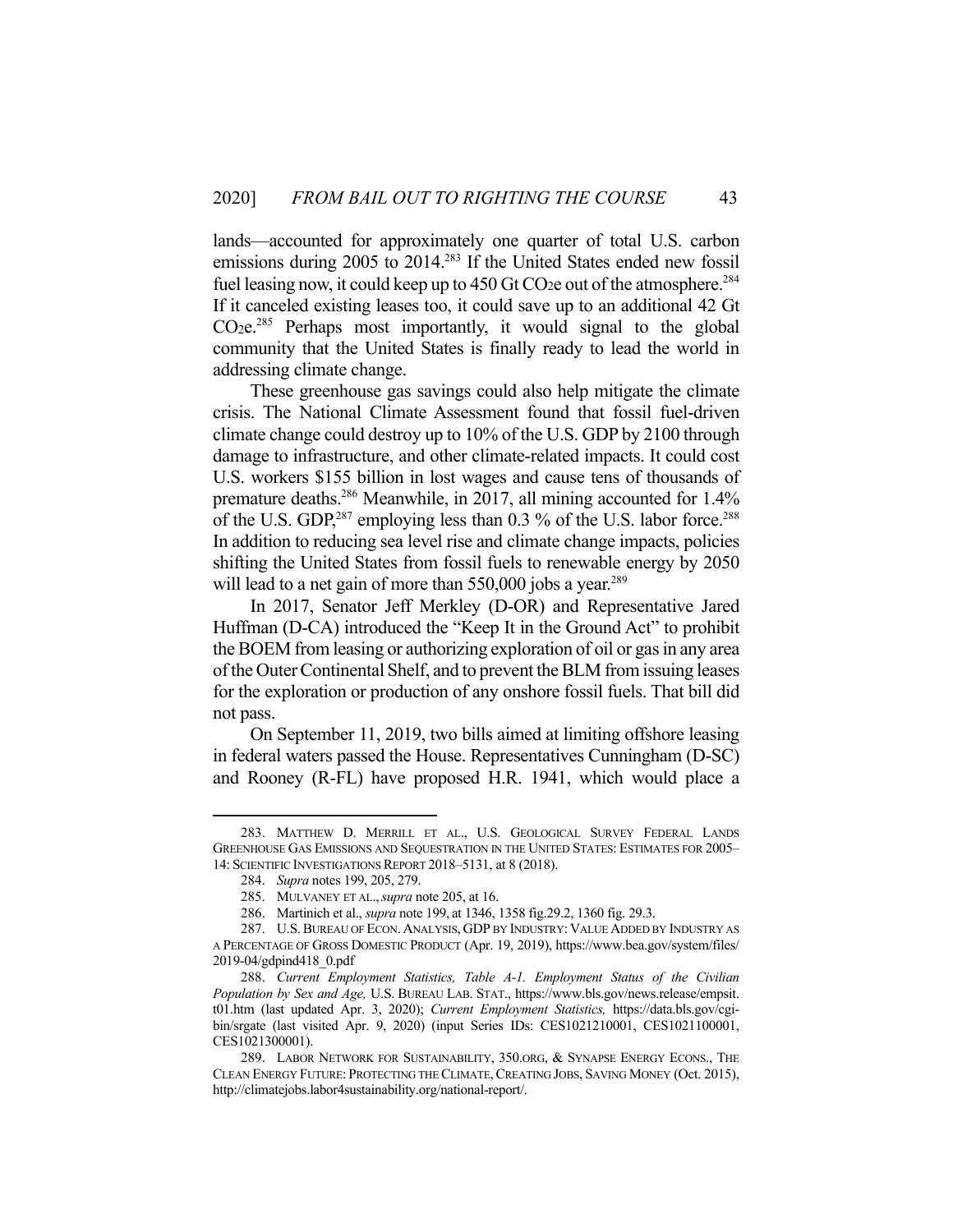permanent moratorium on offshore oil and gas leasing in the Atlantic Ocean, Straits of Florida, and Pacific Ocean,<sup>290</sup> and Representatives Rooney (R-FL) and Castor (D-FL) introduced H.R. 205, which would amend the Gulf of Mexico Energy Security Act of 2006 to make the current moratorium prohibiting offshore oil and gas leasing off Florida's Gulf Coast permanent.<sup>291</sup> However, neither bill goes far enough to meaningfully limit greenhouse gas emissions because they leave all other OCS waters and BLM land available to leasing. Congress should require on its own, or at least as it relates to the NFIP protecting against flood harm, that the United States end federal fossil fuel leasing.

#### *B. Require Federal Agencies to Analyze the Greenhouse Gas Emissions Impacts of Their Actions*

 Congress should clarify that under NEPA, U.S. federal agencies have an obligation to analyze greenhouse gas emissions regardless of their ability to "prevent a certain effect."<sup>292</sup> At the moment, it is unknown exactly how much greenhouse gas the United States implicitly authorizes in permitting fossil fuel-related activities. Such vital information is necessary moving forward if the United States is to emerge, as it must, as a global leader in combatting climate change.

 The holding in *Public Citizen* casts doubt on the applicability of NEPA in cases where the federal agency does not have direct control over an outcome or effect, which is plainly contrary to the intent of NEPA and the explicit language of Council on Environmental Quality regulations. In general, or at least as a part of the NFIP, Congress should act to clarify that federal agencies must analyze the greenhouse gas effects of their actions regardless of whether the agencies have direct control over the greenhouse gas effect.

 <sup>290.</sup> Final Vote Results for Roll Call 525 for the Coastal and Marine Economies Protection Act, OFF.CLERK,U.S.HOUSE REPRESENTATIVES (Sept. 11, 2019), http://clerk.house.gov/evs/2019/ roll525.xml.

 <sup>291.</sup> Final Vote Results for Roll Call 525 for the Protecting and Securing Glorida's coastline Act of 2019, OFF. CLERK, U.S. HOUSE REPRESENTATIVES (Sept. 11, 2019), http://clerk. house.gov/evs/2019/roll521.xml.

 <sup>292.</sup> DOT v. Pub. Citizen, 541 U.S. 752, at 770 (2004).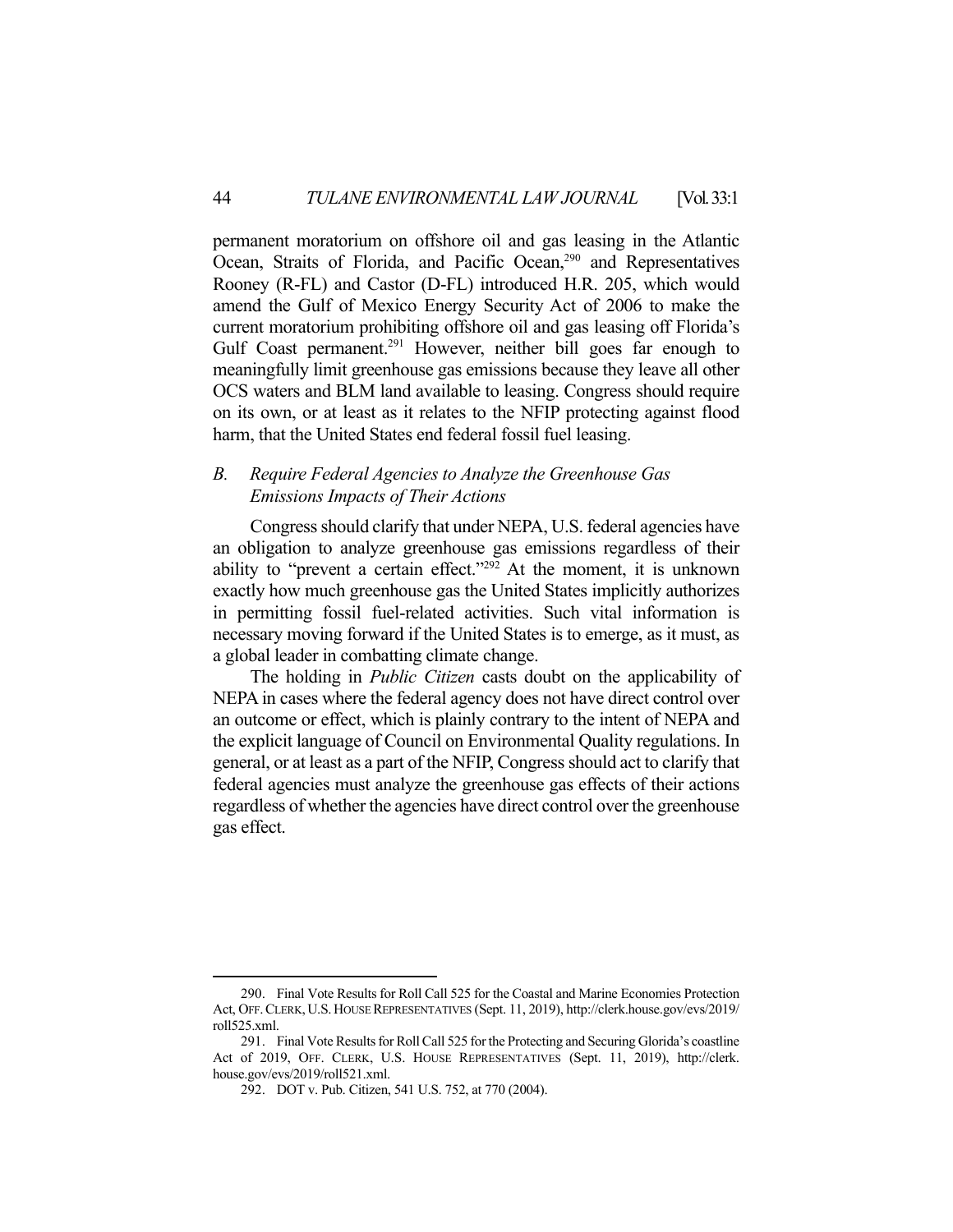## *C. Mandate that FEMA Provide Sea Level Rise Mapping & Disclosure to Property Buyers*

 The consensus on sea level rise is that globally, seas will rise one to four feet by  $2100<sup>293</sup>$  yet FEMA has refused to take into account climate change and sea level rise in its maps, and therefore the maps do not reflect actuarial risk.294 One of the express purposes of NFIP's most recent reform was to carry out "the legislative requirements" of BW-12.<sup>295</sup> That statute, in turn, specifically directed FEMA to "review, update and maintain" its rate maps by relying on "the best available science regarding future changes in sea levels, precipitation, and intensity of hurricanes."296 It also directed that FEMA "shall incorporate" the TMAC's recommendations concerning "the best available science to assess flood risks" and "the best available methodology to consider the impact of sea level rise,"297 and recommendations that include calling on FEMA to incorporate climate change and sea level rise data into "future coastal flood hazard estimates."<sup>298</sup> FEMA was required to incorporate climate change and sea level rise in mapping, and a purported lack of "actionable science" cannot serve as a basis for not doing so.

 At a minimum, flood risk mapping should consistently use the most scientifically up-to-date and robust sea level rise and climate change

 <sup>293.</sup> D.J. Wuebbles et al., *Executive Summary, in* I FOURTH NATIONAL CLIMATE ASSESSMENT, *supra* note 275. About one quarter of sea level rise is attributable to melting mountain glaciers, and another quarter to Antarctic and Greenland ice sheet loss, and the other half is due to thermal expansion. J.A. Church et al., *Chapter 13: Sea Level Change*, *in* IPPC INTERGOVERNMENTAL PANEL ON CLIMATE CHANGE, CLIMATE CHANGE 2013: THE PHYSICAL SCIENCE BASIS (Stocker et al. ed. 2013), https://www.ipcc.ch/site/assets/uploads/2018/03/WG1A R5 SummaryVolume FINAL.pdf. Therefore, the accuracy of IPCC's projections of eleven to thirty-nine inches of sea level rise by 2100 depends on future greenhouse gas emissions rates, and the projections are considered conservative because they do not take into account how Antarctic ice sheets could increase sea level rise. Robet M. DeConto & David Pollard, *Contribution of Antarctica to Past and Future Sea Level Rise*, 531 NATURE 591-591 (2016); A. Shepherd, et al. *Mass Balance of the Antarctic Ice Sheet From 1992 to 2017*, 556 Nature 209-209 (2018).

 <sup>294.</sup> CONG. BUDGET OFFICE, PUB. NO. 4008, THE NATIONAL FLOOD INSURANCE PROGRAM: FACTORS AFFECTING ACTUARIAL SOUNDNESS 2 (2009), https://www.cbo.gov/sites/default/files/ 111th-congress-2009-2010/reports/11-04-floodinsurance.pdf; Jen Schwartz, *National Flood Insurance Is Underwater Because of Outdated Science*, SCI. AM. (Mar. 23, 2018), https://www. scientificamerican.com/article/national-flood-insurance-is-underwater-because-of-outdated-science/; *see generally* CLEETUS ET AL.,UNION OF CONCERNED SCIENTISTS, SURVIVING AND THRIVING IN THE FACE OF RISING SEAS (2015), https://www.ucsusa.org/sites/default/files/attach/2015/11/survivingand-thriving-full-report.pdf (climate change and sea level rise affects the risk of flooding posed to vulnerable communities).

 <sup>295.</sup> FINAL PEIS, *supra* note 3, at 1-4 to 1-5.

 <sup>296. 42</sup> U.S.C. § 4101b (West through P.L. 116-130).

 <sup>297.</sup> *Id.* § 4101a(d)(1)(A).

 <sup>298.</sup> TMACREPORT, *supra* note 97, at 11.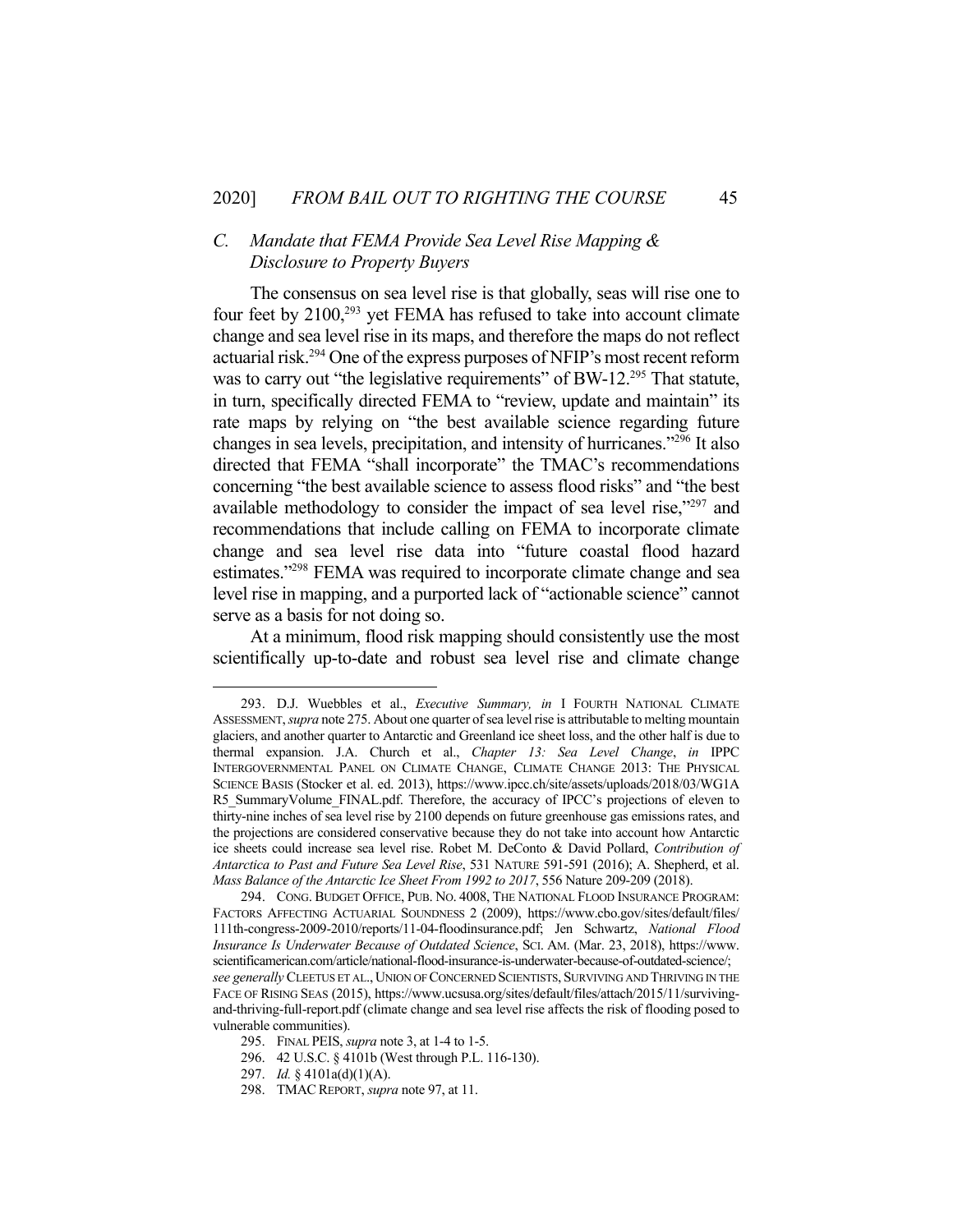information, including high greenhouse gas emissions scenarios (e.g., the IPCC RCP 8.5 scenario) and high and extreme sea level rise scenarios (e.g., 2.0 and 2.5 meters of sea level rise by 2100 included the 2017 interagency Technical Report on sea level rise).<sup>299</sup> Development decisions made by communities based on the flood risk mapping will be long-lived, with most infrastructure design lifetimes intended to last for many decades. Therefore, the flood risk mapping must include sea level rise and climate change scenarios that encompass an appropriate time frame (i.e., through at least 2100) and that represent the plausible range of conditions that the infrastructure will experience over its design lifetime, including higher impact climate change scenarios.

 FEMA could create or obtain high-resolution, digital elevation models to represent the topography of the coastal zone across the range of imperiled species from the twenty-meter elevation contour on land to the twenty-meter isobath in the water. FEMA could use maps that provide the spatial resolution and vertical accuracy needed for producing spatially relevant sea level rise vulnerability maps. Certain maps may already be publicly available through the NOAA Coastal Services Center Digital Coast. FEMA could also work with USGS and NOAA data providers to create maps using the highest-resolution datasets available to fill data gaps.

 FEMA could use high-resolution sea level-rise coastal inundation models to model the effects of inundation of sandy shorelines under a range of possible sea level rise scenarios (zero to two meters) and rates of sea level rise at different time steps within this century that are useful for short- and long-term planning  $(2025, 2050, 2075, 2100)$ .<sup>300</sup> The inundation model could be integrated with models to forecast the effects of storm surge, wave run-up, and coastal erosion, to make regionally specific predictions based on inputs of wave, wind, tidal, and bathymetric data. Areas with coastal armoring where landward migration of imperiled species could be constrained or prevented altogether could be mapped using Army Corps of Engineers data.

 FEMA could also overlay the inundation models with coastal land cover data to identify developed, partially developed, and undeveloped areas, as well as types of land protection, for areas that will remain non-

 <sup>299.</sup> SWEET ET AL.,*supra* note 134, at vi.

 <sup>300.</sup> *New Mapping Tool and Techniques for Visual Sea Level Rise and Coastal Flooding Impacts*, NOAA.GOV (2011), https://coast.noaa.gov/data/digitalcoast/pdf/slr-new-mapping-tool. pdf; *see also Sea Level Rise Viewer*, NOAA.GOV, https://coast.noaa.gov/digitalcoast/tools/slr.html (last visited Apr. 8, 2020).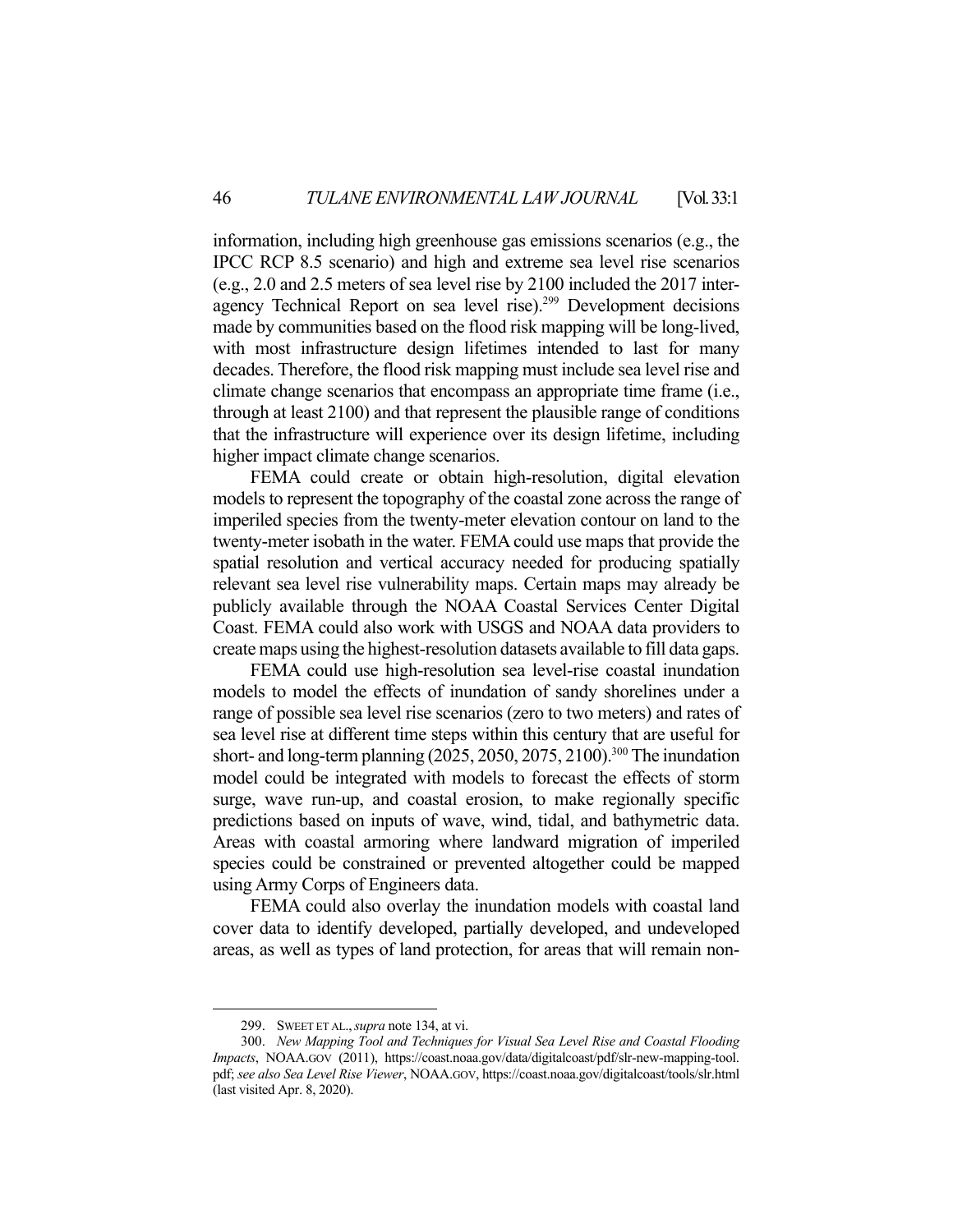inundated.301 In consultation with the Services, FEMA could further determine the non-inundated areas that are most likely to provide suitable habitat as species migrate landward, based on species-specific criteria including ecological requirements and barriers to dispersal. To further evaluate the potential for current upland habitat to become future habitat for endangered species, FEMA could incorporate probabilistic vegetation state transition modeling to forecast the conversion of vegetation types in current upland habitat to the sandy shoreline (e.g., beach and dune) vegetation types utilized by the focal species.

 FEMA should be providing decisionmakers with the "best available climate information" to plan for climate change risks, $302$  and some communities like Broward County are already independently moving forward with updating its maps to reflect future conditions, including two feet of sea level rise.<sup>303</sup> A national program of disclosing risk must be implemented immediately to help consumers make better informed decisions<sup>304</sup> and to protect vulnerable communities and imperiled species.

 <sup>301.</sup> *C-CAP Land Cover Atlas*, NOAA.GOV https://coast.noaa.gov/digitalcoast/tools/lca. html (last visited April 9, 2020); *National Oceanic and Atmospheric Administration Protected Areas of the United States (PAD-US) Database*, USGS.GOV, https://www.usgs.gov/core-sciencesystems/science-analytics-and-synthesis/gap/science/pad-us-data-download?qt-science\_center\_ objects=0#qt-science\_center\_objects (last visited Apr. 9, 2020).

 <sup>302.</sup> *Climate Change: Opportunities to Reduce Federal Fiscal Exposure Hearing Before the H. Comm. on the Budget*, 15 (2019) (testimony of J. Alfredo Gomez, U.S. Gov't Accountability Office), https://www.gao.gov/assets/700/699605.pdf; *Preparing for the Storm, supra* note 1, at 7 (statement of Collin O'Mara, President and CEO, National Wildlife Federation), https://financial services.house.gov/uploadedfiles/hhrg-116-ba00-wstate-omarac-20190313.pdf.

 <sup>303.</sup> *Broward County Advances Updates to Flood Maps to Reflect Future Conditions*, SE. FLA. REG'L CLIMATE CHANGE COMPACT (Dec. 20, 2019), http://southeastfloridaclimatecompact. org/uncategorized/broward-county-advances-updates-to-flood-maps-to-reflect-future-conditions/.

 <sup>304.</sup> UNDERWATER: RISING SEAS, CHRONIC FLOODS, AND THE IMPLICATIONS FOR U.S. COASTAL REAL ESTATE 16 (2018), https://www.ucsusa.org/sites/default/files/attach/2018/06/ underwater-analysis-full-report.pdf; *Preparing for the Storm*, *supra* note 1, at 6 (statement of Raymond J. Lehmann, Director of Finance, Insurance and Trade Policy, Street Institute), https://financialservices.house.gov/uploadedfiles/hhrg-116-ba00-wstate-lehmannr-20190313.pdf; *id.* at 6 (statement of Velma Smith, Senior Officer, the Pew Charitable Trusts), https:// financialservices.house.gov/uploadedfiles/hhrg-116-ba00-wstate-smithv-20190313.pdf; Dena Adler et al., *Changing the National Flood Insurance Program for a Changing Climate*, 49 ELR 10,320, 10,328 (2019); Christine A. Klein, *The National Flood Insurance Program at Fifty: How the Fifth Amendment Takings Doctrine Skews Federal Flood Policy*. 31 GEO. ENVTL. L. REV. 285, 311 (2019); Alexander B. Lemann, *Assumption of Flood Risk*, 51 ARIZ. ST. L.J. 163, 218-20 (2019).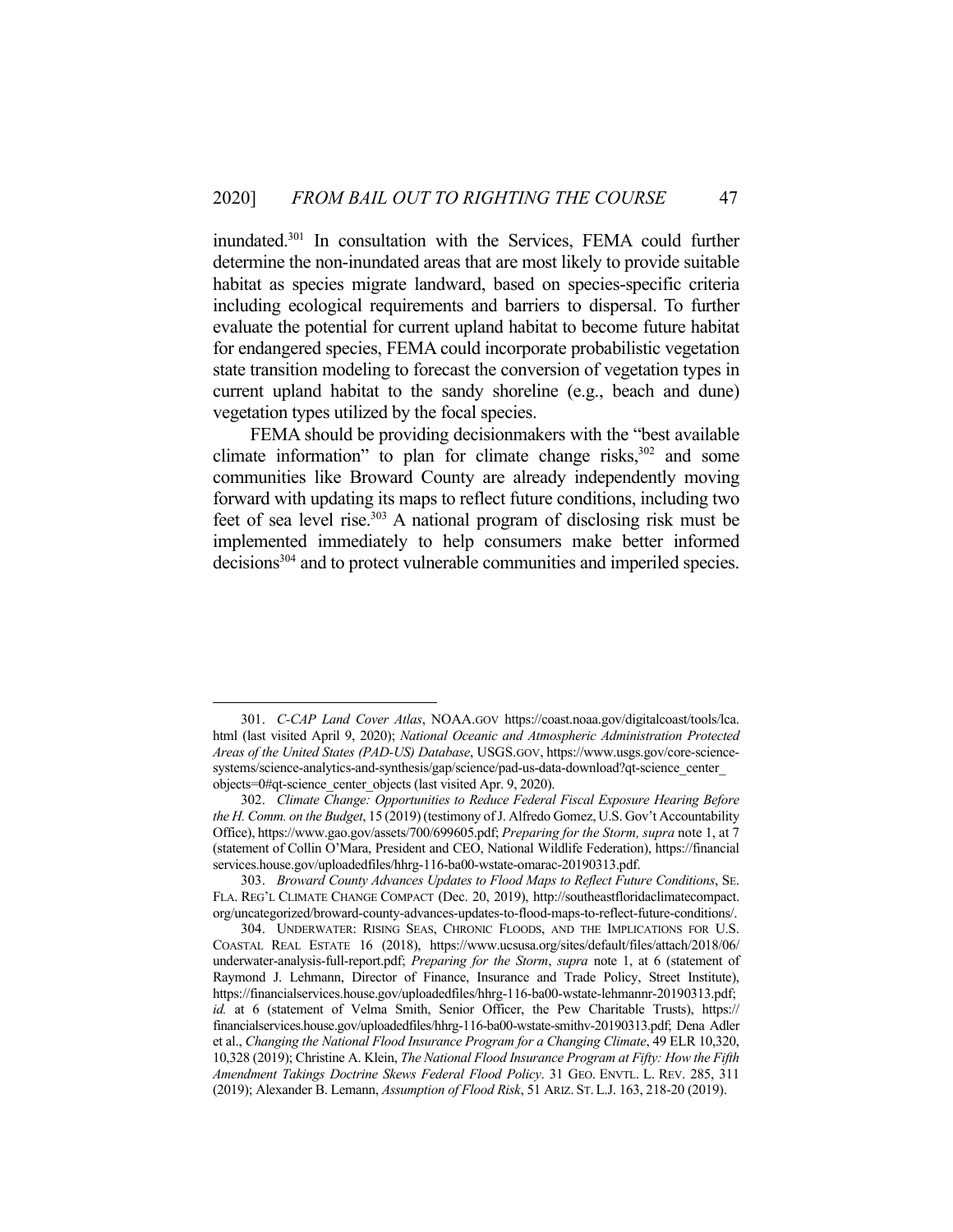# *D. Force FEMA to Consult with the U.S. Fish and Wildlife Service and National Marine Fisheries Service on the Impacts to Endangered Species Act-Listed Species*

 Recent biological opinions and lawsuits outline several measures that FEMA should be implementing to comply with the ESA, including:<sup>305</sup>

- Revised mapping protocols to improve the identification of special hazard areas, including channel migration zones and areas of future risk for listed species and their habitats.
- Revised floodplain management criteria to provide greater certainty that the impacts of development in area of high hazard will be avoided, minimized, and mitigated to protect natural floodplain functions to support any affected listed species and their habitats.
- Data collection and reporting requirements needed to accurately track floodplain development impacts and the implementation of these reasonable and prudent measures.
- Compliance and enforcement strategies to ensure that effects of floodplain development pursuant to the NFIP are avoided or reduced throughout the action area. $306$

 FEMA has the discretion to implement these measures by including them in the flood management criteria and monitoring them accordingly. Instead, FEMA has established performance standards in the minimum floodplain management criteria at 44 CFR § 60.3. Communities are now required to obtain and maintain documentation to show mitigation to the maximum extent possible from any impacts caused by floodplain development. FEMA has stated that because the U.S. Fish and Wildlife Service and National Marine Fisheries Service have never formally reviewed what it would take to comply with sections 9 and 10 of the ESA, it cannot reasonably ascertain whether this would increase the levels of ESA compliance.<sup>307</sup> Meanwhile, it has displaced the burden of complying with the ESA—which includes ensuring actions are not jeopardizing imperiled species or adversely modifying their habitat—to local communities.308

 <sup>305.</sup> Letter from William W. Stelle, U.S. Dep't of Commerce, to Mark Eberlin, U.S. Dep't of Homeland Sec. (Apr. 14, 2016), https://archive.fisheries.noaa.gov/wcr/publications/habitat/ 2016\_04-14\_fema\_nfip\_nwr-2011-3197reducedsize.pdf.

 <sup>306.</sup> *Id*.

 <sup>307.</sup> FINAL PEIS, *supra* note 3, at 4-104.

 <sup>308.</sup> Rep. DeFazio (D-OR) has repeatedly tried to exempt FEMA activities from ESA compliance. Miranda Green, *Provisions in FAA Bill Could Strip Endangered Species Protections*,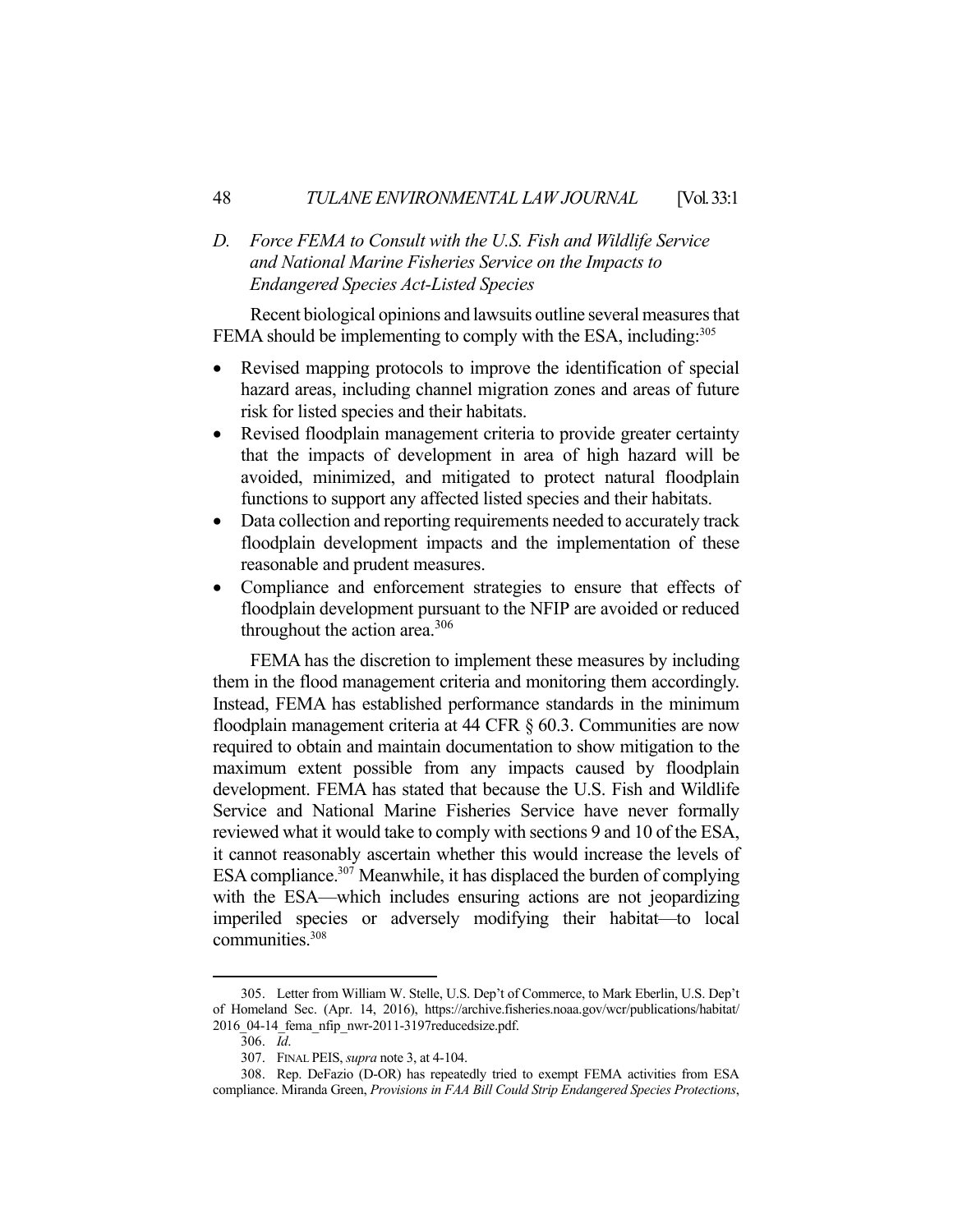FEMA cannot ignore these plain obligations of the ESA any longer. Congress must immediately mandate that FEMA consult with the U.S. Fish and Wildlife Service and the National Marine Fisheries Service using updated mapping informed by sea level rise and climate change science and implement reasonable and prudent measures or alternatives to ensure America's wildlife and habitat are protected.

#### *E. Mandate FEMA Carryout Buyouts and Fully Fund Mitigation*

 Currently, FEMA's voluntary buyout program is administered by local emergency management agencies with FEMA typically providing 75% of the cost, and the local and state government providing the balance.<sup>309</sup> To be eligible, the homeowner's property must be in a participating community and is usually in SFHAs. Then the owner must complete an application. The home may be purchased at fair market value (assessed for its value before flood damage occurred) and must be clear of all encumbrances, including existing mortgages, which can be a problem if the appraised value comes back for less than the mortgage. Another problem is that the process can take years to complete.<sup>310</sup>

 Communities are required to adopt minimum floodplain management regulations that specify when building permits are required, ensure development does not increase flooding, and require mitigation standards for new construction. Despite the ever-evident threats and risks of flooding and other natural disasters, there is little evidence that communities or property owners proactively take steps to mitigate risks. One survey of Atlantic and Gulf Coast residents found that 83% had not taken any flood mitigation measures. $311$  Additionally, the community rating system is a voluntary incentive program that awards discounts in premium rates of up to 45%. The goal of the program is to reduce flood loss, facilitate accurate insurance ratings, and promote awareness of flood

HILL (Apr. 24, 2018), https://thehill.com/policy/energy-environment/384621-provisions-in-faabill-could-strip-endangered-species-protections.

 <sup>309.</sup> Press Release, FEMA, SRFO-NJ NR-023, For Communities Plagued by Repeated Flooding, Property Acquisition May Be the Answer (May 28, 2014), https://www.fema.gov/newsrelease/2014/05/28/communities-plagued-repeated-flooding-property-acquisition-may-be-answer; Press Release, FEMA, DR-4393-NC FS 062, FACT SHEET: Acquisition of Property After a Flood Event (Nov. 13, 2018), https://www.fema.gov/news-release/2018/11/13/fact-sheet-acquisitionproperty-after-flood-event.

 <sup>310.</sup> Rob Moore, *Congress Wants to Know Why FEMA Buyouts Take So Long,* NRDC (June 26, 2018), https://www.nrdc.org/experts/rob-moore/congress-wants-know-why-femabuyouts-take-long.

 <sup>311.</sup> Abby Goodnough, *As Hurricane Season Looms, States Aim to Scare,* N.Y. TIMES. (May 31, 2006), http://www.nytimes.com/2006/05/31/us/31prepare.html?pagewanted=all.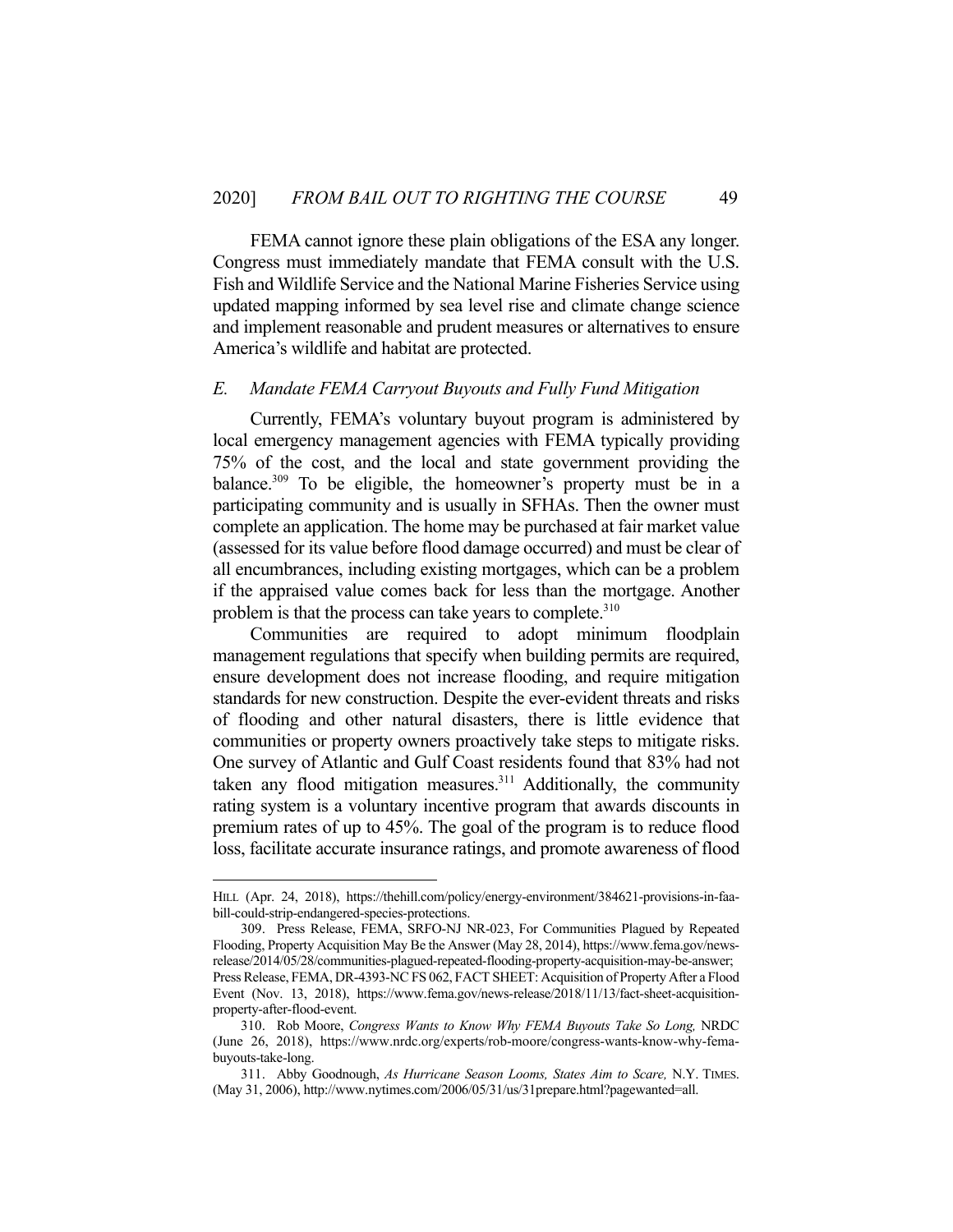insurance. However, only 5% of communities participate in the community rating system.<sup>312</sup>

 The purpose of risk mitigation should be to lessen flood damage and to prepare existing structures for future sea level rise and the effects of climate change. Risk mitigation should include a variety of tactics, including wetlands restoration and prohibitions on construction within the floodplain. For repetitive loss properties, risk mitigation should be mandatory and should include nonrepair or abandonment. Repetitive loss is defined as \$1000 of flood damage more than two times in less than ten years. Repetitive loss properties make up 1% of properties but represent  $25\% - 30\%$  of claims,  $313$  with the number of repetitive loss properties increasing 50% in the last decade.<sup>314</sup> With the anticipated effects of climate change, the number of repetitive loss properties will likely grow.

 A "discounts for buyout" or "sea level purchase option" proposal would allow homeowners to voluntarily agree to accept a governmental buyout of their home if it is substantially damaged by a flood event in exchange for lower insurance rates.<sup>315</sup> The State of Florida has launched a \$75 million program offering local governments funding to acquire residential properties in high-risk flood zones that were damaged by Hurricane Irma in 2017.<sup>316</sup>

<sup>312.</sup> FEMA, OFFICE OF INSPECTOR GEN., COMMUNITY RATING SYSTEM: EFFECTIVENESS AND OTHER ISSUES 10 (2002), https://www.fema.gov/media-library-data/20130726-1557-20490-7202/ igreport.pdf.

 <sup>313.</sup> *Flood Insurance Public Policy Goals Provide a Framework for Reform, Hearing Before the S. Comm. on Banking, Hous., & Urban Affairs*, 112th Cong. (2011) (statement of Orice Williams Brown, Managing Director, Financial Markets and Community Investment), http://www.gao.gov/assets/130/126501.html.

 <sup>314.</sup> *Legislative Proposals to Reform the National Flood Insurance Program, Hearing Before H. Fin. Servs. Subcomm. on Ins., Hous., & Cmty. Opportunity,* 112th Cong. 4 (2011) (statement of Franklin W. Nutter, President, Reinsurance Association of America), http://financial services.house.gov/UploadedFiles/031111nutter.pdf.

 <sup>315.</sup> Becky Hayat & Robert Moore, *Addressing Affordability and Long-Term Resiliency Through the National Flood Insurance Program*, 45 ELR 10,338, 10,348 (2015); Adler et al., *supra* note 304, at 10,320; R.T. Henderson, *Sink or Sell: Using Real Estate Purchase Options to Facilitate Coastal Retreat, 7*1 VAND. L.REV. 641, 656 (2018).

 <sup>316.</sup> *Rebuild Florida Voluntary Home Buyout Program*, FLA. DEP'T ECON. OPPORTUNITY, http://www.floridajobs.org/community-planning-and-development/assistance-for-governmentsand-organizations/disaster-recovery-initiative/hurricane-irma/irma-voluntary-home-buyout-program (last visited Apr. 9, 2020); *Rebuild Florida Hurricane Ima Impacted Communities Eligible for Assistance*, REBUILD FLA., http://www.floridajobs.org/docs/default-source/communicationsfiles/ rebuild-florida-document/irma-eligible-communities-rebuild-florida-map-medium-quality.jpg?sf vrsn=6 (last visited Apr. 9, 2020).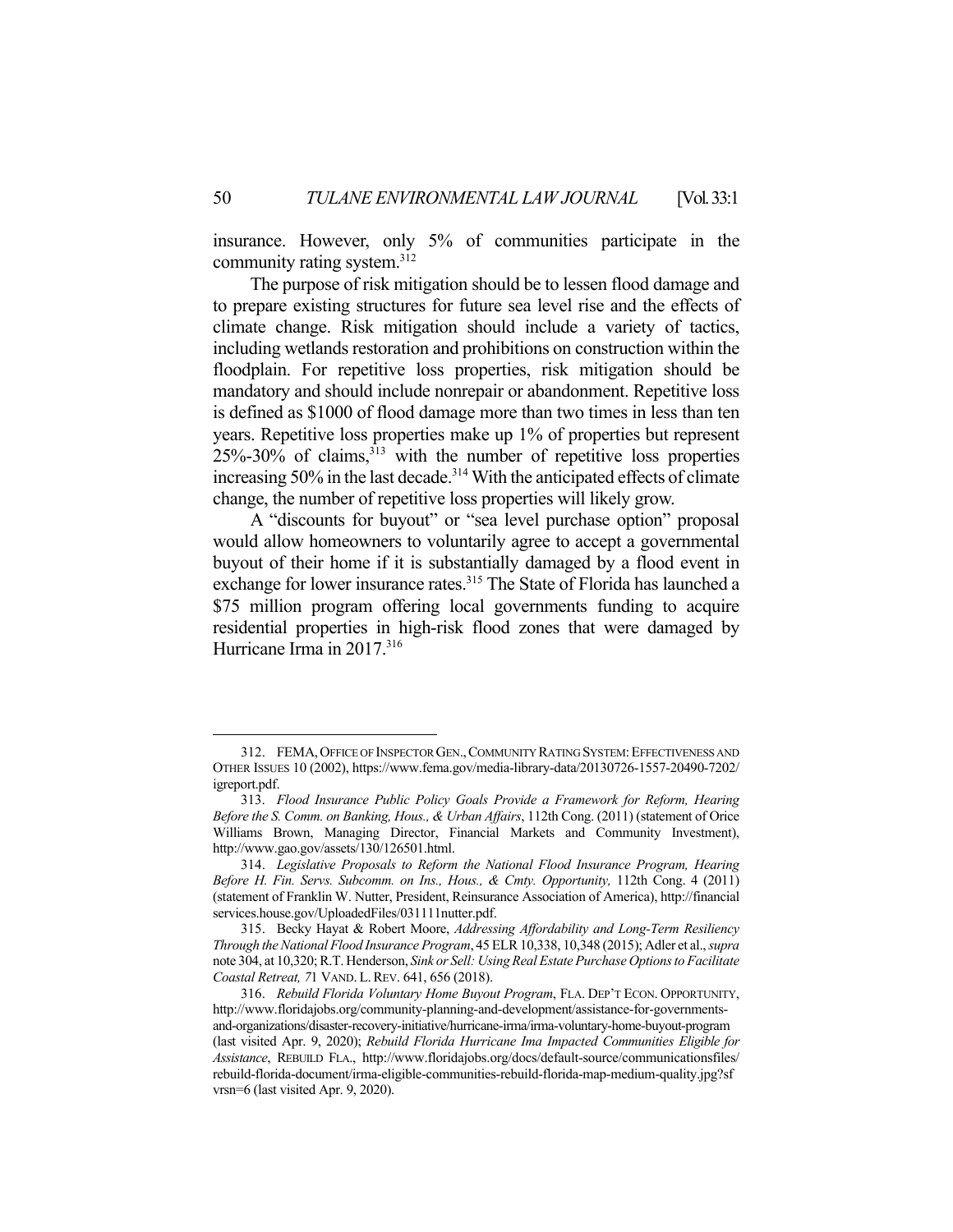Others have suggested exercising eminent domain as a means to protect the solvency of the NFIP and coastal communities.<sup>317</sup> The Fifth Amendment to the U.S. Constitution states that private property shall not be taken for public use without just compensation. The Supreme Court of the United States has established the federal government has broad authority to take private property for public purpose.<sup>318</sup>

 Canada is already requiring forced buyouts, in lieu of paying residents to rebuild,<sup>319</sup> and the United States should follow suit. The cost of repetitive loss properties is far more expensive than buyouts, and buyouts are ultimately safer for residents living in flood-prone areas. But this method should be used only as a last resort when updated sea level rise mapping shows that even with mitigation, the property cannot be saved. Mitigation funding and programs to identify eligible properties should be prioritized, perhaps with the billions of dollars saved in fossil fuel subsidies.

 Some have expressed concerns that buyouts cash in on inherent racial inequities in real estate pricing and harm underserved communities.<sup>320</sup> It is clear that sea levels will rise, and flooding will worsen. America needs a well-funded strategic plan for helping people move out of harm's way. The added benefit of doing so will be to provide a better buffer for remaining at-risk properties. Any buyout program must be designed to account for such inequities.321 As part of NFIP, Congress must fully fund mitigation for properties capable of flooding, as informed by updated mapping that takes sea level rise into account. For properties that cannot be saved, Congress must require an equitable buyout program that fully compensates property owners and assists in finding nonvulnerable properties.

 <sup>317.</sup> A.S. Mendelson, *Taking Away the Tightrope: Fixing the National Flood Insurance Program Circus via Eminent Domain*. 83 BROOKLYN L. REV. 1519, 1536 (2018); T. Ruppert, *Managing Property Buyouts at the Local Level: Seeking Benefits and Limiting Harms,* 48 ELR 10,520 (2018) (supporting empowering local governments to integrate hazard mitigation goals with buyout programs).

 <sup>318.</sup> Kelo v. City of New London, 545 U.S. 469 (2005); Haw. Hous. Auth. v. Midkiff, 467 U.S. 229 (1984).

 <sup>319.</sup> Christopher Flavelle, *Canada Tries a Forceful Message for Flood Victims: Live Someplace Else*, N.Y. TIMES (Sept. 11, 2019), https://www.nytimes.com/2019/09/10/climate/ canada-flood-homes-buyout.html*.*

 <sup>320.</sup> Laura Thompson, *Hell and High Water: How Flooding and Buyouts Threaten Black History*, SCALAWAG MAG. (Mar. 11, 2019). https://www.scalawagmagazine.org/2019/03/texasflooding-buyouts/.

 <sup>321.</sup> *See* Katherine J. Mach et al., *Managed Retreat Through Voluntary Buyouts of Flood-Prone Properties*, 5 SCI. ADVANCES 1 (2019), https://advances.sciencemag.org/content/5/10/eaa x8995.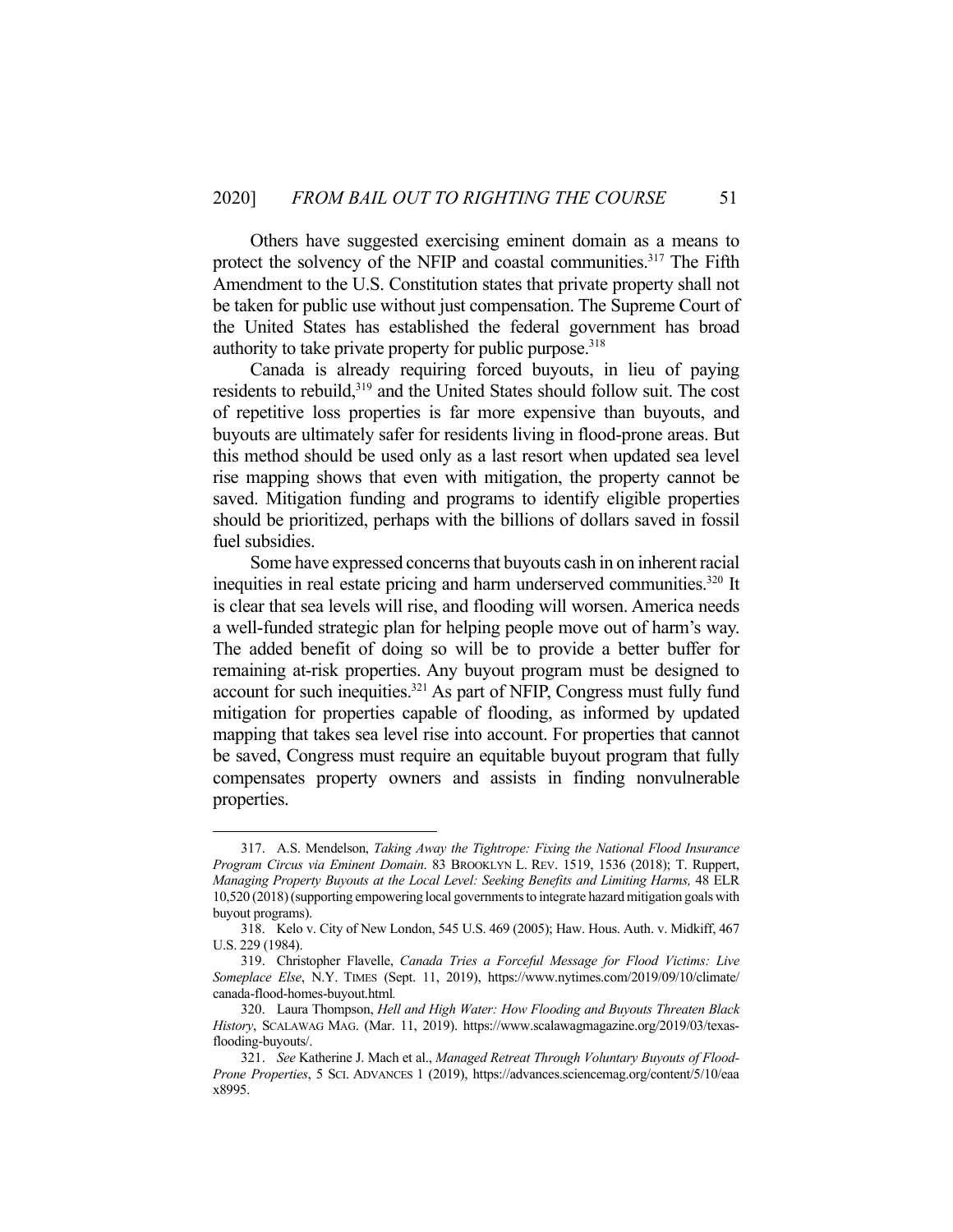#### V. CONCLUSION

 Congress cannot continue to ignore the connection between subsidizing development in floodplains and the fact that the United States has made those floodplains even more vulnerable to flooding by leasing fossil fuels that worsen climate change and sea level rise. The climate crisis and sea level rise threaten the future of the United States, particularly its floodplains. Congress must act quickly to avoid the worst of the projected climate change impacts, which include widespread flooding. Congress must also reform the very policies that encourage development in the most flood-prone regions of the United States while shirking the realities of climate change. This mindset has already cost U.S. taxpayers billions and put millions of people and imperiled species at unacceptable risk of harm from climate-fueled flooding.

 Global sea level is very likely to rise by 1.0 to 4.3 feet by the end of the century relative to the year 2000, with sea level rise of 8.2 feet possible, and with these amounts directly connected to the amount of greenhouse gases in the atmosphere.<sup>322</sup> Whether global mean sea level is only by 0.8 feet or 8 feet depends on how much greenhouse gas is released into the atmosphere.323 Global mean sea level rise could be 0.1 meter lower with global warming capped at 1.5 $\degree$ C as compared to 2 $\degree$ C.<sup>324</sup> That reduction of just 0.1 meter in global sea level rise could spare 10 million fewer people from sea level rise related risks.<sup>325</sup>

 The United States' portion of the remaining global carbon budget of 420 to 570 GtCO<sub>2</sub>e for limiting temperature rise to  $1.5^{\circ}$ C is approximately 25 to 57Gt CO2e.326 In order to hit that target and stave off the worst effects of climate change and sea level rise, the United States will have to drastically reduce emissions.<sup>327</sup> U.S. emissions are around 6 GtCO<sub>2</sub> a year and growing. Federal fossil fuel emissions compose 21%-25% of U.S. greenhouse gas emissions, or 3%-4% of global emissions, so eliminating that source of emission could have a significant effect on climate change and the environment.<sup>328</sup>

 <sup>322.</sup> II FOURTH NATIONAL CLIMATE ASSESSMENT, *supra* note 199, at 487, 758.

 <sup>323.</sup> Sweet et al., *supra* note 275.

 <sup>324.</sup> IPCC2018REPORT, *supra* note 270, at 7.

 <sup>325.</sup> *Id*.

 <sup>326.</sup> *Id*.

 <sup>327.</sup> MULVANEY ET AL., *supra* note 205, at 6; NIKLAS HOHNE ET AL., CLIMATE ANALYTICS ARE GOVERNMENTS DOING THEIR "FAIR SHARE"? NEW METHOD ASSESSES CLIMATE ACTION (Mar. 27, 2015), https://climateanalytics.org/media/cat\_fair\_share.pdf.

<sup>328.</sup> *Supra* note 199.